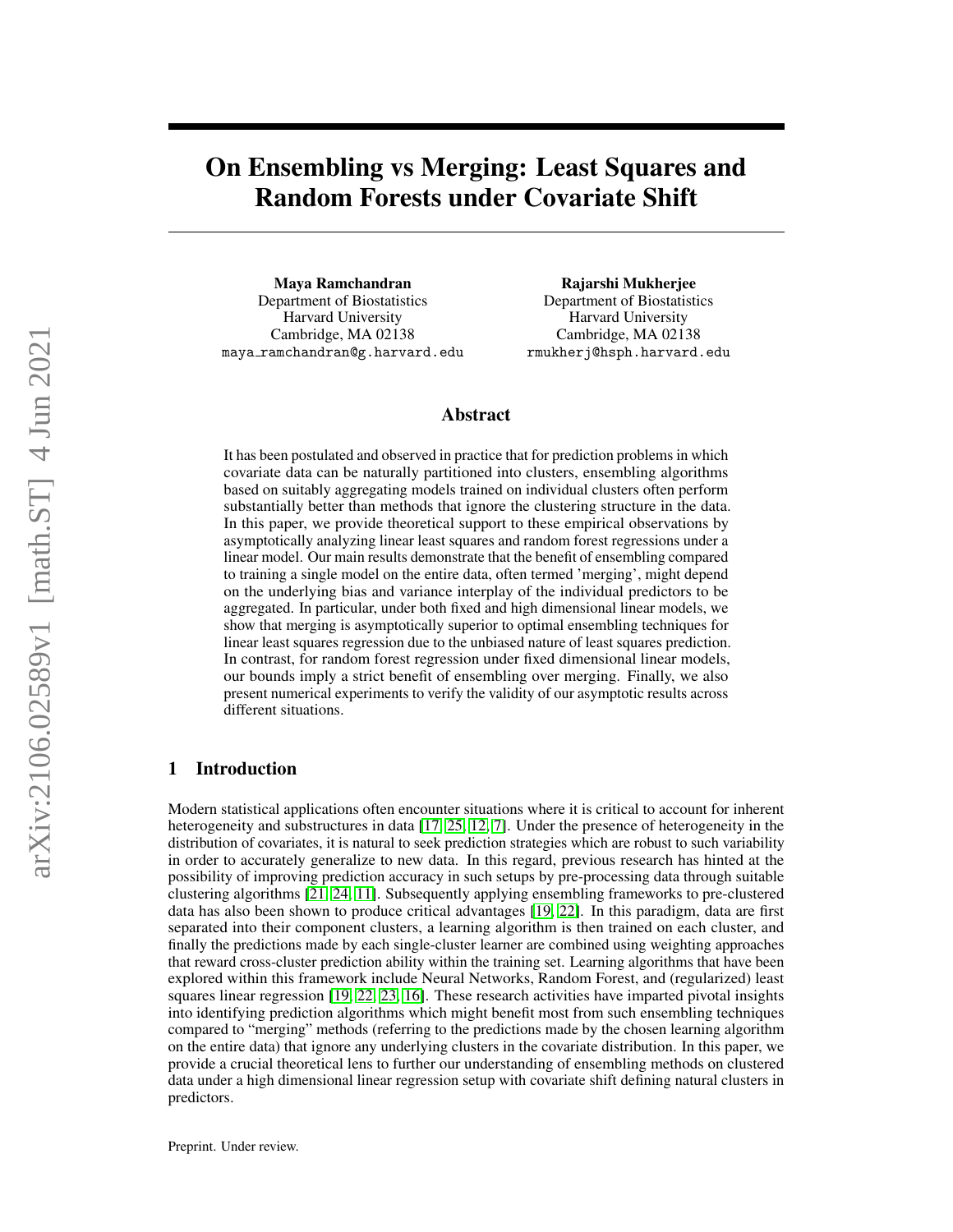To focus our discussions, we consider two prediction algorithms, namely high dimensional linear least squares and random forest regressions, to be compared through their margin of differential behavior in a merging versus ensembling framework. The choice of these two particular methods is carefully guided by previous research which we briefly discuss next. In particular, [\[22\]](#page-10-3) methodologically highlighted the efficacy of ensembling over merging for Random Forest learners trained on data containing clusters. Across a wide variety of situations, including a variety of data distributions, number and overlap of clusters, and outcome models, they found the ensembling strategy to produce remarkable improvements upon merging – at times even producing an over 60% reduction in prediction error. The ensembling method similarly produced powerful results on cancer genomic data containing clusters, highlighting its potential applications for real datasets with feature distribution heterogeneity. Conversely, they observed that linear regression learners with a small number of features produced no significant differences between ensembling and merging when the model was correctly specified, even in the presence of fully separated clusters within the training set. These interesting observations obviate analytical investigation of where the benefits in ensembling for Random Forest arise, and why the same results are not achieved with linear regression.

In this paper, we explore the role of the bias-variance interplay in conferring the benefits of ensembling. We show that for unbiased high-dimensional linear regression, even optimally weighted ensembles do not asymptotically improve over a single regression trained on the entire dataset – and in fact perform significantly worse when the dimension of the problem grows proportional to sample size. Conversely, we show that for ensembles built from Random Forest learners (which are biased for a linear outcome model), ensembling is strictly more accurate than merging, regardless of the number of clusters within the training set. We additionally verify our theoretical findings through numerical explorations.

We shall also utilize the following language convention for the rest of the paper. By Single Cluster Learners (SCL's), we will refer to any supervised learning algorithm that can produce a prediction model using a single cluster. In this paper, we consider linear regression and random forest as two representative SCL's for reasons described above. The term *Ensemble*, to be formally introduced in Section [2.1,](#page-1-0) will indicate training an SCL on each cluster within the training set and then combining all cluster-level predictions using a specific weighting strategy, creating a single predictor that can be applied to external studies. The *Merged* method, also to be formally introduced in Section [2.1,](#page-1-0) will refer to the strategy of training the same single learning algorithm chosen to create the SCL's on the entire training data. With this language in mind, the rest of the paper is organized in two main subsections pertaining to comparing the results of merging versus ensembling from both theoretical and numerical perspectives, for linear least regression (Section [2.2\)](#page-2-0) and random forest regression (Section [2.4\)](#page-5-0) respectively.

## 2 Main results

We divide our discussions of the main results into the following subsections. In section [2.1](#page-1-0) we introduce a mathematical framework under which our analytic explorations will be carried out. Subsequently, sections [2.2](#page-2-0) and [2.4](#page-5-0) provide our main results on comparison between ensembling and merging methods through the lens of linear least squares and random forest predictors respectively. These subsections also contain the numerical experiments to verify and extend some of the intuitions gathered from the theoretical findings.

#### <span id="page-1-0"></span>2.1 Mathematical Formalization

We consider independent observations  $(Y_i, \mathbf{x}_i)$ ,  $i = 1, \ldots, n$  on n individuals with  $Y_i \in \mathbb{R}$  and  $\mathbf{x}_i \in \mathbb{R}^p$  denoting outcome of interest and p-dimensional covariates respectively. Our theoretical analyses will be carried out under a linear regression assumption on the conditional distribution of Y given x as follows:  $Y_i = \mathbf{x}_i^T \boldsymbol{\beta} + \boldsymbol{\varepsilon}_i, i = 1, \dots, n$ , where  $\boldsymbol{\varepsilon}_i$  are i.i.d. random variables independent of  $x_i$  with mean 0 and variance  $\sigma^2$ . Although the conditional outcome distributions remains identical across subjects, we will naturally introduce sub-structures in the covariates  $x_i$ 's as found through subject matter knowledge and/or pre-processing through clustering. To this end, given any  $K \geq 2$ we consider a partition of P  $\{1,\ldots,n\}$  into disjoint subsets  $\mathbb{S}_1,\ldots,\mathbb{S}_K$  with  $|\mathbb{S}_t|=n_t, t\geq 1$  and  $t_t$   $n_t$  = n. Subsequently, we define the  $t^{\text{th}}$  data sub-matrix as  $(\mathbf{Y}_t : \mathbb{X}_t)_{n_t \times (p+1)}$  with  $\mathbf{Y}_t$  =  $(\overline{Y}_i)_{i \in \mathbb{S}_t}$  and  $\mathbb{X}_t$  collecting corresponding  $x_i$ 's in its rows for  $i \in \mathbb{S}_t$ . We also denote the merged data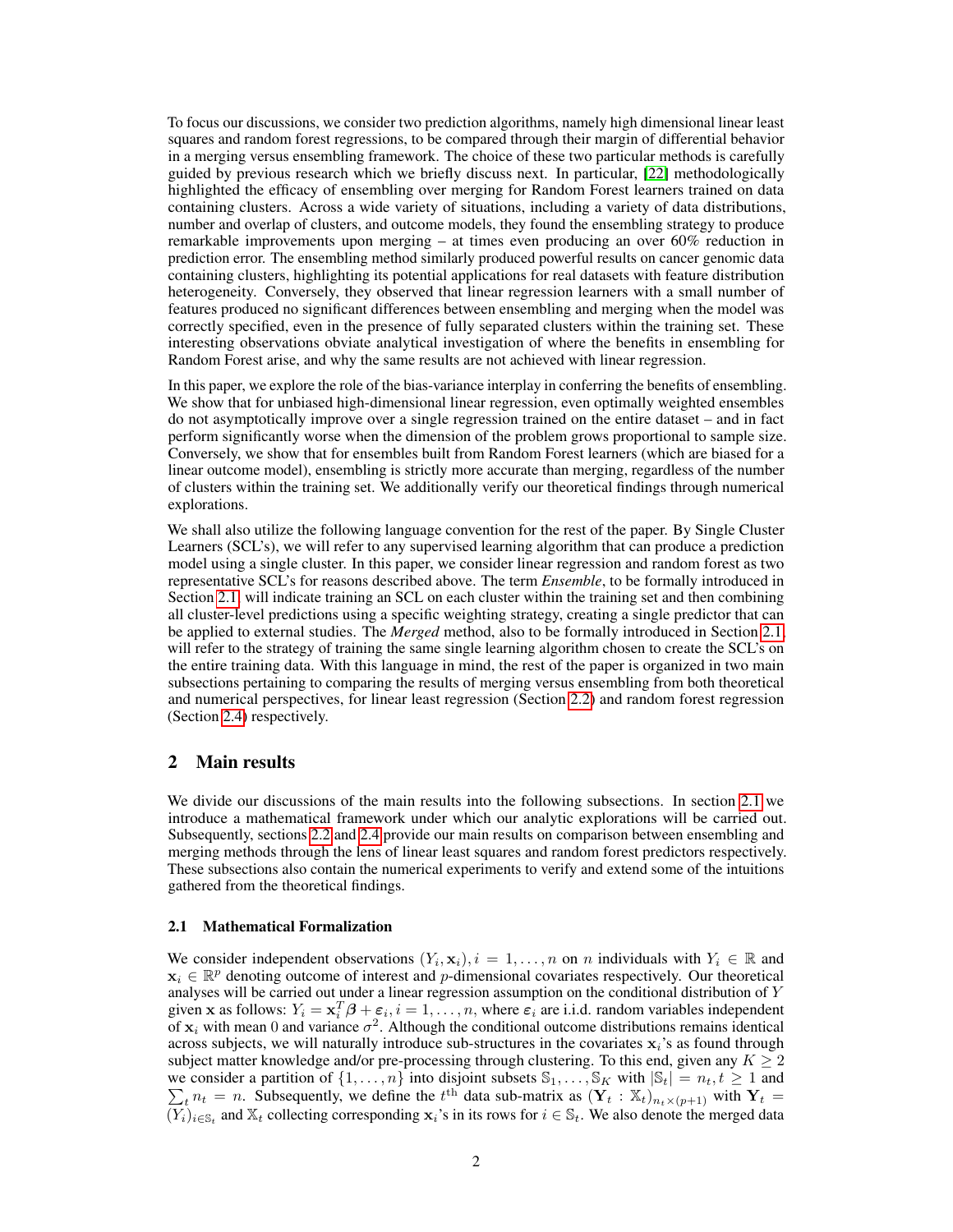matrix as  $(Y, X)$  where  $Y = (Y_1^T \dots Y_K^T)$  and  $X = (X_1^T \dots X_K^T)$ . This setup allows us to define ensembling single-cluster learners and merged prediction strategies as follows.

## Algorithm 1 : Ensembling

1: for  $t = 1, ..., K$ :

- Compute  $\hat{Y}_t(\mathbf{x}_\star)$ , the prediction of the SCL trained on  $(\mathbf{Y}_t : \mathbb{X}_t)$  at new point  $\mathbf{x}_\star$
- Determine  $\hat{w}_t$ , the weight given to  $\hat{Y}_t(\mathbf{x}_\star)$  within the ensemble, using chosen weighting scheme
- 2: The prediction made by the *Ensemble* as a function of the weight vector  $\mathbf{w} = (w_1, \dots, w_K)$ :  $\hat{Y}_{\textbf{w},E}(\textbf{x}_\star) = \sum_{t=1}^K \hat{w}_t \hat{Y}_t(\textbf{x}_\star);$

# Algorithm 2 : Merging

- 1. Train same learning algorithm used for the SCLs on  $(Y, X)$
- 2. The prediction of this *Merged* learner on  $x_{\star}$  is  $\hat{Y}_M(x_{\star})$

The rest of the paper will focus on analyzing linear least squares and random forest regressions under the above notational framework. As we shall see, the main difference in the behavior of these two SCL's arise due to their respective underlying bias variance interplay. This in turn necessitates different strategies for understanding ensembling methods based on these two learners. In particular, since it has been shown in [[\[22\]](#page-10-3), Figure 5] that the bias comprises nearly the entirety of the MSE for both *Merged* and *Ensemble* learners constructed with random forest SCLs and trained on datasets containing clusters, we focus on the behavior of the squared bias for the random forest regression analysis. In contrast, for the analysis of least squares under model [\(2.1\)](#page-1-0), the lack of any bias of the least squares method implies that one needs to pay special attention to the weighting schemes used in practice. To tackle this issue, we first discuss asymptotic behavior of the commonly used stacking [\[9\]](#page-9-6) weighting method (– see e.g. [\[21,](#page-10-1) [22\]](#page-10-3) and references therein for further details) through the lens of numerical simulations. Building on this characterization, we subsequently appeal to tools of random matrix theory to provide a precise asymptotic comparison between ensembling and merging techniques.

## <span id="page-2-0"></span>2.2 Linear Least Squares Regression

We now present our results on linear least squares regression under both ensembling and merging strategies. To this end, we shall always assume that each of  $X_t$  and X are full column rank almost surely. In fact, this condition holds whenever  $p \le \min_t n_t$  and the  $\mathbf{x}_i$ 's have non-atomic distributions [\[13\]](#page-9-7). Other "nice" distributions additionally adhere to such a condition with high probability in large sample sizes, and thus the main ideas of our arguments can be extended to other applicable distributional paradigms. If we consider a prediction for a new data point  $x<sub>*</sub>$ , the *Merged* and *Ensemble* predictors based on a linear least squares SCL can be written as

$$
\hat{Y}_M = \mathbf{x}_\star^T (\mathbb{X}^T \mathbb{X})^{-1} \mathbb{X}^T \mathbf{Y},
$$
\n
$$
\hat{Y}_{\hat{\mathbf{w}}, E} = \sum_{t=1}^K \hat{w}_l \mathbf{x}_\star^T (\mathbb{X}_t^T \mathbb{X}_t)^{-1} \mathbb{X}_t^T \mathbf{Y}_t,
$$

where  $\hat{w}_l$  are the stacking weights described in section 2 of [\[22\]](#page-10-3). Stacked regression weights, originally proposed by Leo Breiman in 1996 [\[9\]](#page-9-6), have been shown in practice to produce optimally performing ensembles [\[8,](#page-9-8) [21\]](#page-10-1). Therefore, a first challenge in analyzing the performance of the ensemble predictor  $\hat{Y}_E$  is handling the data-dependent nature of the stacking weights  $\hat{w}_t$ 's. To circumvent this issue we refer to our experimental results (see e.g. Table [1](#page-4-0) in Section [2.3\)](#page-4-1) to verify that asymptotically, the stacking weights described in [\[19\]](#page-9-4) represent a convex weighting scheme. In particular, we remark that across a variety of simulations, the stacking weights corresponding to  $K$ clusters asymptotically lie on the  $K$ -simplex. A closer look reveals that the weights individually converge to "universal" deterministic limits which sum up to 1. Consequently, in the rest of this section we shall work with stacking weights upholding such requirements. We note that we will not aim to derive a formula (although this can be done with some work), but rather will simply demonstrate that even the optimal weighting for predicting the outcome for a new point  $x<sub>x</sub>$  is inferior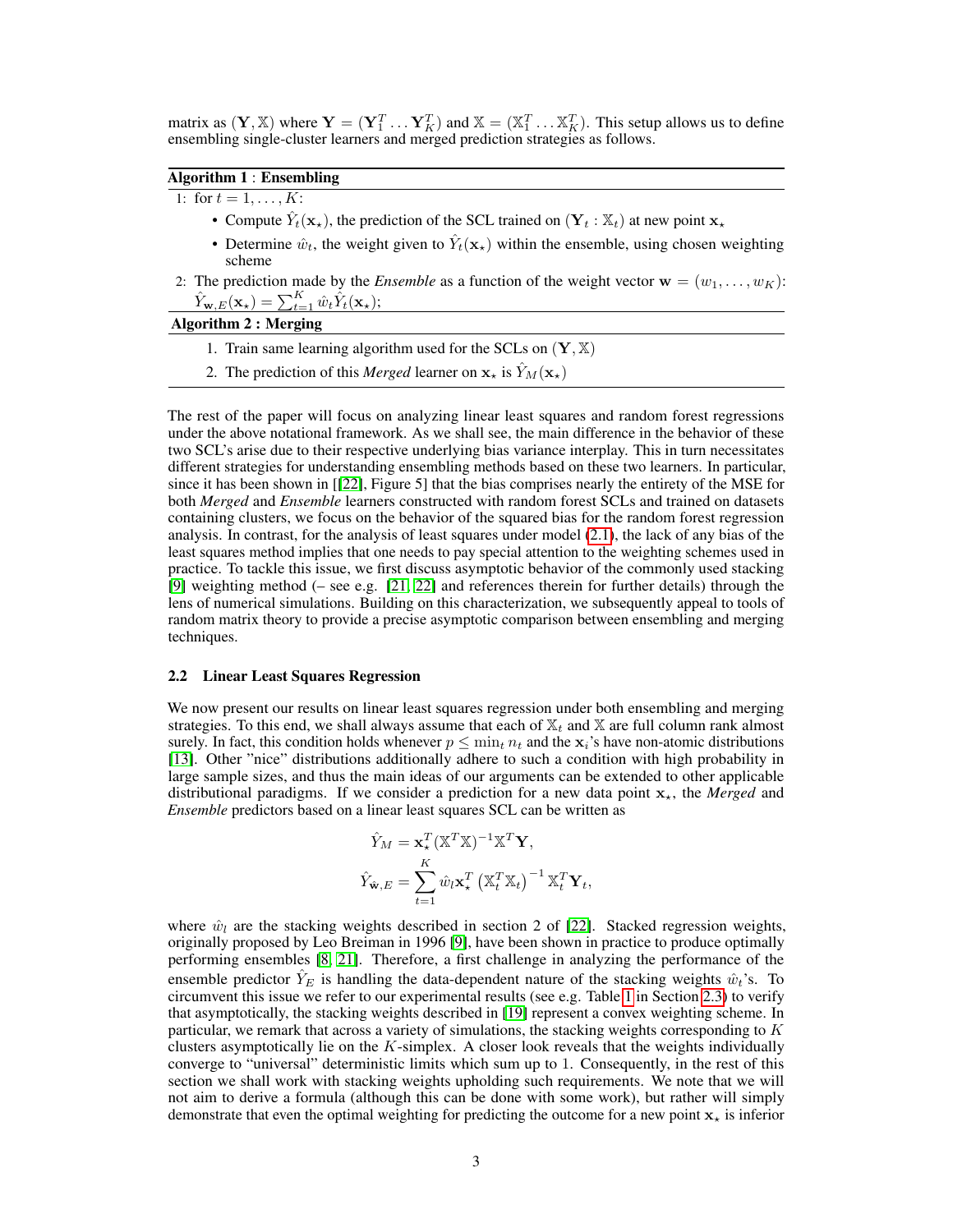compared to the the merged predictor  $\hat{Y}_M$ . This will immediately imply the benefits of using the  $\hat{Y}_M$ instead of  $\hat{Y}_E$  in the case of linear least squares regression under a linear outcome model. We next provide a characterization of the optimal convex combination of weights for predicting an outcome corresponding to the new point  $x<sub>x</sub>$  as inverse variance weighting (IVW) in the following lemma.

<span id="page-3-0"></span>**Lemma 1.** Denote by w the K-dimensional vector of weights,  $\mathbf{w} = [w_1, \dots, w_K]^T$ . Then, the *inverse variance weighting (IVW) scheme is the solution to the following optimization problem*

$$
\min_{\mathbf{w}} \text{Var}(\hat{Y}_E(\mathbf{w}, \mathbf{x}_\star)) \quad \text{s.t.} \quad \sum_{t=1}^K w_t = 1
$$
\n
$$
\text{yielding } w_t^{\text{opt}} = \left(\sum_{t=1}^K \frac{1}{\sigma_t^2}\right)^{-1} \frac{1}{\sigma_t^2} \text{ for } t = 1, \dots, K, \text{ with } \sigma_t^2 = \text{Var}\left(\mathbf{x}_\star^T \left(\mathbb{X}_t^T \mathbb{X}_t\right)^{-1} \mathbb{X}_t^T \mathbb{Y}_t\right).
$$

Using the results from Lemma [1,](#page-3-0) we can now provide a comparison of the mean squared prediction error of the *Merged* predictor  $\hat{Y}_M$  with the optimally weighted *Ensemble* predictor  $\hat{Y}_{w,\text{opt}}(\mathbf{x}_\star)$  :=  $\sum_{j=1}^K w_t^{\text{opt}}(\mathbf{x}_\star)\mathbf{x}_\star^T \left(\mathbb{X}_t^T\mathbb{X}_t\right)^{-1} \mathbb{X}_t^T \mathbf{Y}_t$  from input  $\mathbf{x}_\star$  under a high dimensional asymptotics where  $\frac{p}{p} \rightarrow \gamma \in [0, 1)$ . It is simple to see that both learners are unbiased, and therefore the MSE's are driven by the following variances:

$$
\text{Var}\left[\hat{Y}_{w,\text{opt}}(\mathbf{x}_{\star})|\mathbf{x}_{\star}\right] = \left[\sum_{t=1}^{K} \left[\mathbf{x}_{\star}^{T}(\mathbb{X}_{t}^{T}\mathbb{X}_{t})^{-1}\mathbf{x}_{\star}\right]^{-1}\right]^{-1}
$$
(1)

$$
\text{Var}\left[\hat{Y}_M(\mathbf{x}_\star)|\mathbf{x}_\star\right] = \mathbf{x}_\star^T \bigg[\sum_{t=1}^K \mathbb{X}_t^T \mathbb{X}_t\bigg]^{-1} \mathbf{x}_\star
$$
 (2)

<span id="page-3-1"></span>**Theorem 1.** *Suppose*  $K = 2$ ,  $\lambda_t = n/n_t$ ,  $\mathbf{x}_i \sim N(\boldsymbol{\mu}_1, I)$  *for*  $i \in \mathbb{S}_1$  *and*  $\mathbf{x}_i \sim N(\boldsymbol{\mu}_2, I)$  *for*  $i \in \mathbb{S}_2$ , *and*  $\mathbf{x}_* \sim N(\mathbf{0}, I)$ *. Assume that*  $p, n \to \infty$  *such that*  $p/n \to \gamma$  *and*  $p/n_t \to \lambda_t \gamma < 1$  *for*  $t \in \{1, 2\}$ *. Also assume that*  $\mu_1, \mu_2$  *are uniformly bounded (in* n, p) norm. Then, the following holds:

$$
\frac{\text{Var}\left[\hat{Y}_M(\mathbf{x}_\star)|\mathbf{x}_\star\right]}{\text{Var}\left[\hat{Y}_{w,\text{opt}}(\mathbf{x}_\star)|\mathbf{x}_\star\right]} \to \frac{\gamma}{1-\gamma} \times \sum_{t=1}^2 \frac{1-\lambda_t\gamma}{\lambda_t\gamma} = \frac{1-2\gamma}{1-\gamma} \quad \text{in probability.}
$$

A few comments are in order regarding the assumptions made and subsequent implications of the derived results. First, we note that assumptions are not designed to be optimal but rather to present a typical instance where such a comparison holds. For example, the assumption of normality and spherical variance-covariance matrix is not necessary and can be replaced easily by  $x_i \sim \mu_t + \Sigma^{1/2} \mathbb{Z}_i$ for  $\mathbb{Z}_i$  having i.i.d. mean-zero, variance 1 coordinates with bounded  $8^{\text{th}}$  moments, and  $\Sigma$  having empirical spectral distribution converging to a compact subset of  $\mathbb{R}_+$  – (see e.g. [\[3\]](#page-9-9)). Moreover, the mean 0 nature of the  $x<sub>\star</sub>$  also allows some simplification of the formulae the arise in the analyses and can be extended to incorporate more general means by appealing to results of quadratic functionals of the Green's Function of  $\mathbb{X}_t^T \mathbb{X}_t$  [\[18\]](#page-9-10). Similarly, the normality of  $\mathbf{x}_\star$  also allows ease of computation for higher order moments of quadratic forms of  $x<sub>x</sub>$  and can be done without modulo suitable momentassumptions. We do not pursue these generalizations for the sake of space and rather focus on a set-up which appropriately conveys the main message of the comparison between the *Ensemble* and *Merged* predictors. Moreover, we have also taken  $p < \min_t n_t$  to produce exactly unbiased prediction through least squares. However, our analyses tools can be easily extended to explore ridge regression in  $p > n$  scenarios (i.e.  $\gamma > 1$  in the context of Theorem [1\)](#page-3-1). Finally, we note that the  $K = 2$  assumption is also made for simplification of proof ideas and one can easily conjecture a general K result from our proof architecture (i.e. a ratio of  $(1 - K\gamma)/(1 - \gamma)$  asymptotically).

As for the main message, we can conclude that Theorem [1](#page-3-1) provides evidence that the asymptotic prediction mean squared of the *Merged* is strictly less than that of the *Ensemble* for positive values of  $\gamma$ . Furthermore, for  $\gamma = 0$ , indicating all slower growing dimensions p compared to n, the ratio in Theorem [1](#page-3-1) converges to 1, indicating that the two approaches are asymptotically equal in this case and providing further theoretical evidence to support the empirical findings.

We end this subsection by presenting the results for the fixed dimensional  $p$  case, in order to demonstrate that the above results are not merely a high dimensional artifact. The next theorem, the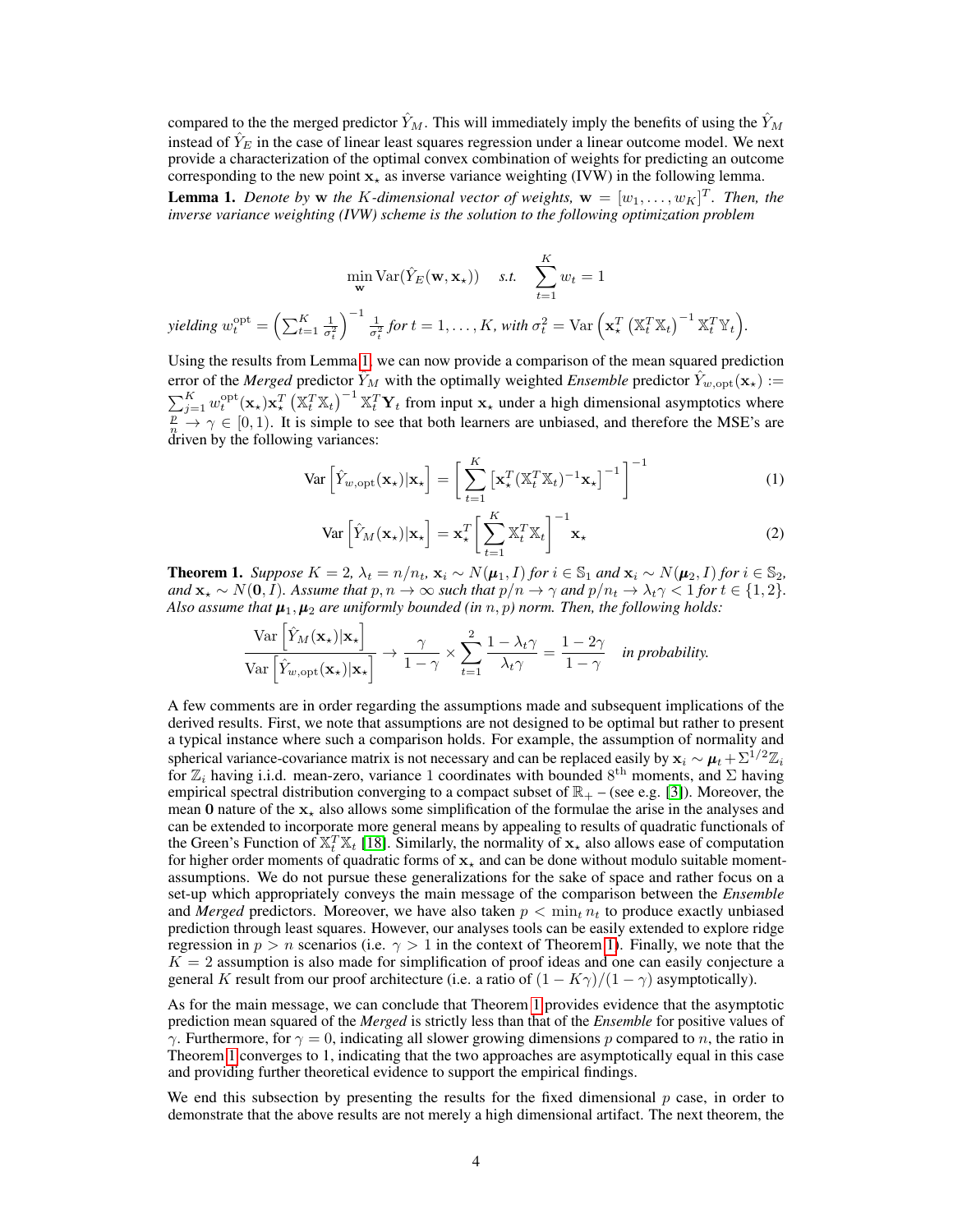proof of which is standard and provided in the Supplementary Materials, provides further support to this theory.

<span id="page-4-2"></span>**Theorem 2.** *Suppose*  $K = 2$  *with*  $\mathbf{x}_i \sim N(\boldsymbol{\mu}_1, I)$  *for*  $i \in \mathbb{S}_1$  *and*  $\mathbf{x}_i \sim N(\boldsymbol{\mu}_2, I)$  *for*  $i \in \mathbb{S}_2$  *with*  $\|\mu_1\| = \|\mu_2\| = 1$ , and that  $x_{\star}$  is randomly drawn from a distribution with mean 0 and variance *covariance matrix I. If*  $p = O(1)$  *as*  $n \to \infty$ *, then there exists*  $\kappa < 1$  *such that* 

$$
\frac{\text{Var}\left[\hat{Y}_M(\mathbf{x}_\star)|\mathbf{x}_\star\right]}{\text{Var}\left[\hat{Y}_{w,\text{opt}}(\mathbf{x}_\star)|\mathbf{x}_\star\right]} \to \kappa < 1, \quad \text{in probability}
$$

Once again, the assumptions made are not designed to be optimal but rather to present a typical instance where such a comparison holds. In terms of the result, Theorem [2](#page-4-2) provides analytic evidence that for two clusters under linear least squares regression under a fixed dimensional linear model, the *Merged* asymptotically produces predictions that are strictly more accurate than the *Ensemble*. This is indeed congruent with the empirical results. Although we do not provide exact analytic arguments for more clusters (since they result in more complicated expressions in the analyses without changing the main theme of results), the same relationship persists in simulations as the number of clusters increases (see e.g. Table [1](#page-4-0) displays results for  $K = 5$ ). Overall, we once again conclude that when both the *Merged* and *Ensemble* are unbiased by using linear least squares predictions, there is no benefit to cluster-specific ensembling – even when the dimension is fixed.

## <span id="page-4-1"></span>2.3 Simulations

| A                                    |                           |                          |                         |                       |                         |
|--------------------------------------|---------------------------|--------------------------|-------------------------|-----------------------|-------------------------|
|                                      | Performance of approaches |                          |                         |                       |                         |
|                                      |                           | Meraed<br>Simple Average | <b>Inverse Variance</b> | <b>Stack Ridge</b>    |                         |
|                                      | Average RMSE 1.398 (0.1)  | 1.38 (0.087)             | 1.382 (0.088)           | 1.399 (0.098)         |                         |
| <b>Summary of coefficients</b><br>в. |                           |                          |                         |                       |                         |
|                                      | <b>Cluster 1</b>          | Cluster 2                | Cluster 3               | Cluster 4             | Cluster 5               |
| Inverse Variance (IV)                | 0.17(0.13, 0.19)          | 0.18(0.14, 0.2)          | 0.19(0.16, 0.22)        | 0.21(0.19, 0.27)      | 0.24(0.21, 0.32)        |
| Stack Ridge (SR)                     | 0.19(0.17, 0.21)          | 0.2(0.18, 0.21)          | 0.19(0.18, 0.23)        | 0.19(0.18, 0.21)      | 0.19(0.18, 0.21)        |
| % Difference b/w SR and IV           | 16.74 (-0.76, 49.11)      | $7.77(-5.14, 44.81)$     | $1.02(-11.79.30.15)$    | $-9.25(-24.15, 6.65)$ | $-20.56(-41.46, -3.51)$ |

<span id="page-4-0"></span>Table 1: Performance and ensemble coefficient values for linear regression SCLs trained on 5 simulated Gaussian clusters per iteration, over 100 reps. (A) Average RMSE of the four different ensembling methods on test sets. Standard deviations are shown in parentheses. (B) Ensemble coefficient values for the 5 SCLs in training, ranked by Inverse Variance (IV) weighting. 95% confidence intervals are shown in parentheses.

We first present our numerical experiments to demonstrate asymptotic behavior of the stacking weights in Table [1.](#page-4-0) In the simulation used to create Table [1,](#page-4-0) ensembles of least square regression learners combined with IVW or stacking were compared when trained and tested on datasets generated by gaussian mixture models. For each of 100 iterations, a training set with 5 clusters was generated using the clusterGeneration package in R, with median values of between-cluster separation [\[20\]](#page-10-5). Test sets were drawn using the same general approach with 2 clusters. All outcomes were generated through a linear model, following an analogous framework to [\[22\]](#page-10-3). To form the ensembles, least squares regression learners were first trained on each cluster; then, all SCLs were combined through either stacking or inverse variance weights, the latter for which each SCL was weighted proportionally to the inverse sample variance of its prediction accuracy on all clusters not used in training.

From Table [1A](#page-4-0), we observe that there is no significant difference in prediction accuracy between the *Merged* learner with ensembles weighted through simple averaging, IVW, or stacking. Table [1B](#page-4-0) displays the weights given by either IVW or stacking to each cluster within training, with clusters ordered from the lowest to the highest weight ranges. The distribution of weights for both approaches are centered around the same value, as evidenced by the median cluster weight for Cluster 3. Stacking weights essentially mimic simple averaging, while IVW in general results in a slightly larger range of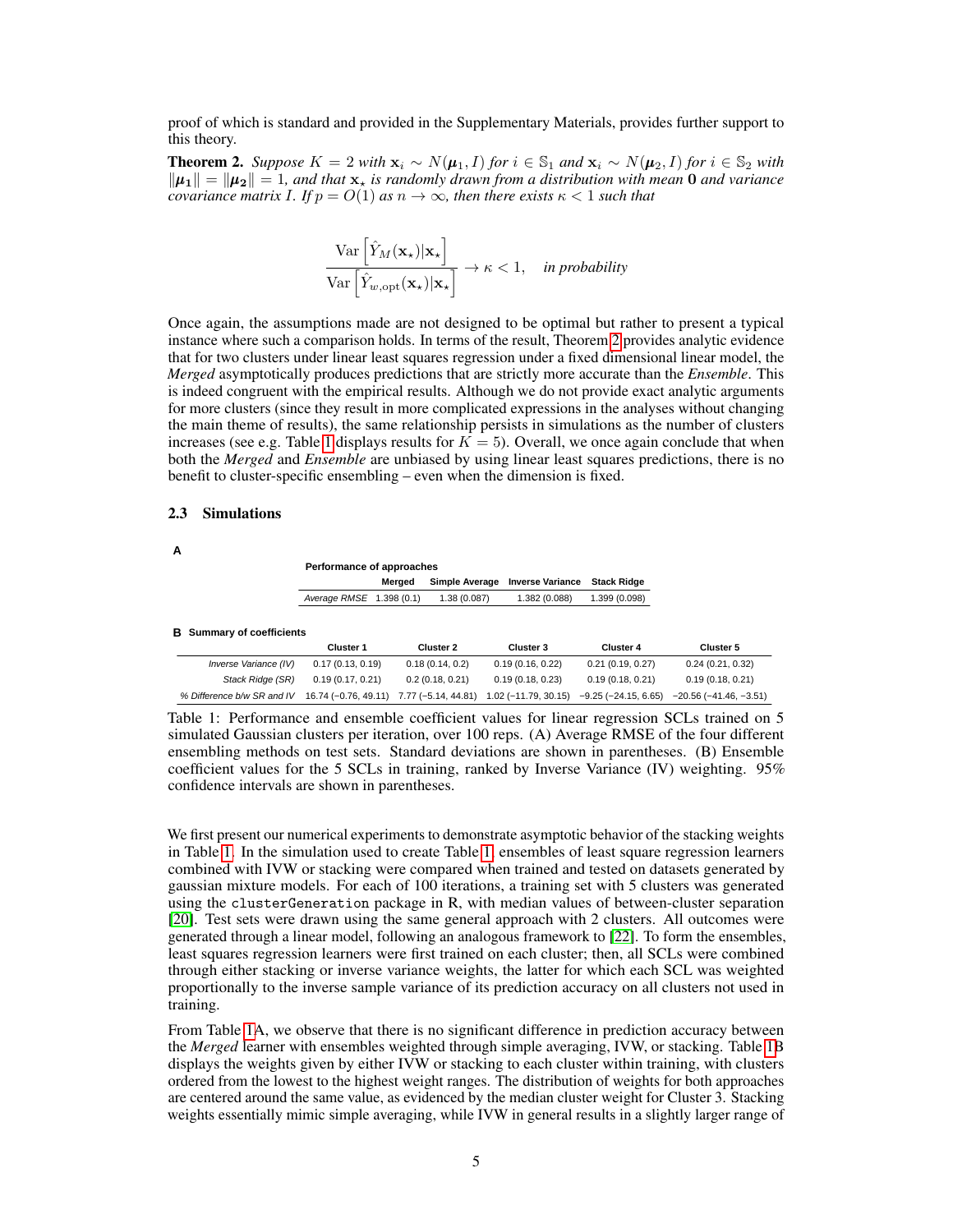weights. However, the equal prediction performance of ensembles constructed using either weighting scheme demonstrates that these slight differences in the tails of the weighting distribution produce negligible effects. Simple averaging, IVW, and stacking weights are all centered around the same value, indicating that each SCL on average is able to learn the true covariate-outcome relationship to a similar degree. Furthermore, the *Merged* learner is able to achieve the same level of accuracy, illustrating that at least empirically, there is no benefit to ensembling over merging for least squares regression SCLs.

We next present our numerical experiments to demonstrate the accuracy of Theorem [1](#page-3-1) in the  $p, n$ asymptotic regime. In this regard, Figure [1](#page-5-1) presents the percent change in the average MSE of the



#### <span id="page-5-1"></span>**High dimensional linear regression: 2 gaussian clusters**

Figure 1: Percent change in average MSE of ensembling approaches compared to the *Merged* for linear regression *Ensemble* learners trained and tested on datasets with 2 equal sized gaussian clusters, as a function of  $\gamma_t = \frac{p}{n_t}$ . The theoretical limit is shown in red.

*Ensemble* compared to the *Merged* using both the limiting expressions presented in Theorem [1](#page-3-1) and results from a simulation study conforming to all assumptions. In the simulation, we set the number of samples  $n_t$  per cluster at 400 for  $t = 1, 2$ , and varied the dimension p incrementally from 0 to 400 to evaluate the performance of these approaches for different values of  $\gamma_t = \frac{p}{n_t}$ . Clusters were again simulated using the clusterGeneration package as described above, and for the sake of simplicity, the coefficients selected to simulate the linear outcome for each cluster were set to be opposites of one another for the first and second clusters. From Figure [1,](#page-5-1) we observe that the theoretical and empirical results closely mirror one another, and that the performance of the *Ensemble* and the *Merged* are almost identical for values of  $\gamma_t < .8$ , after which the *Merged* produces an exponential comparative increase in performance. These results together with the fixed dimension asymptotics presented in Theorem [2](#page-4-2) show that for unbiased linear regression, it is overall more advantageous to train a single learner on the entire dataset than to ensemble learners trained on clusters.

#### <span id="page-5-0"></span>2.4 Random Forest Regression

Next, we examine the asymptotic risk of the *Merged* and *Ensemble* approaches built with random forest SCLs. It has previously been shown that for regression tasks on clustered data, the bias dominates the MSEs of random forest-based learners [\[22\]](#page-10-3). Additionally, these results indicate that reduction of the bias empirically constitutes the entirety of the improvement in prediction performance of the *Enemble* over the *Merged* (see figure 5 of [\[22\]](#page-10-3)). As we have just discussed in the above section, there is no advantage to ensembling over merging for unbiased least squares regression, and in fact the *Merged* learner is asymptotically strictly more accurate than the *Ensemble*. Therefore, we can explore random forest as an SCL in order to determine the effect of ensembling over merging for learning approaches that are biased for the true outcome model, and furthermore pinpoint whether bias reduction is the primary mechanism through which the general cluster-based ensembling framework produces improvements for forest-based learners.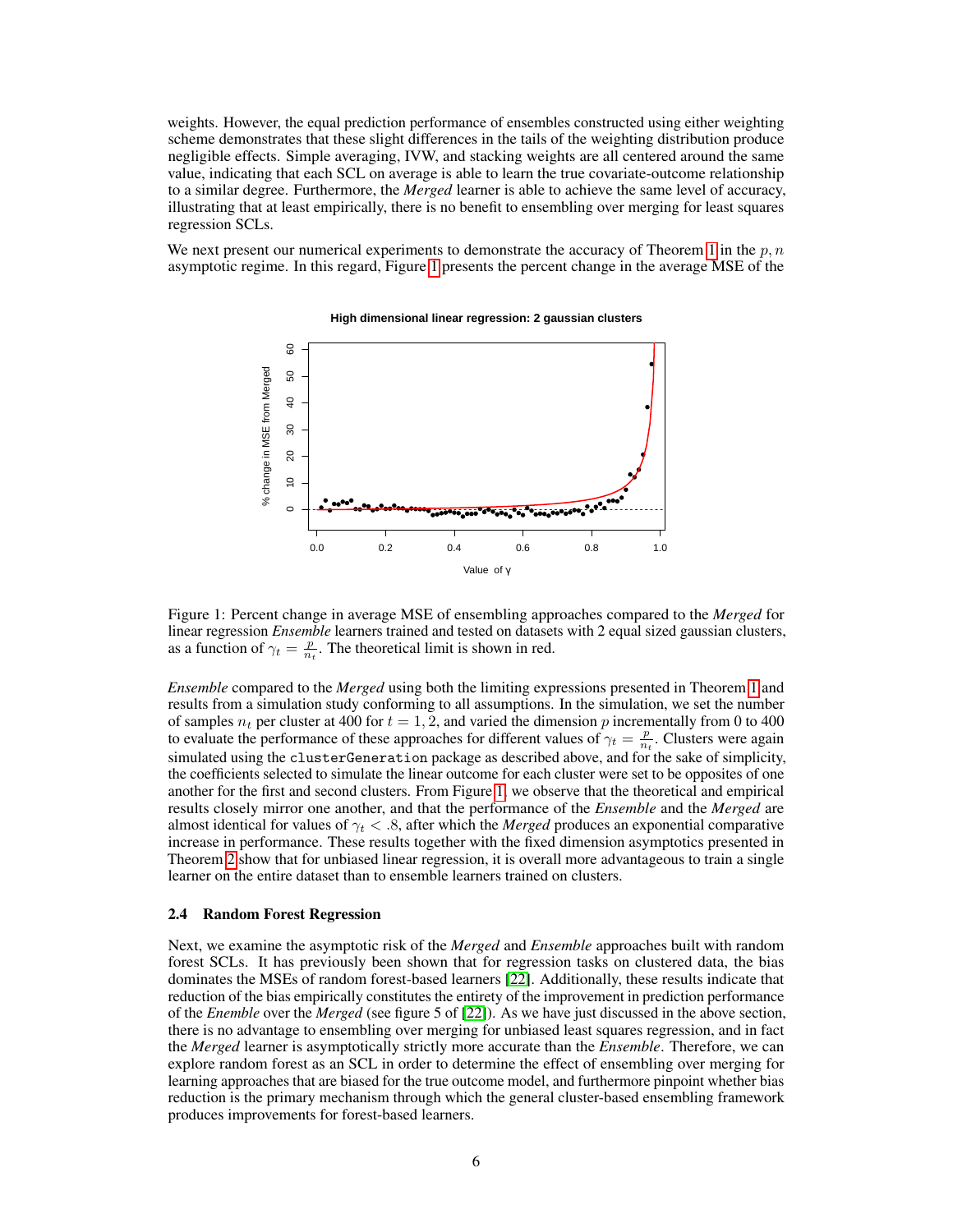One of the greatest challenges in developing results for random forest is the difficulty in analyzing Breiman's original algorithm; therefore, we will build our theory upon the centered forest model initially proposed by Breiman in a technical report [\[10\]](#page-9-11). The primary modification in this model is that the individual trees are grown independently of the training sample, but it still has attractive features such as variance reduction through randomization and adaptive variable selection that characterize the classic random forest algorithm. Previous work has shown that if the regression function is sparse, this model retains the ability of the original to concentrate the splits only on the informative features; thus, in this section, we introduce possible sparsity into our considered outcome model. Throughout, we will be using notation consistent with [\[15\]](#page-9-12) and [\[5\]](#page-9-13), and will advance upon the work of the former on upper bounding the bias of centered forests on standard uniform data to now present upper bounds for the bias of the *Merged* and *Ensemble* for centered forest SCLs trained on datasets containing clusters.

#### 2.4.1 Training sets with two uniformly distributed clusters

We begin by considering a simple yet representative data-generating model corresponding closely to that on which several previous analytical work in this area has been based [\[5,](#page-9-13) [15\]](#page-9-12). In particular, we shall assume throughout this section that  $p$  is fixed, but will still keep track the effect of the number of non-zero coefficients  $S$  in the leading term of the bias of the ensembled and merged predictors. In our analyses, we consider a training set consisting of two non-overlapping, uniform clusters. in particular, the distributions of the two training clusters are given by  $\mathbb{X}_1 \stackrel{\text{i.i.d.}}{\sim} [\text{U}(0, \frac{1}{2})]^p$ and  $\mathbb{X}_2 \stackrel{\text{i.i.d.}}{\sim} [U(1, \frac{3}{2})]^p$ , with  $n_1 = n_2$ ; that is, each row consists of p independent uniform variables, with the specific distributional parameters depending on cluster membership. We shall often express each training observation shortly as (with an abuse of notation)

$$
\mathbf{x}_i \stackrel{\mathrm{i.i.d.}}{\sim} \left[\mathrm{U}\left(0,\frac{1}{2}\right)\right]^p \mathbbm{1}\{i \in \mathbb{S}_1\} + \left[\mathrm{U}\left(1,\frac{3}{2}\right)\right]^p \mathbbm{1}\{i \in \mathbb{S}_2\} \text{ for } i=1,...,n
$$

As before, we denote by  $\mathbb{S}_1$  and  $\mathbb{S}_2$  the respective set of indices in first and second clusters. Now, we shall consider the distribution of the new point  $x<sub>*</sub>$  is a deterministic mixture of the first and second clusters; that is,  $\mathbf{x}_\star \sim A \times [\mathbf{U}(0, \frac{1}{2})]^p + (1 - A) \times [\mathbf{U}(1, \frac{3}{2})]^p$ , where  $A \sim \text{Bernoulli}(\frac{1}{2})$ , representing an random indicator of cluster membership of  $x<sub>*</sub>$ . We note here that the choice of parameters for each cluster-level distribution (i.e. the end points of the uniform cluster) are arbitrary; our calculations are simply dependent on the width of the interval within each uniform and that the ranges are non-overlapping.

In this section our analysis will also be able to incorporate certain sparsity structures of  $\beta$  in [\(2.1\)](#page-1-0). In particular, given any subset  $S \subset \{1, \ldots, p\}$ , we suppose that  $\beta$  in our outcome model has nonzero coordinates restricted to S. The outcome model can therefore be described by the regression function  $f(\mathbf{x}) = \mathbf{x}_S^T \mathbf{\beta}_S$  – the vector  $\mathbf{x}_S$  therefore denoting the covariates corresponding to only the S strong features captured in vector  $\beta_S$  out of p total features. Let  $S = |S|$  equal the number of 'strong' features, indicating the covariates that have non-zero contributions to the outcome in the linear relationship. Thus,  $f(x)$  is a sparse regression function, with the degree of sparsity mediated by S. This underlying model implies a convenient asymptotic representation of the random forest development scheme as described below.

Now, using the language from [\[15\]](#page-9-12), we define  $p_{nj}$  as the probability that the  $j^{th}$  variable is selected for a given split of tree construction, for  $j = 1, ..., p$ . In an idealized scenario, we are aware of which variables are strong - in this case, the ensuing random procedure produces splits that asymptotically choose only the strong variables with probability  $1/S$  and all other variables with zero probability; that is,  $p_{ni} \to 1/S$  if  $j \in S$  and 0 otherwise. The splitting criteria, as described by [[\[5\]](#page-9-13), Section 3], is as follows: at each node of the tree, first select  $M$  variables with replacement; if all chosen variables are weak, then choose one at random to split on. Thereafter, one can argue that under suitable assumptions, centered forests asymptotically adaptively select only the strong features, and therefore we can intuitively restrict all further analysis to those S variables. In this regard, we will assume hereafter that  $p_{nj} = \frac{1}{S}(1 + \xi_{nj})$  for  $j \in S$  and  $= \xi_{nj}$  otherwise – where for each  $j, \xi_{nj}$  is a sequence that tends to 0 as  $n \to \infty$ . Finally, we shall let  $p_n = \frac{1}{S}(1 + \min_j \xi_{jn})$ . Also, we let  $\log_2 k_n$ denote the number of times the process of splitting is repeated for parameter  $k_n > 2$  as defined in  $[15]$ .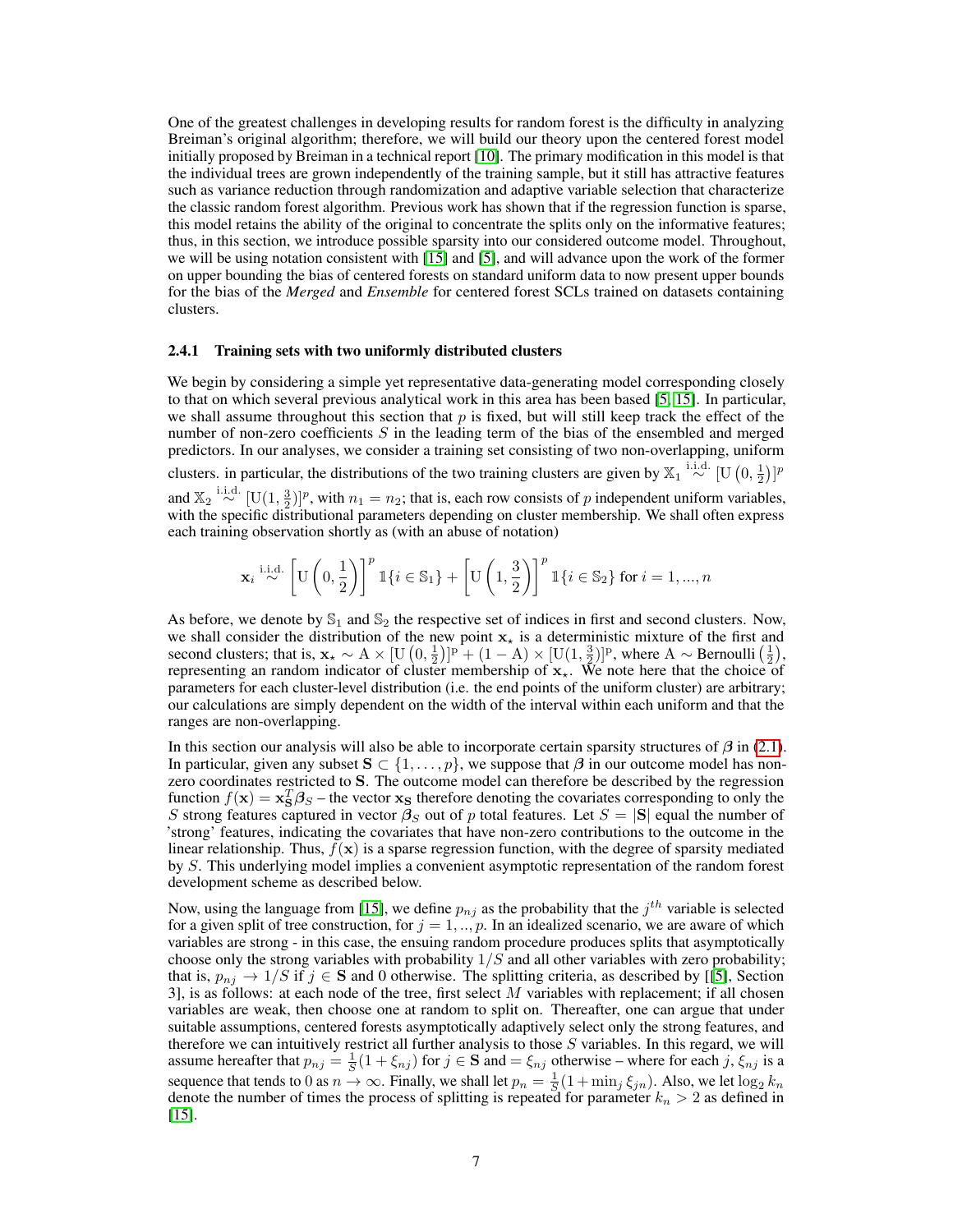The above randomized splitting scheme allows us to formalize the definition of a centered random forest based on a given training data  $(Y_i, \mathbf{x}_i)_{i \in \mathcal{D}_n}$  as follows. Given a new test point  $\mathbf{x}_\star$ , and randomizing variable  $\theta$  that defines the probabilistic mechanism building each tree, we define  $A_n(\mathbf{x}, \theta)$  as the box of the random partition containing test point  $\mathbf{x}_*$  and the individual tree predictor as

$$
f_n(\mathbf{x}_\star;\theta,\mathcal{D}_n) = \frac{\sum_{i \in \mathcal{D}_n} Y_i \mathbb{1}\{\mathbf{x}_i \in A_n(\mathbf{x}_\star,\theta)\}}{\sum_{i \in \mathcal{D}_n} \mathbb{1}\{\mathbf{x}_i \in A_n(\mathbf{x}_\star,\theta)\}} \mathbb{1}\{\epsilon_n(\mathbf{x}_\star,\theta)\}
$$

where  $\epsilon_n(\mathbf{x}_\star, \theta)$  is the event that  $\sum_{i=1} \mathbb{1}\{\mathbf{x}_i \in A_n(\mathbf{x}_\star, \theta) > 0\}$ ; that is, there is at least one training point that falls within the same partition as  $x_{\star}$ . The forest represents an average over all such trees; we can then obtain the prediction made by the forest by taking the expectation of the individual tree predictors with respect to the randomizing variable  $\theta$ :

$$
\bar{f}_n(\mathbf{x}_\star;\theta,\mathcal{D}_n) = \sum_{i\in\mathcal{D}_n} Y_i \mathbb{E}_{\theta} \left[ \frac{\mathbb{1}\{\mathbf{x}_i \in A_n(\mathbf{x}_\star,\theta\}}{\sum_{i\in\mathcal{D}_n} \mathbb{1}\{\mathbf{x}_i \in A_n(\mathbf{x}_\star,\theta\}} \mathbb{1}\{\epsilon_n(\mathbf{x}_\star,\theta)\} \right]
$$

Now, we note that the *Ensemble* approach performs a weighted average of the prediction of two forests, one trained on each cluster. As before, let  $\hat{Y}_1(\mathbf{x}_\star)$ ,  $\hat{Y}_2(\mathbf{x}_\star)$ , and  $\hat{Y}_E(\mathbf{x}_\star)$  designate the respective predictions of the forests trained on clusters 1, 2, and the overall ensemble on test point  $x<sub>*</sub>$ . For the centered forest algorithm, coordinates of the test point that lie outside the range of the training data for that forest are given predictive values of 0. Therefore, only the forest trained on the first cluster gives non-zero predictions on coordinates in the interval  $[0, \frac{1}{2}]$  and vice versa for the forest trained on the second cluster and coordinates in the interval  $[1, \frac{3}{2}]$ . For convenience of notation and ease of proof architecture, we internally weight each learner in the overall ensemble by cluster membership of  $x_{\star}$ within the functional forms of  $\hat{Y}_1(\mathbf{x}_\star)$  and  $\hat{Y}_2(\mathbf{x}_\star)$ . Using this representation, we provide precise expressions for the predictions made by the Merged and Ensemble learners on  $x<sub>*</sub>$  during the proof of our main theorem in the supplementary material – which essentially considers a weighting scheme based on  $w_1 = \mathbb{1}(\mathbf{x}_* \in [0, 1/2]^p)$  and  $w_2 = \mathbb{1}(\mathbf{x}_* \in [1, 3/2]^p)$ . We show that both predictions can be represented as weighted averages of the training outcome values, with the choice of weights as the differentiating factor between the two methods.

With this, we are now ready present our main result for the mean squared prediction errors of the *Ensemble* and *Merged* approaches under the centered random forest approach described above. At this point we appeal to numerical evidence demonstrating that the squared bias dominates the variance in asymptotic order [[\[22\]](#page-10-3), Figure 5] and thereby focus on the asymptotics of the bias in this article. The variance component has been empirically and theoretically shown to converge to zero faster than the squared bias, and thus analysis of the squared bias term asymptotically approximates the MSE [\[15\]](#page-9-12). Our next result reports the leading term of the squared bias, where we will utilize the assumptions on  $p_{nj}$ ,  $p_n$ , and  $k_n$  discussed above.

<span id="page-7-0"></span>**Theorem 3.** Assume that  $\beta_{\mathbf{S}} \sim N(\mathbf{0}, I_{S \times S})$  ,  $K = 2$ ,  $\mathbf{x}_i \stackrel{\text{i.i.d.}}{\sim} [\mathrm{U}(0, \frac{1}{2})]^p$  for  $i \in \mathbb{S}_1$ , and  $\mathbf{x}_i \stackrel{\text{i.i.d.}}{\sim}$  $[U(1, \frac{3}{2})]^p$  for  $i \in \mathbb{S}_2$ . Additionally suppose that  $p_{nj} \log k_n \to \infty$  for all  $j = 1, \ldots p$  and  $k_n/n \to 0$  $as n \rightarrow \infty$ *. Then,* 

*(i) The squared bias of the Ensemble is upper bounded by*

$$
\frac{S}{8}k_n^{\log_2(1-3p_n/4)}\left[1+o(1)\right]
$$

*(ii) The squared bias of the Merged is upper bounded by*

$$
\frac{S}{4} k_n^{log_2(1-3p_n/4)} \left[ 1 + o(1) \right]
$$

We first note the similarity of these bound to the results in [\[15\]](#page-9-12) (and therefore the bound converges to 0 owing to the assumption of  $p_{n,j} \log k_n \to \infty$ ) and thereafter note that the upper bound for the *Merged* is exactly twice as high as the corresponding quantity for the *Ensemble*. The bounds for both learners depend only on the number of non-sparse variables S, parameter  $k_n$ , and split probability  $p_n$ , with the squared bias terms converging at the same rate  $O(k_n^{\log_2(1-3p_n/4)})$ . Intuition as to why the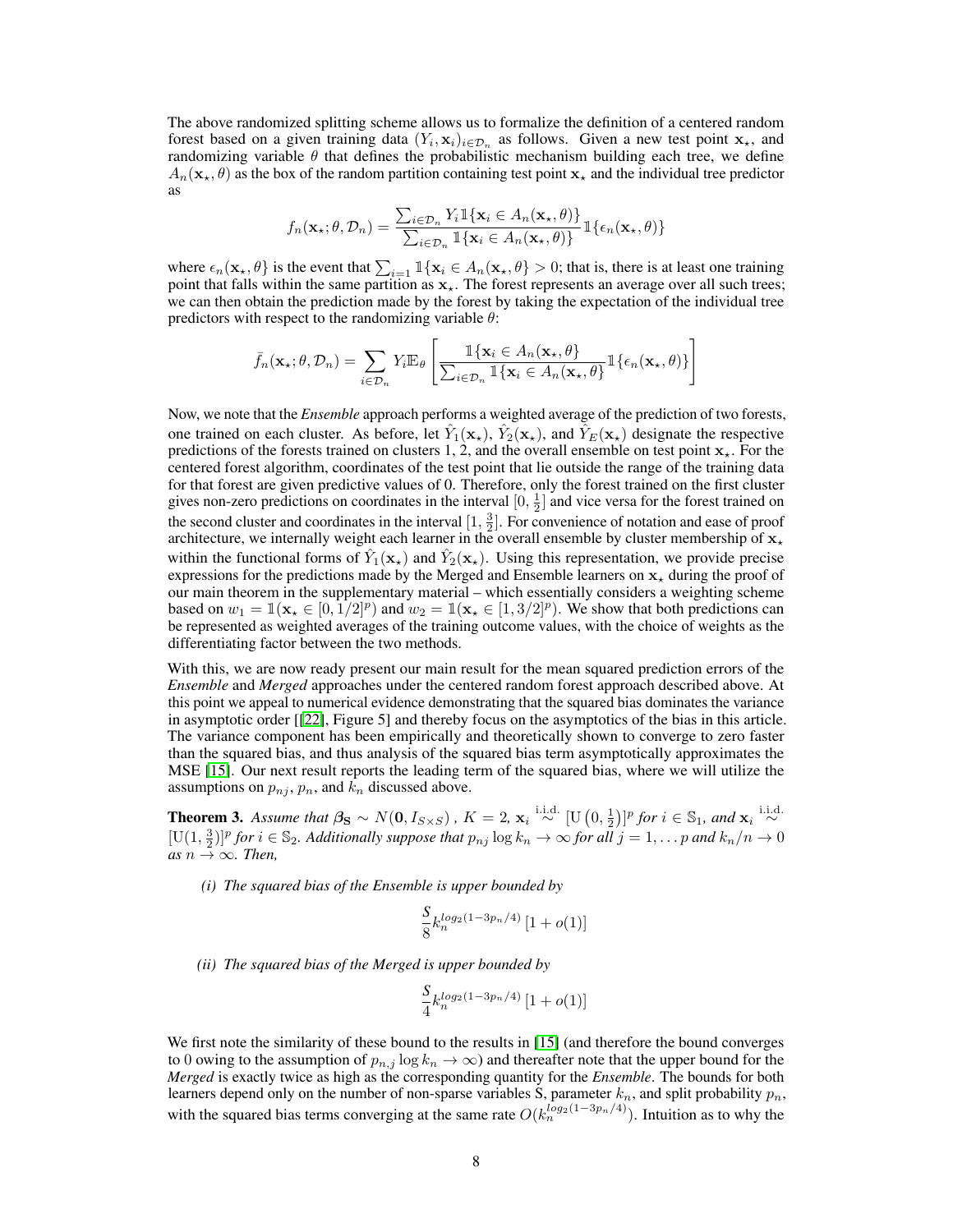*Merged* does not perform as well as the *Ensemble* in this case may be gleaned from the following observation: the *Merged* has the same bound as would be achieved by a single forest trained on observations arising from a  $[U(a, a + 1)]^p$  distribution for some constant a. That is, the *Merged* ignores the cluster-structure of the data and instead treats the data as arising from the average of its' component distributions, whereas the *Ensemble* produces improvements by explicitly taking the cluster-structure into account.

## 2.4.2 Simulations

In this subsection we verify that the intuitions gathered above from the theory considering uniform distribution of covariates within each clusters also extend to other distributions in numerical experiments. In this regard, Figure [2](#page-8-0) displays the results of simulation studies to experimentally validate



<span id="page-8-0"></span>Figure 2: Average RMSE of the *Merged* and the *Ensemble* as a function of the number of clusters in the training set. (A) Uniform clusters (B) Multivariate Gaussian clusters (C) Multivariate Laplacedistributed clusters

the frameworks presented in Theorem [3](#page-7-0) and Theorem 5 in Section A.8 of the Appendix for clustered data arising from three different distributional paradigms. We observe that regardless of distribution, the *Ensemble* produces a significantly lower average RMSE than the *Merged*, and that the difference between the two methods levels out as  $K$  increases. Interestingly, across all distributions considered, the *Ensemble* empirically converges to produce about a 33% improvement over the *Merged* for high  $K$ , whereas the theoretical upper bounds illustrate a continual increase of the magnitude of improvement in an exponential manner. This indicates that while the relationship between the upper bounds derived in Theorem 5 are confirmed through the simulations, the theoretical bounds get significantly less tight for higher  $K$ .

## 3 Discussion

In this paper, we have provided first steps towards a theoretical understanding of possible benefits and pitfalls of ensembling learners based on clusters within training data compared to ignoring the grouping structure of the covariates. Our result suggests that the benefits vary depending on the nature of underlying algorithm and often plays out differently based on the mutual dominance between the bias and variance. We verify some of the numerical observations made in practice and synthetic data using the cases of linear regression and random forest regression – each chosen to present to contrasting perspectives. This represents a first effort into providing a theoretical lens to this phenomenon. Several questions remain - in particular, an exploration of the exact asymptotics of the stacking mechanism while ensembling, as well as incorporating actual data driven clustering algorithms (such as k-means) as a pre-processing step, are both interesting open directions worth future study.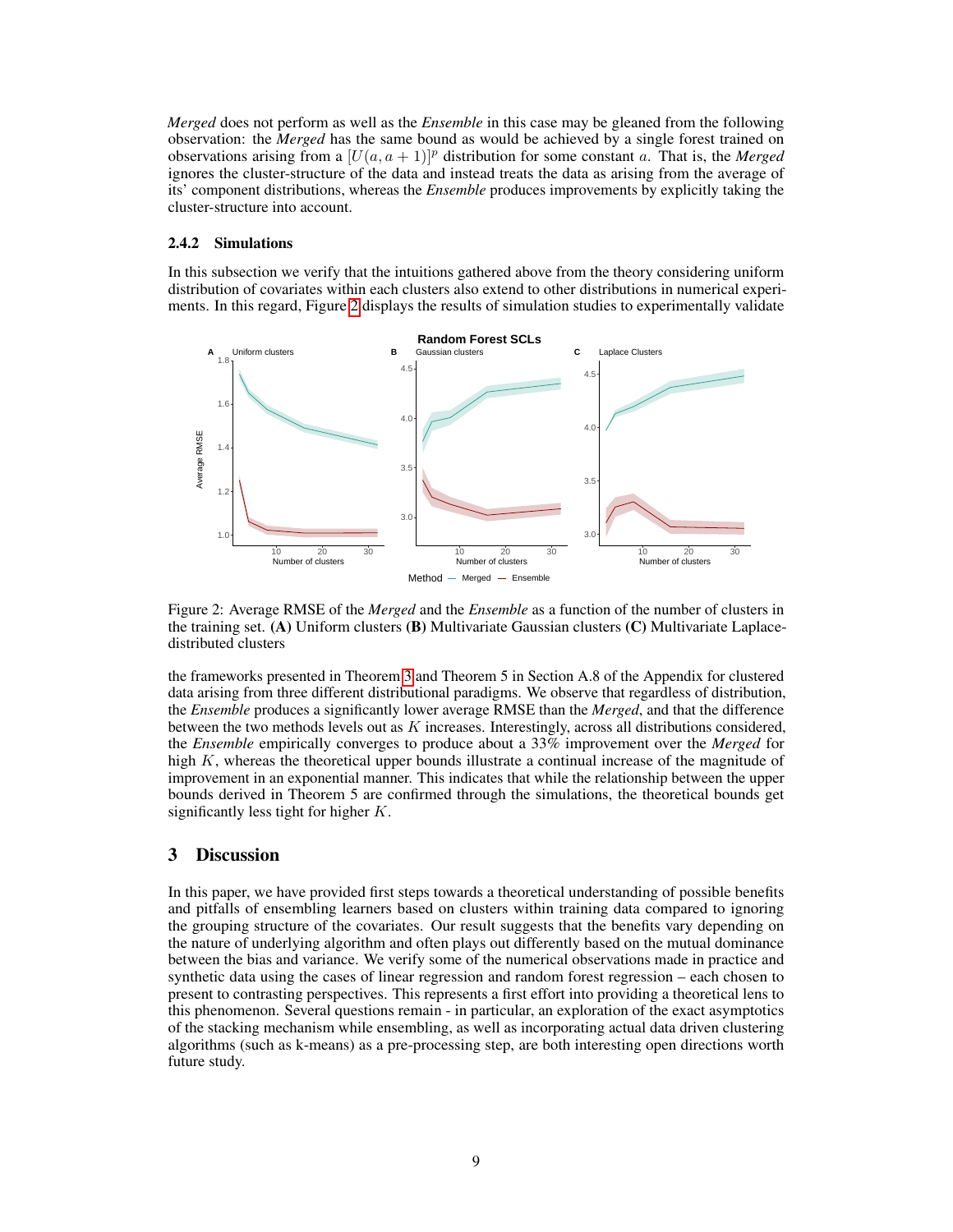# **References**

- <span id="page-9-15"></span>[1] Zhi-Dong Bai and Yong-Qua Yin. Limit of the smallest eigenvalue of a large dimensional sample covariance matrix. In *Advances In Statistics*, pages 108–127. World Scientific, 2008.
- <span id="page-9-14"></span>[2] Zhidong Bai and Jack W Silverstein. *Spectral analysis of large dimensional random matrices*, volume 20. Springer, 2010.
- <span id="page-9-9"></span>[3] Zhidong Bai and Wang Zhou. Large sample covariance matrices without independence structures in columns. *Statistica Sinica*, pages 425–442, 2008.
- <span id="page-9-18"></span>[4] Florent Benaych-Georges and Romain Couillet. Spectral analysis of the gram matrix of mixture models. *ESAIM: Probability and Statistics*, 20:217–237, 2016.
- <span id="page-9-13"></span>[5] Gérard Biau. Analysis of a random forests model. *Journal of Machine Learning Research*, 13 (38):1063–1095, 2012. URL <http://jmlr.org/papers/v13/biau12a.html>.
- <span id="page-9-16"></span>[6] Alex Bloemendal, Antti Knowles, Horng-Tzer Yau, and Jun Yin. On the principal components of sample covariance matrices. *Probability theory and related fields*, 164(1-2):459–552, 2016.
- <span id="page-9-2"></span>[7] Walter Bouwmeester, Jos W R Twisk, Teus H Kappen, Wilton A van Klei, Karel G M Moons, and Yvonne Vergouwe. Prediction models for clustered data: comparison of a random intercept and standard regression model. *BMC medical research methodology*, 13, 2013. doi: 10.1186/ 1471-2288-13-19.
- <span id="page-9-8"></span>[8] Leo Breiman. Stacked regressions. *Machine Learning*, 24(1):49–64, July 1996. ISSN 0885-6125. doi: 10.1023/A:1018046112532. URL <http://dx.doi.org/10.1023/A:1018046112532>.
- <span id="page-9-6"></span>[9] Leo Breiman. Stacked regressions. *Machine learning*, 24(1):49–64, 1996.
- <span id="page-9-11"></span>[10] Leo Breiman. Consistency for a simple model of random forests. Technical report, UC Berkeley, 2004.
- <span id="page-9-3"></span>[11] Meghana Deodhar and Joydeep Ghosh. A framework for simultaneous co-clustering and learning from complex data. In *Proceedings of the 13th ACM SIGKDD International Conference on Knowledge Discovery and Data Mining*, KDD '07, page 250–259, New York, NY, USA, 2007. Association for Computing Machinery. ISBN 9781595936097. doi: 10.1145/1281192.1281222. URL <https://doi.org/10.1145/1281192.1281222>.
- <span id="page-9-1"></span>[12] Thomas G. Dietterich. Ensemble methods in machine learning. In *Proceedings of the First International Workshop on Multiple Classifier Systems*, MCS '00, page 1–15, Berlin, Heidelberg, 2000. Springer-Verlag. ISBN 3540677046.
- <span id="page-9-7"></span>[13] Morris L Eaton and Michael D Perlman. The non-singularity of generalized sample covariance matrices. *The Annals of Statistics*, pages 710–717, 1973.
- <span id="page-9-17"></span>[14] Trevor Hastie, Andrea Montanari, Saharon Rosset, and Ryan J Tibshirani. Surprises in highdimensional ridgeless least squares interpolation. *arXiv preprint arXiv:1903.08560*, 2019.
- <span id="page-9-12"></span>[15] Jason M. Klusowski. Sharp analysis of a simple model for random forests, 2020.
- <span id="page-9-5"></span>[16] Andy Liaw and Matthew Wiener. Classification and regression by randomforest. *R News*, 2(3): 18–22, 2002. URL <https://CRAN.R-project.org/doc/Rnews/>.
- <span id="page-9-0"></span>[17] J Luo and M et. al. Schumacher. A comparison of batch effect removal methods for enhancement of prediction performance using maqc-ii microarray gene expression data. *The pharmacogenomics journal*, 10(4):278–291, 2010. URL [http://jmlr.org/papers/v13/](http://jmlr.org/papers/v13/biau12a.html, doi = {10.1038/tpj.2010.57}) [biau12a.html,doi={10.1038/tpj.2010.57}](http://jmlr.org/papers/v13/biau12a.html, doi = {10.1038/tpj.2010.57}).
- <span id="page-9-10"></span>[18] Xavier Mestre. On the asymptotic behavior of quadratic forms of the resolvent of certain covariance-type matrices. Technical report, Tech. Rep. CTTC/RC/2006-01, Centre Tecnologic de Telecomunicacions de Catalunya, 2006.
- <span id="page-9-4"></span>[19] Prasad Patil and Giovanni Parmigiani. Training replicable predictors in multiple studies. *Proceedings of the National Academy of Sciences*, 115(11):2578–2583, 2018. ISSN 0027-8424. doi: 10.1073/pnas.1708283115. URL <https://www.pnas.org/content/115/11/2578>.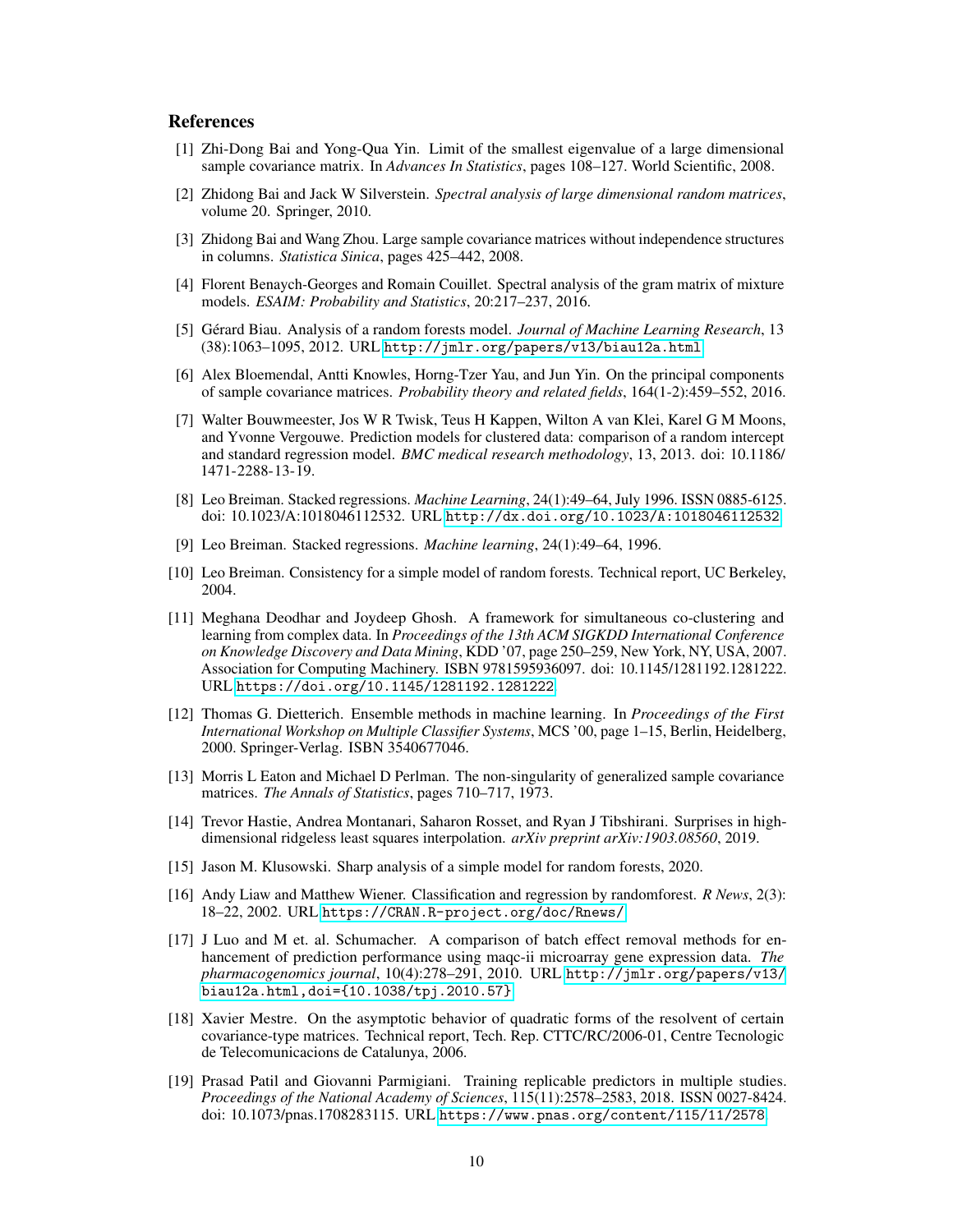- <span id="page-10-5"></span>[20] Weiliang Qiu and Harry Joe. clustergeneration: Random cluster generation (with specified degree of separation). *R*, 2020. URL [https://CRAN.R-project.org/package=](https://CRAN.R-project.org/package=clusterGeneration) [clusterGeneration](https://CRAN.R-project.org/package=clusterGeneration).
- <span id="page-10-1"></span>[21] Maya Ramchandran, Prasad Patil, and Giovanni Parmigiani. Tree-weighting for multi-study ensemble learners. *Pacific Symposium on Biocomputing*, 25:451–462, 2020. doi: https: //doi.org/10.1101/698779.
- <span id="page-10-3"></span>[22] Maya Ramchandran, Rajarshi Mukherjee, and Giovanni Parmigiani. Cross-cluster weighted forests, 2021. URL <https://arxiv.org/abs/2105.07610>.
- <span id="page-10-4"></span>[23] Amanda J. C Sharkey. On combining artificial neural nets. *Connection Science*, 8(3- 4):299–314, 1996. doi: 10.1080/095400996116785. URL [https://doi.org/10.1080/](https://doi.org/10.1080/095400996116785) [095400996116785](https://doi.org/10.1080/095400996116785).
- <span id="page-10-2"></span>[24] Shubhendu Trivedi, Zachary A. Pardos, and Neil T. Heffernan. The utility of clustering in prediction tasks. *CoRR*, abs/1509.06163, 2015. URL <http://arxiv.org/abs/1509.06163>.
- <span id="page-10-0"></span>[25] Geert Verbeke and Emmanuel Lesaffre. A linear mixed-effects model with heterogeneity in the random-effects population. *Journal of the American Statistical Association*, 91(433):217–221, 1996.

## A Appendix

Code to reproduce simulations may be found at [https://github.com/m-ramchandran/ensembling-vs](https://github.com/m-ramchandran/ensembling-vs-merging)[merging.](https://github.com/m-ramchandran/ensembling-vs-merging)

## A.1 Proof of Lemma 1

Inverse variance weighting is a method of combining multiple random variables to minimize the variance of the weighted average. In the case of linear regression learners, the SCL-level predictions have closed form-variances Var  $\left[ \hat{Y}_t(\mathbf{x}_\star) \right] = \sigma_t^2$  for  $t = 1, ..., K$ . Thus, Var $(\hat{Y}_E) = \sum_{t=1}^k w_t^2 \sigma_t^2$  such that  $w_t = 1$  to ensure un-biasedness of the resulting ensemble.

*Proof.* To minimize  $\text{Var}(\hat{Y}_E)$  subject to the constraint that  $\sum_{t=1}^{K} w_t = 1$ , we use the method of Lagrange multipliers, and express the variance as:

$$
Var(\hat{Y}_E) = \sum_{t=1}^{k} w_t^2 \sigma_t^2 - a \left( \sum_{t=1}^{K} w_t - 1 \right)
$$

We minimize by finding the root of this equation when  $t > 0$ ;

 $\Rightarrow$ 

$$
0 = \frac{\partial}{\partial w_t} Var(\hat{Y}_E)
$$
  
=  $2w_t \sigma_t^2 - a$   

$$
w_t = \frac{a/2}{\sigma_t^2}
$$

Now, using the fact that  $\sum_{t=1}^{K} w_t = 1$ ,

$$
\frac{2}{a} = \sum_{t=1}^{K} \frac{1}{\sigma_t^2}
$$

Therefore, the individual weights that minimize the variance of the weighted average predictor are:

$$
w_{t,\text{opt}} = \left(\sum_{t=1}^{K} \frac{1}{\sigma_t^2}\right)^{-1} \frac{1}{\sigma_t^2}
$$

 $\Box$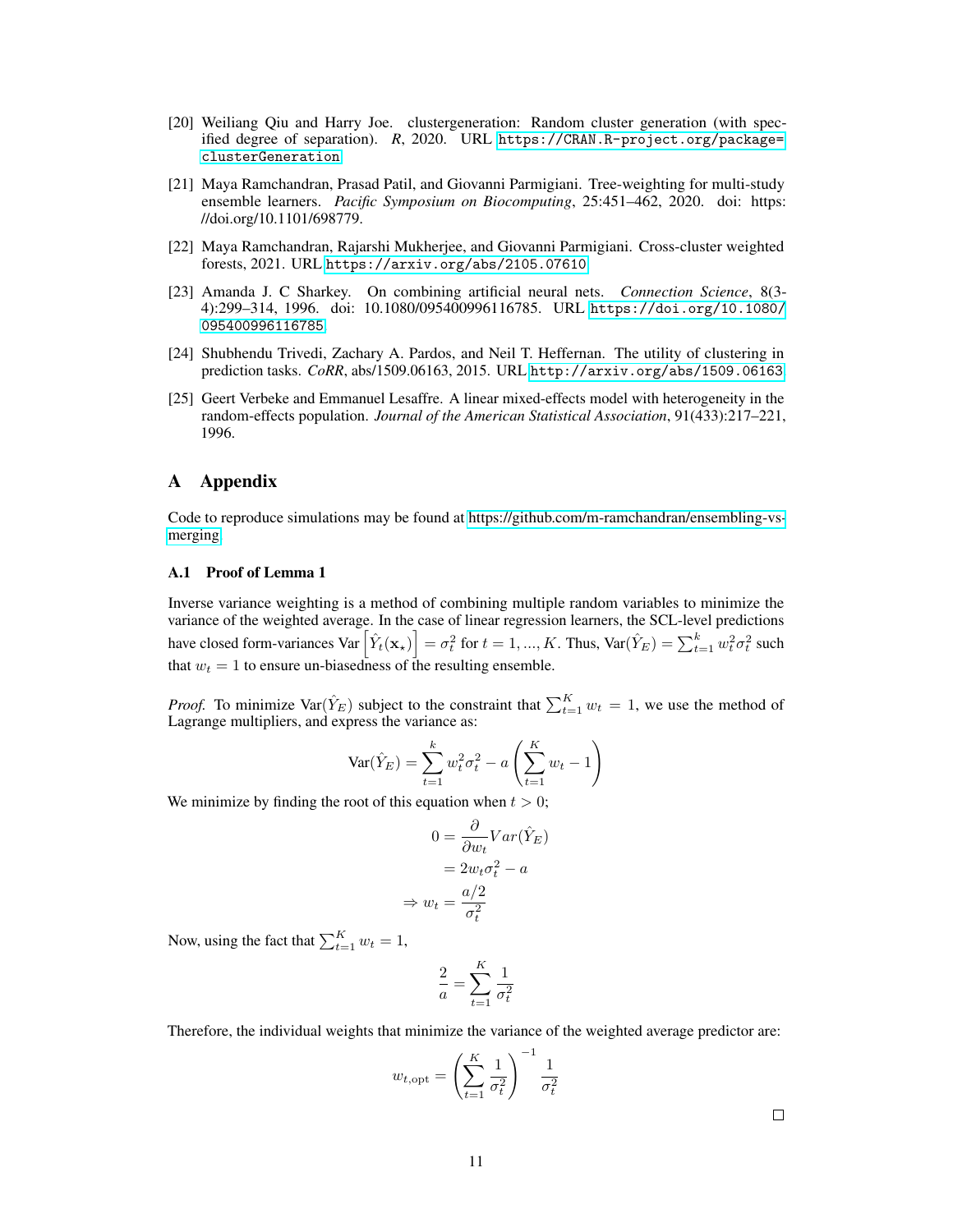#### A.2 Proof of Theorem 1

We start by recalling the formulae for the variances of  $\hat{Y}_M$  and  $\hat{Y}_{opt}(\mathbf{x}_*)$  for  $K = 2$ 

$$
\text{Var}\left[\hat{Y}_{w,\text{opt}}(\mathbf{x}_{\star})|\mathbf{x}_{\star}\right] = \left[\sum_{t=1}^{2} \left[\mathbf{x}_{\star}^{T}(\mathbb{X}_{t}^{T}\mathbb{X}_{t})^{-1}\mathbf{x}_{\star}\right]^{-1}\right]^{-1}
$$
(3)

<span id="page-11-4"></span><span id="page-11-3"></span>
$$
\text{Var}\left[\hat{Y}_M(\mathbf{x}_\star)|\mathbf{x}_\star\right] = \mathbf{x}_\star^T \bigg[\sum_{t=1}^2 \mathbb{X}_t^T \mathbb{X}_t\bigg]^{-1} \mathbf{x}_\star \tag{4}
$$

Also, we will write  $n_1/n := 1/\lambda_1$  and  $n_2/n := 1/\lambda_2 = 1 - 1/\lambda_1$  (since  $K = 2$ ). We shall now derive individual limits of  $\mathbf{x}_*^T (\mathbb{X}_t^T \mathbb{X}_t)^{-1} \mathbf{x}_*$  for  $t = 1, 2$  and  $\mathbf{x}_*^T (\sum_{t=1}^2 \mathbb{X}_t^T \mathbb{X}_t)^{-1} \mathbf{x}_*$ .

To this end we shall crucially use the following two lemmas. The first lemma will be used to prove concentration of quadratic forms of  $x<sub>*</sub>$  and is taken from [\[2,](#page-9-14) Lemma B.26].

<span id="page-11-2"></span>**Lemma 2.** Let  $\mathbf{z}_\star = (z_1, \ldots, z_p) \in \mathbb{R}^p$  be a random vector with i.i.d. mean zero entries, for which  $\mathbb{E}((\sqrt{p}z_i)^2) = \sigma^2$  and  $\sup_i \mathbb{E}(|\sqrt{p}z_i|^{4+\eta}) < C \infty$  for some  $\eta > 0$ . Moreover, let  $A_p$  be a sequence *of random* p × p *symmetric matrices independent of* z?*, with uniformly bounded eigenvalues. Then* the quadratic forms  $\mathbf{z}_\star^T A_p \mathbf{z}_\star$  concentrate around their means at the following rate

$$
\mathbb{P}\left(|\mathbf{z}_\star^T A_p \mathbf{z}_\star - \frac{\sigma^2}{p} \text{Trace}(A_p)| > \epsilon\right) \le C_{\eta, \epsilon} p^{-1 - \eta/4},
$$

*where for any*  $\epsilon, \eta > 0$ ,  $C_{\eta, \epsilon} > 0$  *depends only on*  $\eta, \epsilon$ .

Our next lemma will be repeatedly used to justify a lower bound on minimum eigenvalue of  $X^T X$ and  $\mathbb{X}_t^T \mathbb{X}_t$  for  $t = 1, \ldots, K$ .

<span id="page-11-1"></span>Lemma 3. *Under the assumptions of Theorem 1, there exists* c > 0 *such that with probability converging to* [1](#page-11-0) *one has*  $\min_{t=1}^K \left\{ \lambda_{\min}(\mathbb{X}_t^T \mathbb{X}_t/n_t) \right\}^1 \wedge \lambda_{\min}(\mathbb{X}^T \mathbb{X}/n) \ge c$ .

The proof of this lemma essentially follows from the Bai-Yin Theorem [\[1\]](#page-9-15) after minor adjustments for the non-zero mean terms  $\mu_t$ 's. We present a sketch of a simple argument here for the sake of immediate reference. First note that

For individual  $\lambda_{\min}(\mathbb{X}_t^T \mathbb{X}_t)$  first by writing each  $\mathbf{x}_i = \mathbf{Z}_i + \boldsymbol{\mu}_t$  for  $i \in \mathbb{S}_t$  (where  $\mathbf{Z}_i$  has i.i.d. coordinates of mean-zero and variance 1 and bounded moments of all order) we have  $\mathbb{Z}_t^T = [\mathbf{Z}_1 :$  $\cdots$ :  $\mathbf{Z}_{n_t}$ ]<sup>T</sup>,  $\bar{\mathbf{Z}}_t = \frac{1}{n_t} \sum_{i=1}^{n_t} \mathbf{Z}_i$ , and  $\hat{v}_t = (\bar{\mathbf{Z}}_t + \mu_t)$ . We shall henceforth repeatedly use the fact that the spectral behavior of  $\frac{1}{n_t} \mathbb{Z}_t \mathbb{Z}_t^T - \bar{\mathbf{Z}}_t \bar{\mathbf{Z}}_t^T$  and  $\frac{1}{n_t} \mathbb{Z}_t \mathbb{Z}_t^T$  are asymptotically equivalent (see e.g. [\[6,](#page-9-16) Theorem 2.23]). In particular,

<span id="page-11-5"></span>
$$
\frac{\mathbf{X}_t^T \mathbf{X}_t}{n_t} = \tilde{\Sigma}_t + \hat{v}_t \hat{v}_t \tag{5}
$$

, and therefore

$$
\lambda_{\min}\left(\frac{\mathbb{X}_t^T\mathbb{X}_t}{n_t}\right) \ge \lambda_{\min}(\tilde{\Sigma}_t) \stackrel{a.s.}{\to} \left(1 - \frac{1}{\sqrt{\lambda_2\gamma}}\right)^2,
$$

by [\[6,](#page-9-16) Theorem 2.23]. As for  $X^T X$  the result immediately follows since it can be written as a sum of individual  $\mathbb{X}_t^T \mathbb{X}_t$ 's. This completes the proof of Lemma [3.](#page-11-1)

With Lemma [2](#page-11-2) and Lemma [3](#page-11-1) we are now ready to go back to the proof of Theorem 1. Essentially, one immediately have by [2](#page-11-2) that for any sequence of random matrices  $\hat{A}_{n,p}$  independent from  $\mathbf{x}_{\star}$  and having uniformly bounded operator with high probability for large  $n, p$ 

$$
|\frac{1}{p}\mathbf{x}_{\star}^T\hat{A}_{n,p}\mathbf{x}_{\star}-\frac{1}{p}\text{Trace}(\hat{A}_{n,p})|\overset{\mathbb{P}}{\to}0.
$$

<span id="page-11-0"></span><sup>&</sup>lt;sup>1</sup>For any symmetric matrix A we let  $\lambda_{\min}(A)$  and  $\lambda_{\max}(A)$  denote the minimum and maximum eigenvalues respectively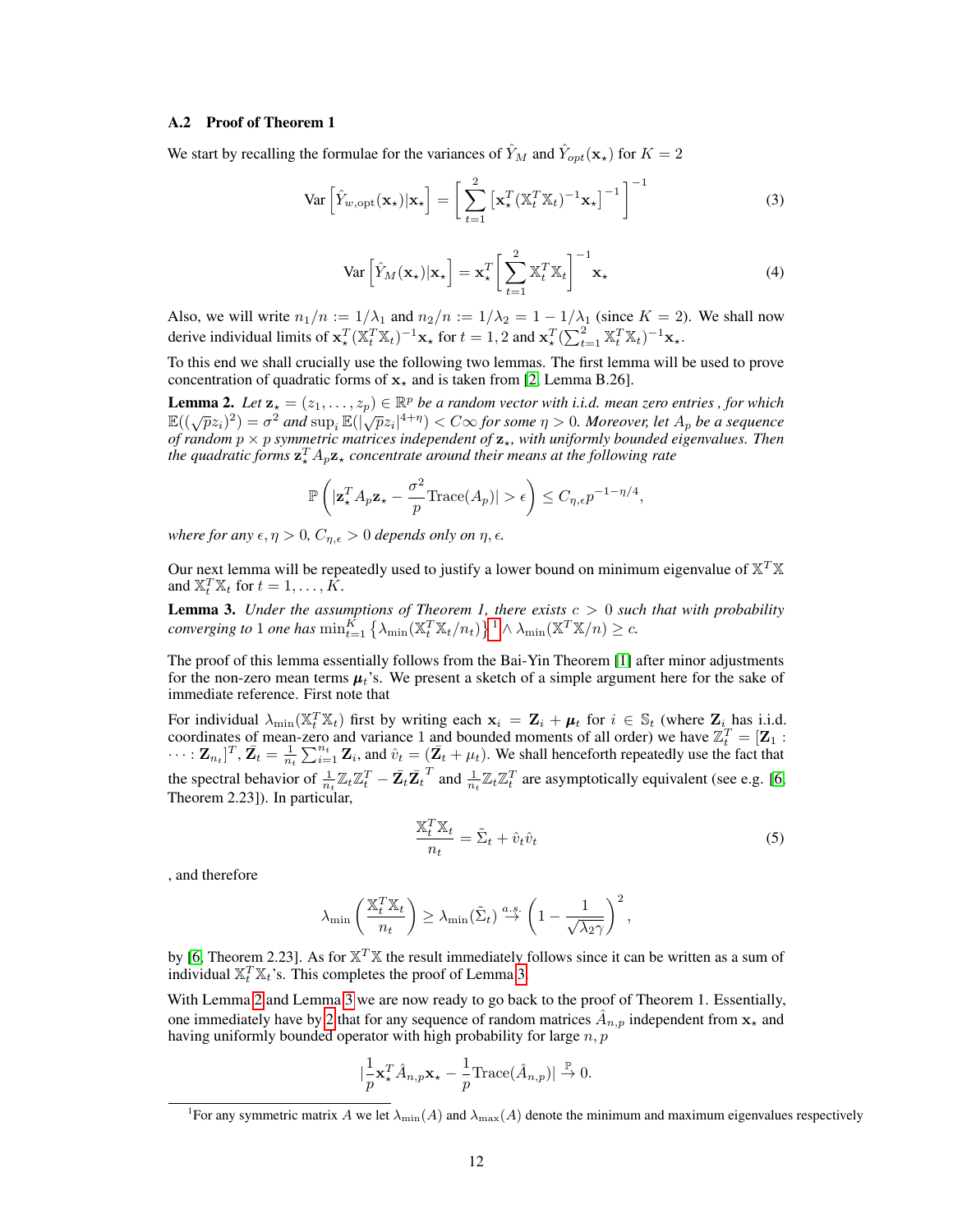just by defining  $\mathbf{z}_\star = \frac{\mathbf{x}_\star}{\sqrt{p}}$ . Moreover  $\left(\frac{\mathbb{X}_t^T \mathbb{X}_t}{n_t}\right)^{-1}$  and  $\left(\frac{\mathbb{X}_t^T \mathbb{X}_t}{n_t}\right)$  $\left(\frac{T_X}{n}\right)^{-1}$  have bounded operator norm with probability converging to 1 and are independent of  $x<sub>1</sub>$ . Therefore, coming back to the terms in the conditional variance term of the prediction error  $(in (3))$  $(in (3))$  $(in (3))$  and  $(4)$ , we have

$$
\mathbf{x}_{\star}^{T} \left( \mathbb{X}_{t}^{T} \mathbb{X}_{t} \right)^{-1} \mathbf{x}_{\star} - \frac{\lambda_{t} \gamma}{p} \text{Trace} \left( \frac{\mathbb{X}_{t}^{T} \mathbb{X}_{t}}{n_{t}} \right)^{-1} = \frac{p}{n_{t}} \frac{1}{p} \mathbf{x}_{\star}^{T} \left( \frac{\mathbb{X}_{t}^{T} \mathbb{X}_{t}}{n_{t}} \right)^{-1} \mathbf{x}_{\star} - \frac{\lambda_{t} \gamma}{p} \text{Trace} \left( \frac{\mathbb{X}_{t}^{T} \mathbb{X}_{t}}{n_{t}} \right)^{-1} \stackrel{\mathbb{P}}{\to} 0. \tag{6}
$$

The application of Lemma [2](#page-11-2) in the above argument comes simply by defining  $z_{\star} = \frac{x_{\star}}{\sqrt{p}}$ . Similarly, one also has

$$
\mathbf{x}_{\star}^{T} \left( \mathbb{X}^{T} \mathbb{X} \right)^{-1} \mathbf{x}_{\star} - \frac{\gamma}{p} \text{Trace} \left( \frac{\mathbb{X}^{T} \mathbb{X}}{n} \right)^{-1} = \frac{p}{n} \frac{1}{p} \mathbf{x}_{\star}^{T} \left( \frac{\mathbb{X}^{T} \mathbb{X}}{n} \right)^{-1} \mathbf{x}_{\star} - \frac{\gamma}{p} \text{Trace} \left( \frac{\mathbb{X}_{t}^{T} \mathbb{X}_{t}}{n_{t}} \right)^{-1} \stackrel{\mathbb{P}}{\to} 0. \tag{7}
$$

Therefore in the remaining proof we simply focus on deriving the limits of  $\frac{\lambda_t \gamma}{p}$  Trace  $\left(\frac{\mathbb{X}_t^T \mathbb{X}_t}{n_t}\right)^{-1}$  for  $t = 1, \ldots, K$  and  $\frac{\gamma}{p}$ Trace  $\left(\frac{\mathbb{X}^T\mathbb{X}}{n}\right)$  $\left(\frac{T_{\frac{N}{M}}}{n}\right)^{-1}$ . To this first note that by Sherman-Morrison Woodbury identity applied to [\(5\)](#page-11-5) we have

<span id="page-12-2"></span>
$$
\frac{\lambda_t \gamma}{p} \text{Trace}\left(\frac{\mathbb{X}_t^T \mathbb{X}_t}{n_t}\right)^{-1} = \frac{\lambda_t \gamma}{p} \text{Trace}\left[\tilde{\Sigma}_t^{-1} - \frac{\tilde{\Sigma}_t^{-1} \hat{v}_t \hat{v}_t^T \tilde{\Sigma}_t^{-1}}{1 + \hat{v}_t^T \tilde{\Sigma}_t^{-1} \hat{v}_t}\right].\tag{8}
$$

Now we have that the empirical spectral distribution of  $\tilde{\Sigma}_t$  converges weakly almost surely to the standard Marchenko-Pastur distribution (see e.g. [\[6,](#page-9-16) Theorem 2.23]) with density  $f_{t,MP} :=$  $\frac{1}{2\pi}$  $(\gamma_{t,+}-x)(x-\gamma_{t,-})$  $\frac{-x(x-\gamma_{t,-})}{\lambda_t \gamma x}$  with  $\gamma_{t,\pm} = (1 \pm \sqrt{\lambda_t \gamma})^2$  (and also the smallest eigenvalue converges to something strictly positive almost surely). Thereafter using the steps of calculations described in the proof of Proposition 2 of [\[14\]](#page-9-17) we have

<span id="page-12-0"></span>
$$
\frac{\lambda_t \gamma}{p} \text{Trace}\left(\tilde{\Sigma}_t^{-1}\right) \stackrel{\mathbb{P}}{\to} \frac{\lambda_t \gamma}{1 - \lambda_t \gamma}, \quad t = 1, \dots, K. \tag{9}
$$

Moreover,

 $\overline{\phantom{a}}$  $\overline{\phantom{a}}$  $\overline{\phantom{a}}$  $\overline{\phantom{a}}$  $\overline{\phantom{a}}$ 

$$
\frac{\lambda_t \gamma}{p} \text{Trace}\left(\frac{\tilde{\Sigma}_t^{-1} \hat{v}_t \hat{v}_t^T \tilde{\Sigma}_t^{-1}}{1 + \hat{v}_t^T \tilde{\Sigma}_t^{-1} \hat{v}_t}\right) \le \frac{\lambda_t \gamma}{p} \hat{v}_t^T \tilde{\Sigma}_t^{-2} \hat{v}_t \le \frac{\lambda_t \gamma \|\hat{v}_t\|_2^2 \|\tilde{\Sigma}_t^{-2}\|_{\text{op}}}{p}
$$

, where we have used  $\|\cdot\|_{\text{op}}$  to denote the operator norm of a matrix. Now we have by Lemma [3](#page-11-1) followed by [\[6,](#page-9-16) Theorem 2.23] that  $\|\tilde{\Sigma}_t^{-2}\|_{\text{op}} = O_{\mathbb{P}}(1)$  (i.e. stays bounded in probability) as  $n, p \to \infty$ . Moreover  $||\hat{v}||_t^2 \leq 2||\bar{\mathbf{Z}}_t||_2^2 + 2||\mu_t||_2^2 = O_{\mathbb{P}}(1)$  since  $\mu_t$ 's have uniformly bounded norms by assumptions of the theorem and by standard Markov's Inequality for  $\|\bar{\mathbf{Z}}_t\|_2^2$  because this can be written as  $\sum_{j=1}^p \left(\frac{1}{n_t} \sum_{i=1}^{n_t} Z_{ij}\right)^2$  which equals a sum of *p*-independent  $\chi^2_1/n_t$  random variables and hence have mean  $p/n_t \to \lambda_t \gamma$  and variance  $2p/n_t^2 \to 0$  (and thereby implying order 1 behavior). Therefore, we have  $\|\hat{v}_t\|_2^2 \|\tilde{\Sigma}_t^{-2}\|_{\text{op}} = O_\mathbb{P}(1)$  as  $n_t, n, p \to \infty$  according to the stipulations of Theorem 1. This immediately implies that  $\frac{\lambda_t \gamma}{p} \text{Trace}\left( \frac{\tilde{\Sigma}_t^{-1} \hat{v}_t \hat{v}_t^T \tilde{\Sigma}_t^{-1}}{1 + \hat{v}_t^T \tilde{\Sigma}_t^{-1} \hat{v}_t} \right)$  $\Big) \stackrel{\mathbb{P}}{\rightarrow} 0$  and therefore by [\(8\)](#page-12-0), [\(9\)](#page-12-1), and [\(9\)](#page-12-1) we have that

$$
\mathbf{x}_{\star}(\mathbb{X}_t^T \mathbb{X}_t)^{-1} \mathbf{x}_{\star} \xrightarrow{\mathbb{P}} \frac{\lambda_t \gamma}{1 - \lambda_t \gamma}, \ t = 1, \dots, K. \tag{10}
$$

<span id="page-12-1"></span>(11)

Next we turn to  $x_*(X^T X)^{-1} x_*$  and one use [\(7\)](#page-12-2) and can prove using the ideas in [\[4\]](#page-9-18) that  $\mathbf{x}_\star (\mathbb{X}^T \mathbb{X})^{-1} \mathbf{x}_\star \to \frac{\gamma}{1-\gamma}$ . Here for the sake of clarity and intuition why this result is true, we provide a simple calculation which demonstrates the result for  $K = 2$ ,  $n_1 = n_2 = n/2$ , and small enough  $\gamma > 0$  and  $\|\mu_1\|_2$ ,  $\|\mu_2\|_2$  (i.e. the argument below goes through for some  $c > 0$  whenever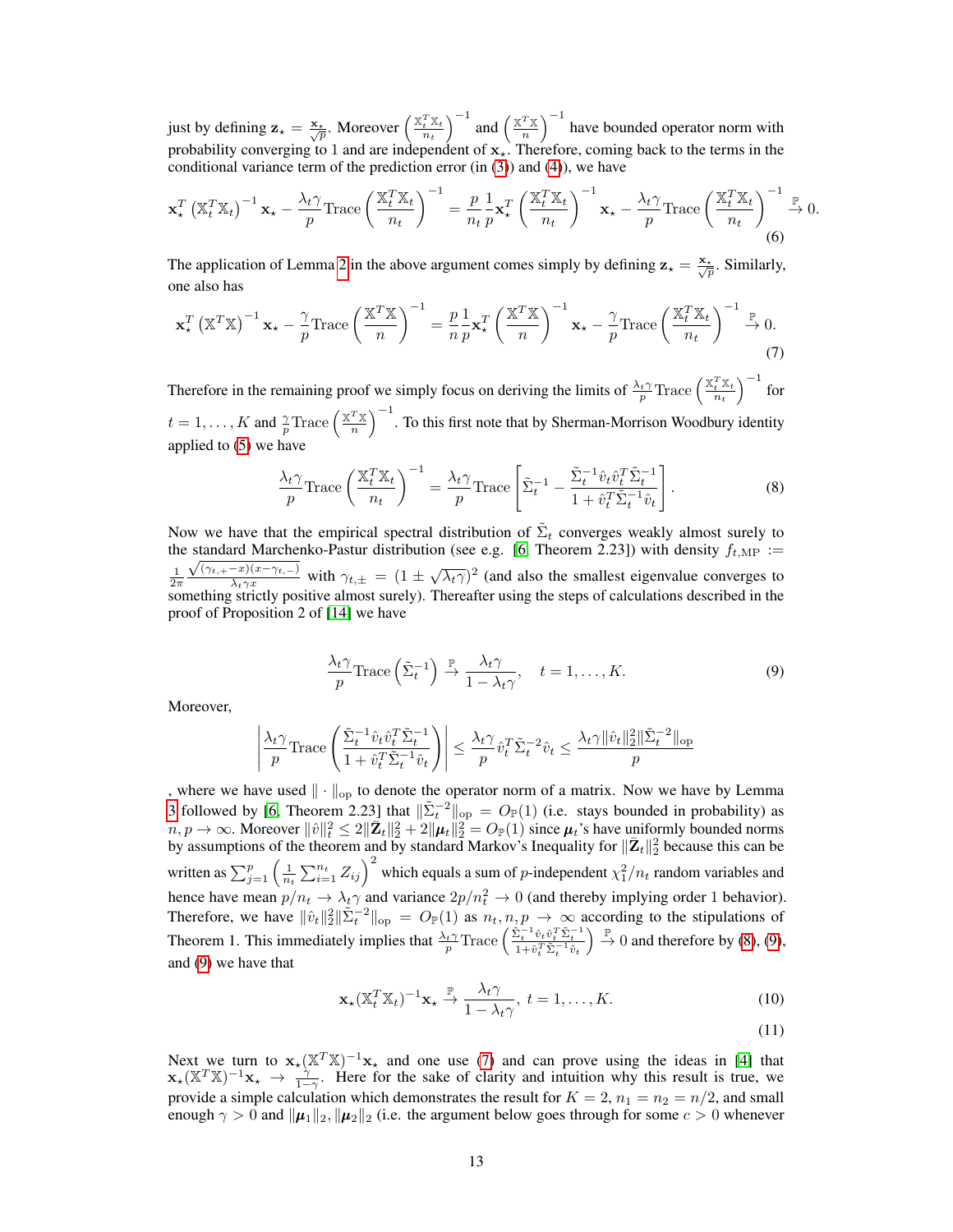$\gamma > 0$  and  $\|\mu_1\|_2$ ,  $\|\mu_2\|_2$  are all less than  $c > 0$  and for more general  $c > 0$  an argument along the lines of [\[4\]](#page-9-18) yields the desired result). In particular, using these simplifying assumptions and the notation  $\hat{\Sigma} = \sum_{i=1}^{n} \mathbf{Z}_i \mathbf{Z}_i^T$  we have by some algebra that

$$
(\mathbb{X}^T \mathbb{X}/n) = \hat{\Sigma} + \frac{1}{2} (\bar{\mathbf{Z}}_1 + \boldsymbol{\mu}_1)(\bar{\mathbf{Z}}_1 + \boldsymbol{\mu}_1)^T + \frac{1}{2} (\bar{\mathbf{Z}}_2 + \boldsymbol{\mu}_2)(\bar{\mathbf{Z}}_1 + \boldsymbol{\mu}_1)^T - \frac{1}{4} (\bar{\mathbf{Z}}_1 - \bar{\mathbf{Z}}_2) (\bar{\mathbf{Z}}_1 - \bar{\mathbf{Z}}_2)^T
$$
  
=  $\hat{\Sigma} + \hat{U} D \hat{U}^T$ 

where  $\hat{U} = [(\bar{\mathbf{Z}}_1 + \boldsymbol{\mu}_1) : (\bar{\mathbf{Z}}_2 + \boldsymbol{\mu}_2) : (\bar{\mathbf{Z}}_1 - \bar{\mathbf{Z}}_2)]$  and  $D = \text{diag}(1/2, 1/2, -1/4)$ . Therefore we have by Woodbury identity that

$$
\frac{\gamma}{p} \text{Trace}(\mathbb{X}^T \mathbb{X}/n)^{-1} = \frac{\gamma}{p} \text{Trace}\left[\hat{\Sigma}^{-1} - \hat{\Sigma}^{-1} \hat{U} (D^{-1} + \hat{U}^T \hat{\Sigma}^{-1} \hat{U})^{-1} \hat{U}^T \hat{\Sigma}^{-1}\right].
$$

Next note that

$$
|\frac{1}{p} \text{Trace}\left[\hat{\Sigma}^{-1}\hat{U}(D^{-1}+\hat{U}^T\hat{\Sigma}^{-1}\hat{U})^{-1}\hat{U}^T\hat{\Sigma}^{-1}\right]|=|\frac{1}{p} \text{Trace}\left[(D^{-1}+\hat{U}^T\hat{\Sigma}^{-1}\hat{U})^{-1}\hat{U}^T\hat{\Sigma}^{-2}\hat{U}\right]|
$$

Now since  $\lambda_{\min}(\hat{\Sigma}^{-1}) \to (1 - \sqrt{\gamma})^2$  in probability, for any  $\delta > 0$ , there exists  $c_{\delta} > 0$ such that  $\gamma$ ,  $\|\mu_1\|_2$ ,  $\|\mu_2\|_2 \leq c_\delta$  implies that  $\|\hat{U}^T D^{-1}\hat{U}\|_{op} < \frac{1}{4} - \delta$  with probability larger than  $1 - \delta$  (this comes with direct computation and the concentration of  $\|\bar{\mathbf{Z}}_t\|_2^2$  around  $\lambda_t \gamma_t$ ). Also, by operator norm bound and concentration of the norms of the columns of  $\hat{U}$  we have  $\frac{1}{p}$ Trace  $\left[\hat{\Sigma}^{-1}\hat{U}(D^{-1}+\hat{U}^T\hat{\Sigma}^{-1}\hat{U})^{-1}\hat{U}^T\hat{\Sigma}^{-1}\right] \stackrel{\mathbb{P}}{\rightarrow} 0$ . Therefore,

$$
\frac{\gamma}{p} \text{Trace}(\mathbb{X}^T \mathbb{X}/n) = \frac{\gamma}{p} \text{Trace}(\hat{\Sigma}^{-1}) + o_{\mathbb{P}}(1) \overset{\mathbb{P}}{\rightarrow} \frac{\gamma}{1-\gamma}
$$

The last line above follows by direct calculations with the limiting Marchenko-Pastur law of the empirical spectral distribution of  $\hat{\Sigma}$  (see e.g. the calculations [\[14\]](#page-9-17)). This completes the proof for small enough  $\gamma > 0$  and  $\|\mu_1\|_2$ ,  $\|\mu_2\|_2$  and balanced two clusters. A similar proof can be extended to general  $K$  clusters without the simplifications for the two balanced cluster case can be obtained for small enough values of  $\gamma > 0$  and  $\|\mu_t\|_2$ 's as follows.

We elaborate on an initial surgery first. To this end we first claim that one can write

$$
\frac{\gamma}{p} \text{Trace}\left(\frac{\mathbb{X}^T \mathbb{X}}{n}\right)^{-1} = \frac{\gamma}{p} \text{Trace}\left[\frac{1}{n} \sum_{i \in \cup_{t=1}^K \mathbb{S}_t} \mathbf{Z}_i \mathbf{Z}_i^T + \hat{U} \hat{V}^T\right]^{-1},\tag{12}
$$

<span id="page-13-1"></span>.

where recall that we write  $X_i = Z_i \mu_t$  for  $i \in \mathbb{S}_t$  and the pair  $(U_{p \times 3K}, V_{p \times 3K})$  can be defined as follows: for  $t = 0, ..., K - 1$  define  $U_{\cdot, 3t+1} = U_{\cdot, 3t+2} = \frac{1}{\sqrt{2}}$  $\frac{1}{\lambda_t} \mu_{t+1}^T$  and  $U_{\cdot,3(t+1)} = \frac{1}{\sqrt{2}}$  $\frac{1}{\overline{\lambda}_t} \bar{\mathbf{Z}}_{t+1}^T$ , and  $V_{3t+1,-}^T = V_{3(t+1),-} = \frac{1}{\sqrt{2}}$  $\frac{1}{\lambda_t} \mu_{t+1}^T$  and  $V_{3t+2, \cdot} = \frac{1}{\sqrt{2}}$  $\frac{1}{\lambda_t} \bar{\mathbf{Z}}_{t+1}^T$ <sup>[2](#page-13-0)</sup>. Applying Woodbury Identity to [\(12\)](#page-13-1) and realizing that  $\frac{1}{n} \sum_{i \in \bigcup_{t=1}^{K} S_t} \mathbf{Z}_i \mathbf{Z}_i^T := \hat{\Sigma}$  is the variance-covariance mattrix of a standard  $n \times p$ Gaussian matrix, we have by Woodbury's identity that

$$
\frac{\gamma}{p}\text{Trace}\left(\frac{\mathbb{X}^T\mathbb{X}}{n}\right)^{-1} = \frac{\gamma}{p}\text{Trace}\left[\hat{\Sigma}^{-1} - \hat{\Sigma}^{-1}\hat{U}\left\{I + \hat{V}^T\hat{\Sigma}^{-1}\hat{U}\right\}^{-1}\hat{V}^T\hat{\Sigma}^{-1}\right]
$$

$$
= \frac{\gamma}{p}\text{Trace}(\hat{\Sigma}^{-1}) - \gamma\frac{\text{Trace}\left\{\left(I + \hat{V}^T\hat{\Sigma}^{-1}\hat{U}\right)^{-1}\hat{V}^T\hat{\Sigma}^{-2}\hat{U}\right\}}{p}
$$

where we have used the fact that  $\hat{\Sigma}$  is invertible (by [\[13\]](#page-9-7) and discussion above). Now one again for small enough values of  $\gamma > 0$  and  $||\mu_t||_2$ 's

$$
\left| \frac{\text{Trace}\left\{ \left( I + \hat{V}^T \hat{\Sigma}^{-1} \hat{U} \right)^{-1} \hat{V}^T \hat{\Sigma}^{-2} \hat{U} \right\}}{p} \right| \xrightarrow{\mathbb{P}} 0,
$$

<span id="page-13-0"></span><sup>&</sup>lt;sup>2</sup>For any  $m_1 \times m_2$  matrix A we let  $A_{:,j}$  and  $A_{i,:}$  denote its  $j^{\text{th}}$  column and  $i^{\text{th}}$  row respectively for  $i = 1, \ldots, m_1$  and  $j = 1, \ldots, m_2$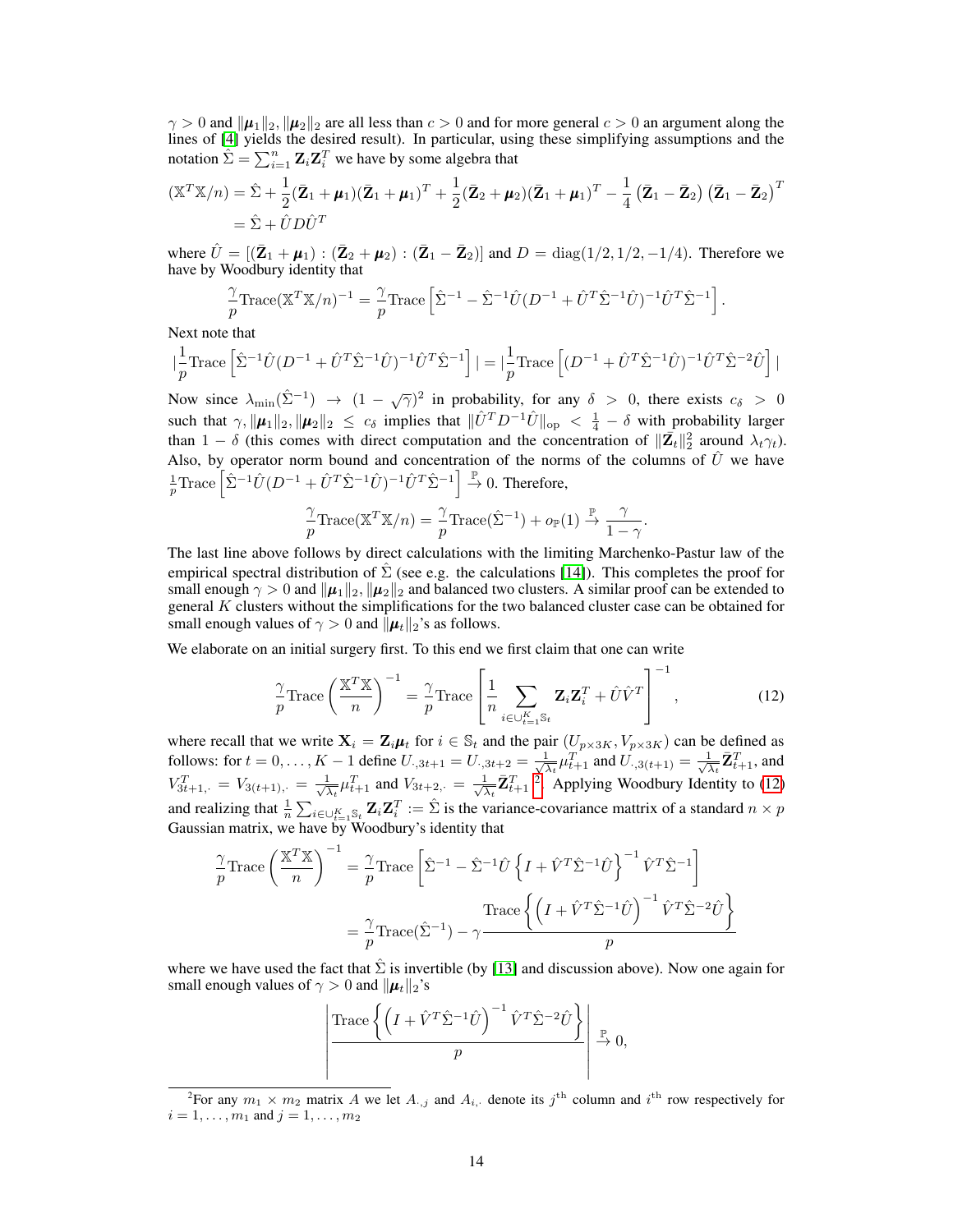by arguments similar to the  $K = 2$  case. The rest of the proof follows similarly. Therefore, we have presented the proofs also for the general K case albeit for small enough values of  $\gamma > 0$  and  $\|\mu_t\|_2$ 's. The most general proof allowing for more general values of  $\gamma > 0$  and  $\|\mu_t\|_2$ 's can be obtained by appealing to [\[4\]](#page-9-18).

#### A.3 Lemma [4](#page-14-0)

<span id="page-14-0"></span>**Lemma 4.** Assume that  $n_t$  is the number of samples in the  $t^{th}$  cluster  $\mathbb{S}_t$  and  $\mathbb{E}(\mathbf{x}_i) = \boldsymbol{\mu}_t$  and  $Var(\mathbf{x}_i) = I$  *for*  $i \in \mathbb{S}_t$  *such that*  $\frac{n_t}{n} - 1/\lambda_t = o(1)$  *for*  $t = 1, \dots, K$ *. Also assume that*  $\mathbf{x}_\star$  *is normal with mean zero and variance* I*. Then the following hold form any finite* p *as* n → ∞

*(i)*

$$
\frac{\text{Var}\left[\hat{Y}_{w,\text{opt}}(\mathbf{x}_{\star})|\mathbf{x}_{\star}\right]}{d_1} \xrightarrow{\mathbb{P}} 1.
$$

*(ii)*

$$
\frac{\text{Var}\left[\hat{Y}_M(\mathbf{x}_\star)|\mathbf{x}_\star\right]}{d_2} \xrightarrow{\mathbb{P}} 1.
$$

*where*

$$
d_1 = \left[ \sum_{t=1}^{k} \left( \frac{1}{n_t} \left[ (p-1) + \frac{1}{1 + ||\mu_t||^2} \right] \right)^{-1} \right]^{-1}
$$

$$
d_2 = \frac{1}{n} \text{Trace} \left( I + \sum_{t=1}^{k} \frac{n_t}{n} \mu_t \mu_t^T \right)^{-1}
$$

*Proof.* (i) We begin by considering the term  $\mathbf{x}_*^T (\mathbb{X}_t^T \mathbb{X}_t)^{-1} \mathbf{x}_*$  and note that

$$
\mathbf{x}_{\star}^{T}(\mathbb{X}_{t}^{T}\mathbb{X}_{t})^{-1}\mathbf{x}_{\star} = \frac{1}{n_{t}}\mathbf{x}_{\star}^{T}\left(\frac{\mathbb{X}_{t}^{T}\mathbb{X}_{t}}{n^{t}}\right)^{-1}\mathbf{x}_{\star}
$$

Recall that  $n_t$  denotes the number of observations in the  $t^{th}$  training cluster, and  $\mathbb{X}_t$  =  $[\mathbf{x_1}, ..., \mathbf{x_{n_t}}]^T$ , where  $\mathbf{x_i}$  is a  $p \times 1$  vector for  $i = 1, ..., n_t$ . Then, by Standard CLT

$$
\frac{\mathbb{X}_t^T \mathbb{X}_t}{n^t} = \frac{1}{n_t} \sum_{i \in \mathbb{S}_t} \mathbf{X}_i^T \mathbf{X}_i + O_{\mathbb{P}}(1/\sqrt{n_t}) \quad \text{(in both Operator and Frobenius norm)}
$$
\n
$$
= \text{Var}[\mathbf{X}_1] + \mathbb{E}[\mathbf{X}_1] \mathbb{E}[\mathbf{X}_1]^T + O_{\mathbb{P}}(1/\sqrt{n_t})
$$
\n
$$
= I + \mu_t \mu_t^T + O_{\mathbb{P}}(1/\sqrt{n_t})
$$

Therefore, it is easy to see that

$$
\frac{1}{n_t} \left[ \mathbf{x}_\star^T \left( \frac{\mathbb{X}_t^T \mathbb{X}_t}{n^t} \right)^{-1} \mathbf{x}_\star \right] - \frac{1}{n_t} \mathbf{x}_\star^T (\mathbf{I} + \boldsymbol{\mu}_t \boldsymbol{\mu}_t^T)^{-1} \mathbf{x}_\star = O_\mathbb{P}(\mathbb{1}/\sqrt{n_t^3}).
$$

In the last line we have used the operator norm inequality to use the fact that  $\left(\frac{\mathbb{X}_t^T \mathbb{X}_t}{n^t}\right)^{-1}$ converges to  $(I + \mu_t \mu_t^T)^{-1}$  in operator norm, the error is  $O_P(1/\sqrt{n_t})$  in operator norm, and the fact that  $\frac{\|\mathbf{x}_*\|_2^2}{n_t} = O_\mathbb{P}(1/n_t)$  under our assumptions. We therefore focus on the quantity  $\frac{1}{n_t} \mathbf{x}_\star^T (\mathbf{I} + \boldsymbol{\mu}_t \boldsymbol{\mu}_t^T)^{-1} \mathbf{x}_\star$  and find its expectation and variance to demonstrate suitable concentration. Also since  $\mathbf{x}_\star \sim N(\mathbf{0}, I)$  we have  $\mathbb{E}\left(\frac{1}{n_t}\mathbf{x}_\star^T(\mathbf{I} + \boldsymbol{\mu}_t\boldsymbol{\mu}_t^T)^{-1}\mathbf{x}_\star\right) \sim$  $\frac{1}{n_t}$ Trace  $[(I + \mu_t \mu_t^T)^{-1}] = \Theta(1/n_t)$  (where the notation  $\Theta$  defines exact order). Also by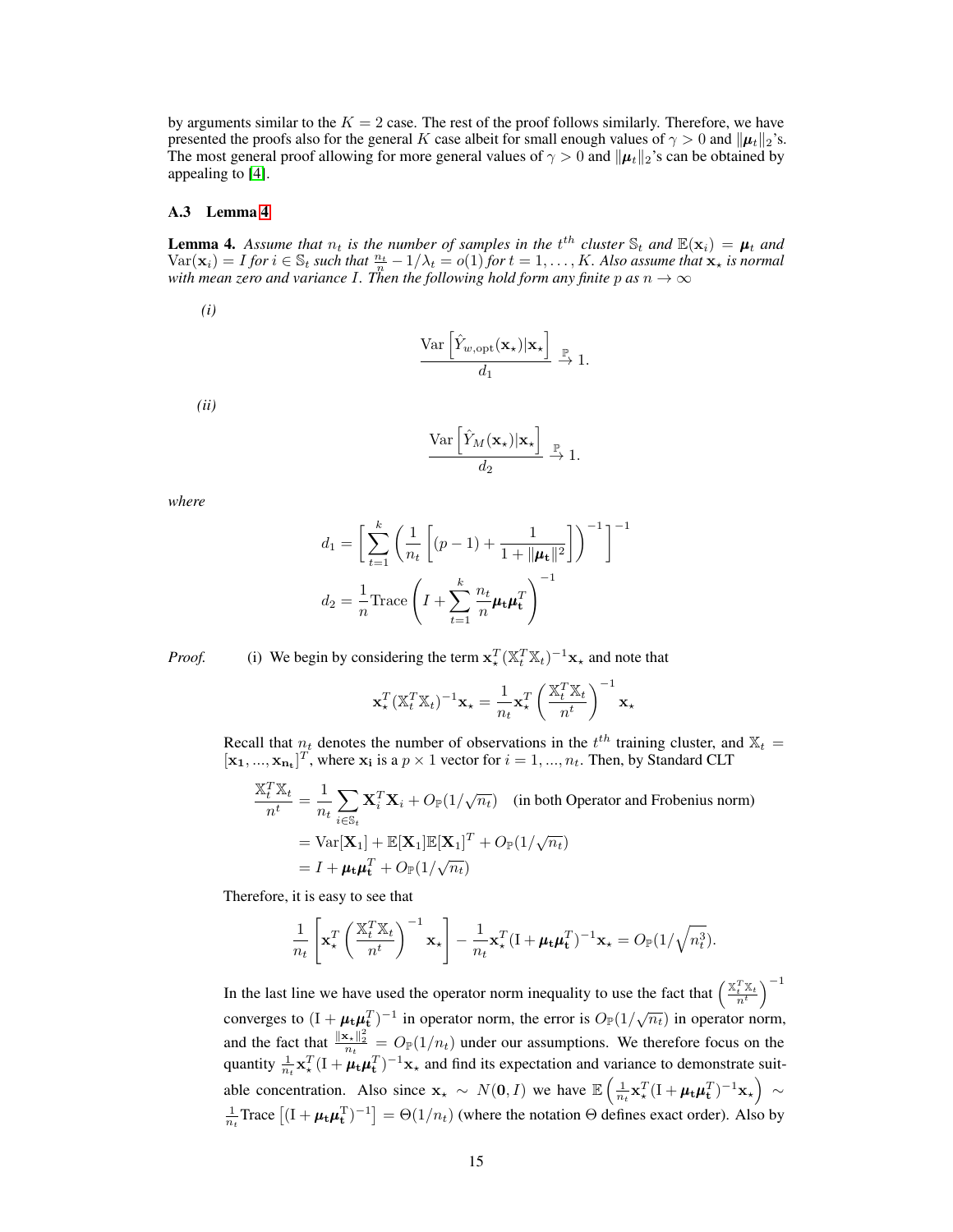direct calculation  $\text{Var}\left(\frac{1}{n_t}\mathbf{x}_\star^T(\mathbf{I} + \boldsymbol{\mu}_t\boldsymbol{\mu}_t^T)^{-1}\mathbf{x}_\star\right) \sim \frac{1}{n_t^2} \text{Trace}\left[(\mathbf{I} + \boldsymbol{\mu}_t\boldsymbol{\mu}_t^T)^{-1}\right]^2 = O(1/n_t^2).$ This implies that

$$
\frac{1}{n_t} \left[ \mathbf{x}_\star^T \left( \frac{\mathbb{X}_t^T \mathbb{X}_t}{n^t} \right)^{-1} \mathbf{x}_\star \right] - \frac{1}{n_t} \text{Trace} \left[ (\mathbf{I} + \boldsymbol{\mu}_t \boldsymbol{\mu}_t^{\mathrm{T}})^{-1} \right] = O_\mathbb{P}(1/\sqrt{n_t^3})
$$

This completes the proof of the first result.

(ii) For the proof of this part, first note that by similar argument of as part (i) we have

$$
\text{Var}(\hat{Y}_M(\mathbf{x}_\star)|\mathbf{x}_\star) = \mathbf{x}_\star^T (\mathbb{X}^T \mathbb{X})^{-1} \mathbf{x}_\star = \frac{1}{n} \mathbf{x}_\star \text{Trace}\left(I + \sum_{t=1}^K \lambda_t^{-1} \boldsymbol{\mu}_t \boldsymbol{\mu}_t\right)^{-1} \mathbf{x}_\star = o_\mathbb{P}(1/n).
$$

The rest of the proof then follows verbatim as before.

$$
\Box
$$

## A.4 Lemma [5](#page-15-0)

We simplify the expected variances of the *Ensemble* and the *Merged* from Lemma [4](#page-14-0) in the case in which there are two clusters within the training set.

<span id="page-15-0"></span>**Lemma 5.** Assume  $K = 2$ . We denote  $\tilde{\lambda}_t = \frac{n_t}{n}$  for  $t = 1, 2$ ; by construction,  $\lambda_1 + \lambda_2 = 1$ . Then, *for any finite* p *we have the following:*

*(i)*

$$
\frac{\text{Var}\left[\hat{Y}_{w,\text{opt}}(\mathbf{x}_{\star})|\mathbf{x}_{\star}\right]}{s_1} \xrightarrow{\mathbb{P}} 1
$$

*(ii)*

*where*

$$
\frac{\text{Var}\left[\hat{Y}_M(\mathbf{x}_\star)|\mathbf{x}_\star\right]}{s_2} \xrightarrow{\mathbb{P}} 1
$$

$$
\begin{aligned} s_1 &= \frac{1}{n} \left[ (p-1) + \frac{(p-1)[1 + \tilde{\lambda}_2 \pmb{\mu}_1^T \pmb{\mu}_1 + \tilde{\lambda}_1 \pmb{\mu}_2^T \pmb{\mu}_2] + 1}{(p-1)(1 + \pmb{\mu}_1^T \pmb{\mu}_1)(1 + \pmb{\mu}_2^T \pmb{\mu}_2) + 1 + \tilde{\lambda}_1 \pmb{\mu}_1^T \pmb{\mu}_1 + \tilde{\lambda}_2 \pmb{\mu}_2^T \pmb{\mu}_2 \right] \\ s_2 &= \frac{1}{n} \left[ p - \frac{\tilde{\lambda}_1 \pmb{\mu}_1^T \pmb{\mu}_1}{1 + \tilde{\lambda}_1 \pmb{\mu}_1^T \pmb{\mu}_1} - \frac{\tilde{\lambda}_2 \pmb{\mu}_2^T \pmb{\mu}_2 - \frac{2 \tilde{\lambda}_1 \tilde{\lambda}_2}{1 + \tilde{\lambda}_1 \pmb{\mu}_1^T \pmb{\mu}_1} \pmb{\mu}_2^T \pmb{\mu}_2 \pmb{\mu}_1^T \pmb{\mu}_1 + \frac{\tilde{\lambda}_2 \tilde{\lambda}_1^2}{(1 + \tilde{\lambda}_1 \pmb{\mu}_1^T \pmb{\mu}_1)^2} (\pmb{\mu}_1^T \pmb{\mu}_1)^2} \right] \\ \end{aligned}
$$

*Proof.* (i) By Lemma [4,](#page-14-0) the limiting  $Var\left[\hat{Y}_{w,\text{opt}}(\mathbf{x}_\star)|\mathbf{x}_\star\right]$  when K = 2 is asymptotically equivalent to:

$$
\begin{split}\n&\left[n_{1}\left[(p-1)+\frac{1}{1+\|\pmb{\mu}_{1}\|^{2}}\right]^{-1}+n_{2}\left[(p-1)+\frac{1}{1+\|\pmb{\mu}_{2}\|^{2}}\right]^{-1}\right]^{-1} \\
&=\left[n\tilde{\lambda}_{1}\left[(p-1)+\frac{1}{1+\pmb{\mu}_{1}^{T}\pmb{\mu}_{1}}\right]^{-1}+n\tilde{\lambda}_{2}\left[(p-1)+\frac{1}{1+\pmb{\mu}_{2}^{T}\pmb{\mu}_{2}}\right]^{-1}\right]^{-1} \\
&=\frac{1}{n}\left[\frac{\tilde{\lambda}_{1}}{(p-1)+\frac{1}{1+\pmb{\mu}_{1}^{T}\pmb{\mu}_{1}}}+\frac{\tilde{\lambda}_{2}}{(p-1)+\frac{1}{1+\pmb{\mu}_{2}^{T}\pmb{\mu}_{2}}}\right]^{-1} \\
&=\frac{1}{n}\left[\frac{\tilde{\lambda}_{1}(p-1)+\frac{\tilde{\lambda}_{1}}{1+\pmb{\mu}_{2}^{T}\pmb{\mu}_{2}}+\tilde{\lambda}_{2}(p-1)+\frac{\tilde{\lambda}_{1}}{1+\pmb{\mu}_{1}^{T}\pmb{\mu}_{1}}}{\left[(p-1)+\frac{1}{1+\pmb{\mu}_{1}^{T}\pmb{\mu}_{1}}\right]\times\left[(p-1)+\frac{1}{1+\pmb{\mu}_{2}^{T}\pmb{\mu}_{2}}\right]}\right]^{-1} \\
&=\frac{1}{n}\left[\frac{\left[(p-1)+\frac{1}{1+\pmb{\mu}_{1}^{T}\pmb{\mu}_{1}}\right]\times\left[(p-1)+\frac{1}{1+\pmb{\mu}_{2}^{T}\pmb{\mu}_{2}}\right]}{\tilde{\lambda}_{1}(p-1)+\frac{\tilde{\lambda}_{1}}{1+\pmb{\mu}_{2}^{T}\pmb{\mu}_{2}}+\tilde{\lambda}_{2}(p-1)+\frac{\tilde{\lambda}_{1}}{1+\pmb{\mu}_{1}^{T}\pmb{\mu}_{1}}\right]}\n\end{split}
$$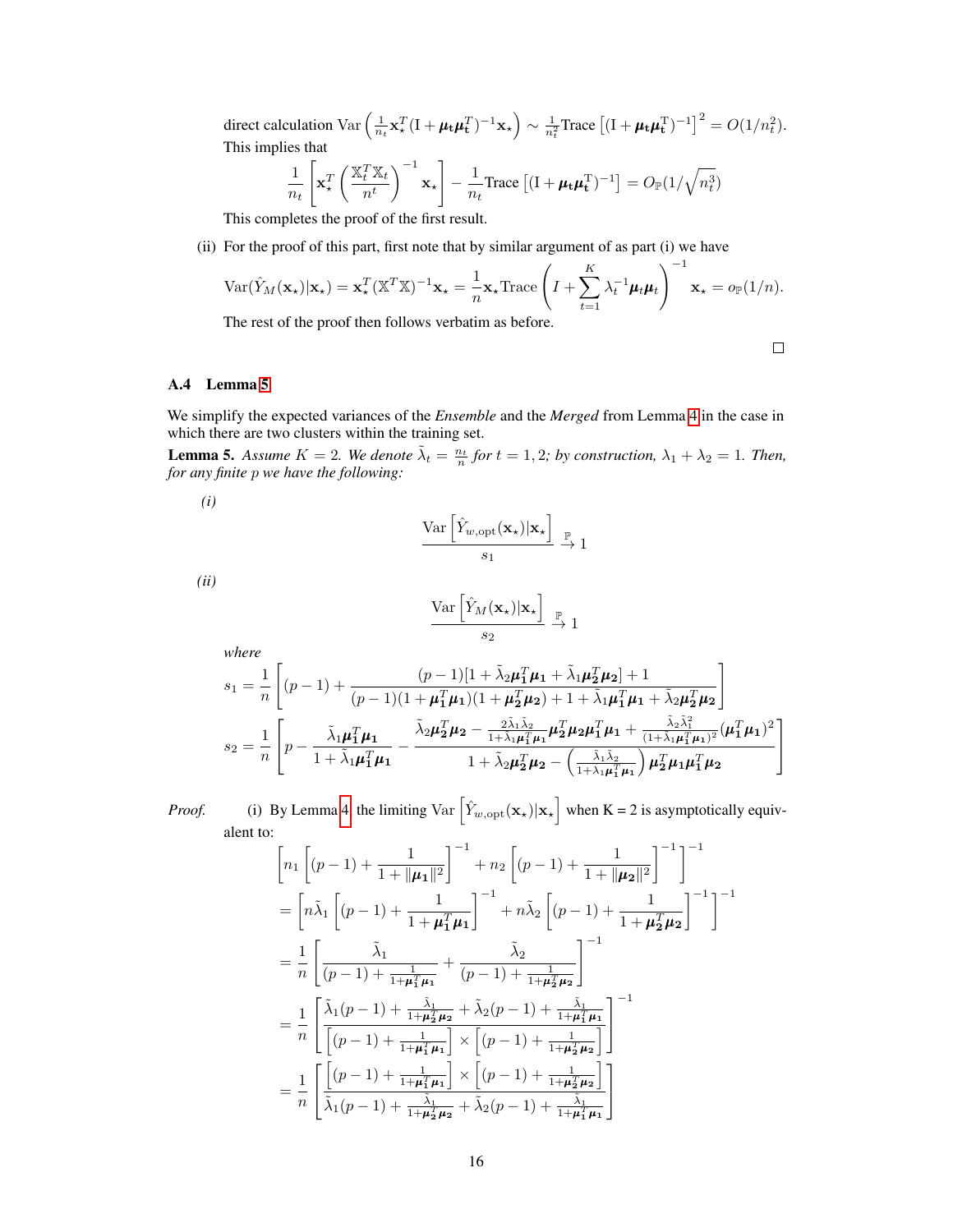The numerator of the above fraction is:

$$
\begin{aligned}\n&\left[(p-1)+\frac{1}{1+\mu_1^T\mu_1}\right] \times \left[(p-1)+\frac{1}{1+\mu_2^T\mu_2}\right] \\
&= (p-1)^2 + \frac{p-1}{1+\mu_2^T\mu_2} + \frac{p-1}{1+\mu_1^T\mu_1} + \frac{1}{(1+\mu_1^T\mu_1)(1+\mu_2^T\mu_2)} \\
&= \frac{(p-1)^2(1+\mu_1^T\mu_1)(1+\mu_2^T\mu_2) + (p-1)[2+\mu_1^T\mu_1+\mu_2^T\mu_2] + 1}{(1+\mu_1^T\mu_1)(1+\mu_2^T\mu_2)} \\
&= \frac{[p-1]\left[(p-1)(1+\mu_1^T\mu_1)(1+\mu_2^T\mu_2) + [1+\tilde{\lambda}_1\mu_1^T\mu_1+\tilde{\lambda}_2\mu_2^T\mu_2] + [1+\tilde{\lambda}_2\mu_1^T\mu_1+\tilde{\lambda}_1\mu_2^T\mu_2]\right] + 1}{(1+\mu_1^T\mu_1)(1+\mu_2^T\mu_2)}\n\end{aligned}
$$

The denominator of the above fraction is:

$$
\tilde{\lambda}_{1}(p-1) + \frac{\tilde{\lambda}_{1}}{1 + \mu_{2}^{T}\mu_{2}} + \tilde{\lambda}_{2}(p-1) + \frac{\tilde{\lambda}_{1}}{1 + \mu_{1}^{T}\mu_{1}} \n= \frac{(p-1)(1 + \mu_{1}^{T}\mu_{1})(1 + \mu_{2}^{T}\mu_{2}) + \tilde{\lambda}_{1}(1 + \mu_{1}^{T}\mu_{1}) + \tilde{\lambda}_{2}(1 + \mu_{2}^{T}\mu_{2}) \n= \frac{(p-1)(1 + \mu_{1}^{T}\mu_{1})(1 + \mu_{2}^{T}\mu_{2}) + 1 + \tilde{\lambda}_{1}\mu_{1}^{T}\mu_{1} + \tilde{\lambda}_{2}\mu_{2}^{T}\mu_{2}}{(1 + \mu_{1}^{T}\mu_{1})(1 + \mu_{2}^{T}\mu_{2})}
$$

Putting this all together:

$$
\frac{1}{n} \left[ \frac{\left[ (p-1) + \frac{1}{1 + \mu_1^T \mu_1} \right] \times \left[ (p-1) + \frac{1}{1 + \mu_2^T \mu_2} \right]}{\tilde{\lambda}_1 (p-1) + \frac{\tilde{\lambda}_1}{1 + \mu_2^T \mu_2} + \tilde{\lambda}_2 (p-1) + \frac{\tilde{\lambda}_1}{1 + \mu_1^T \mu_1}} \right]
$$
\n
$$
= \frac{1}{n} \left[ \frac{[p-1] \left[ (p-1)(1 + \mu_1^T \mu_1)(1 + \mu_2^T \mu_2) + [1 + \tilde{\lambda}_1 \mu_1^T \mu_1 + \tilde{\lambda}_2 \mu_2^T \mu_2] + [1 + \tilde{\lambda}_2 \mu_1^T \mu_1 + \tilde{\lambda}_1 \mu_2^T \mu_2] \right] + 1}{(p-1)(1 + \mu_1^T \mu_1)(1 + \mu_2^T \mu_2) + 1 + \tilde{\lambda}_1 \mu_1^T \mu_1 + \tilde{\lambda}_2 \mu_2^T \mu_2} \right]
$$
\n
$$
= \frac{1}{n} \left[ (p-1) + \frac{(p-1)[1 + \tilde{\lambda}_2 \mu_1^T \mu_1 + \tilde{\lambda}_1 \mu_2^T \mu_2] + 1}{(p-1)(1 + \mu_1^T \mu_1)(1 + \mu_2^T \mu_2) + 1 + \tilde{\lambda}_1 \mu_1^T \mu_1 + \tilde{\lambda}_2 \mu_2^T \mu_2} \right]
$$

(ii) To simplify the expected variance of the *Merged*, we begin by considering the expression  $(I + \tilde{\lambda}_1 \mu_1 \mu_1^T + \tilde{\lambda}_2 \mu_2 \mu_2^T)^{-1}$ . To simplify, we use the Sherman-Morrison Inverse formula, which states that for matrix  $A_{p\times p}$  and vectors  $u, v \in \mathbb{R}^p$ ,

$$
(A + uvT)-1 = A-1 - \frac{A-1uvTA-1}{1 + vTA-1u}
$$

We apply the Sherman-Morrison formula twice in succession; for the first round,  $A =$  $I + \tilde{\lambda}_1 \mu_1 \mu_1^{\mathrm{T}}, u = \tilde{\lambda}_2 \mu_2$ , and  $v = \mu_2$ :

$$
(\mathbf{I} + \tilde{\lambda}_1 \mu_1 \mu_1^{\mathrm{T}} + \tilde{\lambda}_2 \mu_2 \mu_2^{\mathrm{T}})^{-1} = (\mathbf{I} + \tilde{\lambda}_1 \mu_1 \mu_1^{\mathrm{T}})^{-1} - \frac{(\mathbf{I} + \tilde{\lambda}_1 \mu_1 \mu_1^{\mathrm{T}})^{-1} \tilde{\lambda}_2 \mu_2 \mu_2^{\mathrm{T}} (\mathbf{I} + \tilde{\lambda}_1 \mu_1 \mu_1^{\mathrm{T}})^{-1}}{1 + \tilde{\lambda}_2 \mu_2^{\mathrm{T}} (\mathbf{I} + \tilde{\lambda}_1 \mu_1 \mu_1^{\mathrm{T}})^{-1} \mu_2}
$$

We apply the formula again to the term  $(I + \tilde{\lambda}_1 \mu_1 \mu_1^{\mathrm{T}})^{-1}$ , now,  $A = I$ ,  $u = \tilde{\lambda}_1 \mu_1$ , and  $v = \mu_1$ :

$$
(\mathbf{I} + \tilde{\lambda}_1 \boldsymbol{\mu}_1 \boldsymbol{\mu}_1^{\mathrm{T}})^{-1} = \mathbf{I} - \frac{\tilde{\lambda}_1 \boldsymbol{\mu}_1 \boldsymbol{\mu}_1^{\mathrm{T}}}{1 + \tilde{\lambda}_1 \boldsymbol{\mu}_1^{\mathrm{T}} \boldsymbol{\mu}_1}
$$

We plug this into the previous expression:

$$
(I + \tilde{\lambda}_{1}\mu_{1}\mu_{1}^{T})^{-1} - \frac{(I + \tilde{\lambda}_{1}\mu_{1}\mu_{1}^{T})^{-1}\tilde{\lambda}_{2}\mu_{2}\mu_{2}^{T}(I + \tilde{\lambda}_{1}\mu_{1}\mu_{1}^{T})^{-1}}{1 + \tilde{\lambda}_{2}\mu_{2}^{T}(I + \tilde{\lambda}_{1}\mu_{1}\mu_{1}^{T})^{-1}\mu_{2}}
$$
  
=  $I - \frac{\tilde{\lambda}_{1}\mu_{1}\mu_{1}^{T}}{1 + \tilde{\lambda}_{1}\mu_{1}^{T}\mu_{1}} - \frac{\left(I - \frac{\tilde{\lambda}_{1}\mu_{1}\mu_{1}^{T}}{1 + \tilde{\lambda}_{1}\mu_{1}^{T}\mu_{1}}\right)\tilde{\lambda}_{2}\mu_{2}\mu_{2}^{T}\left(I - \frac{\tilde{\lambda}_{1}\mu_{1}\mu_{1}^{T}}{1 + \tilde{\lambda}_{1}\mu_{1}^{T}\mu_{1}}\right)\mu_{2}}{1 + \tilde{\lambda}_{2}\mu_{2}^{T}\left(I - \frac{\tilde{\lambda}_{1}\mu_{1}\mu_{1}^{T}}{1 + \tilde{\lambda}_{1}\mu_{1}^{T}\mu_{1}}\right)\mu_{2}}$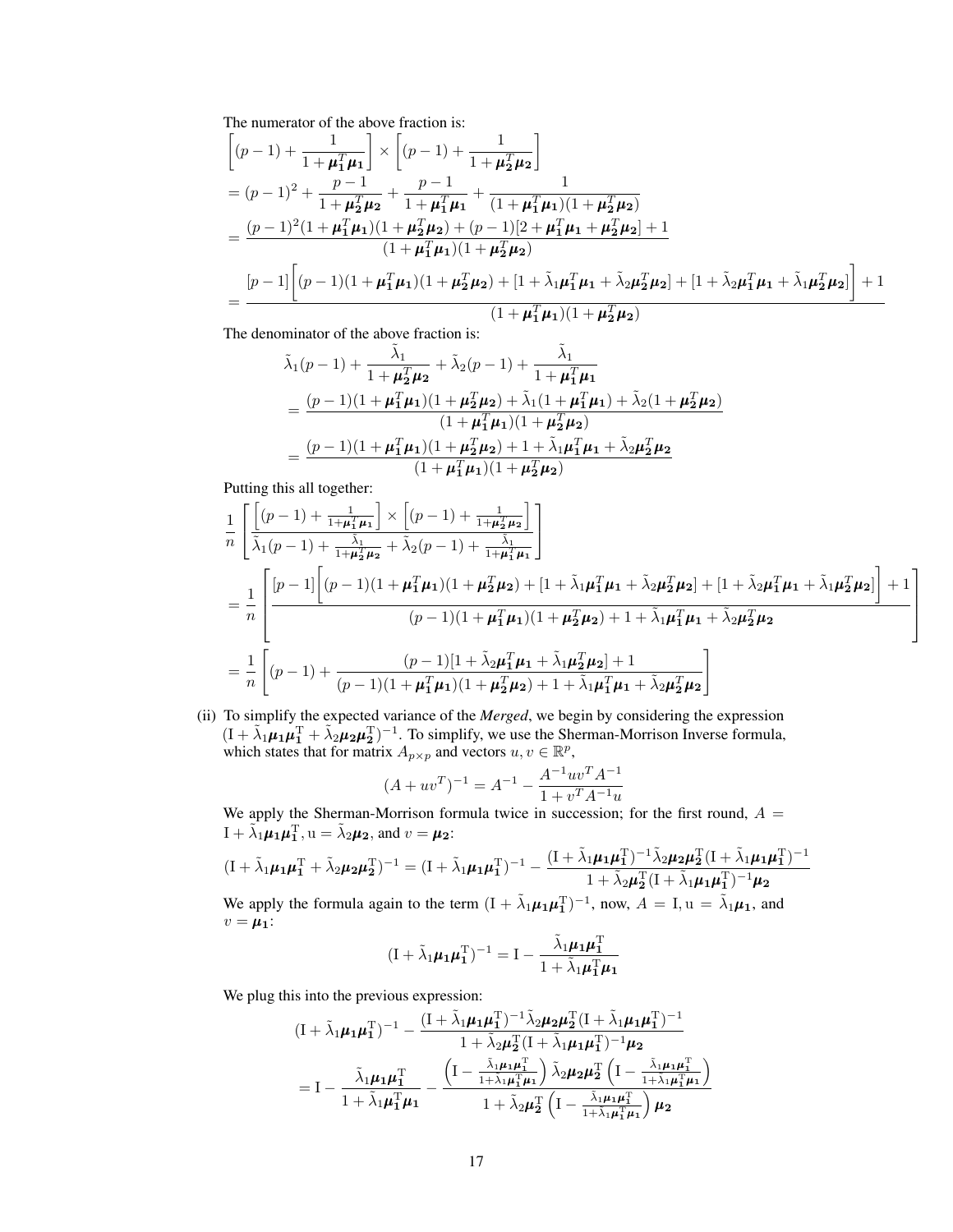We now take the trace of the above expression, and use the linearity of the trace operator to first consider the trace of each of the component three terms. We furthermore use the fact that for vector  $\nu$ , Trace $[\nu \nu^T] = \nu^T \nu$ . The first term:

Trace  $[I] = p$ 

The second term:

Trace 
$$
\left[\frac{\tilde{\lambda}_1 \mu_1 \mu_1^T}{1 + \tilde{\lambda}_1 \mu_1^T \mu_1}\right] = \frac{\tilde{\lambda}_1}{1 + \tilde{\lambda}_1 \mu_1^T \mu_1}
$$
Trace  $[\mu_1 \mu_1^T]$   

$$
= \frac{\tilde{\lambda}_1 \mu_1^T \mu_1}{1 + \tilde{\lambda}_1 \mu_1^T \mu_1}
$$

For the third term, first denote the constant  $1 + \lambda_2 \mu_2^T \left( I - \frac{\tilde{\lambda}_1 \mu_1 \mu_1^T}{1 + \tilde{\lambda}_1 \mu_1^T \mu_1} \right)$  $\mu_2$  as B:

Trace
$$
\begin{split}\n&\text{Trace}\left[\frac{\left(1-\frac{\tilde{\lambda}_{1}\mu_{1}\mu_{1}^{T}}{1+\tilde{\lambda}_{1}\mu_{1}^{T}\mu_{1}}\right)\tilde{\lambda}_{2}\mu_{2}\mu_{2}^{T}\left(1-\frac{\tilde{\lambda}_{1}\mu_{1}\mu_{1}^{T}}{1+\tilde{\lambda}_{1}\mu_{1}^{T}\mu_{1}}\right)}{1+\tilde{\lambda}_{2}\mu_{2}^{T}\left(1-\frac{\tilde{\lambda}_{1}\mu_{1}\mu_{1}^{T}}{1+\tilde{\lambda}_{1}\mu_{1}^{T}\mu_{1}}\right)\mu_{2}}\right] \\
&=\frac{1}{B}\text{Trace}\left[\left(1-\frac{\tilde{\lambda}_{1}\mu_{1}\mu_{1}^{T}}{1+\tilde{\lambda}_{1}\mu_{1}^{T}\mu_{1}}\right)\tilde{\lambda}_{2}\mu_{2}\mu_{2}^{T}\left(1-\frac{\tilde{\lambda}_{1}\mu_{1}\mu_{1}^{T}}{1+\tilde{\lambda}_{1}\mu_{1}^{T}\mu_{1}}\right)\right] \\
&=\frac{1}{B}\text{Trace}\left[\tilde{\lambda}_{2}\mu_{2}\mu_{2}^{T}\left(1-\frac{\tilde{\lambda}_{1}\mu_{1}\mu_{1}^{T}}{1+\tilde{\lambda}_{1}\mu_{1}^{T}\mu_{1}}\right)^{2}\right],\text{ by cyclic property of the Trace operator} \\
&=\frac{1}{B}\text{Trace}\left[\tilde{\lambda}_{2}\mu_{2}\mu_{2}^{T}\left(1-\frac{2\tilde{\lambda}_{1}\mu_{1}\mu_{1}^{T}}{1+\tilde{\lambda}_{1}\mu_{1}^{T}\mu_{1}}+\frac{\lambda_{1}^{2}(\mu_{1}\mu_{1}^{T})^{2}}{(1+\tilde{\lambda}_{1}\mu_{1}^{T}\mu_{1})^{2}}\right)\right] \\
&=\frac{1}{B}\left[\tilde{\lambda}_{2}\mu_{2}^{T}\mu_{2}-\frac{2\tilde{\lambda}_{1}\tilde{\lambda}_{2}}{1+\tilde{\lambda}_{1}\mu_{1}^{T}\mu_{1}}\text{Trace}\left[\mu_{2}\mu_{2}^{T}\mu_{1}\mu_{1}^{T}\right]+\frac{\tilde{\lambda}_{2}\lambda_{1}^{2}}{(1+\tilde{\lambda}_{1}\mu_{1}^{T}\mu_{1})^{2}}\text{Trace}\left[(\mu_{1}\mu_{1}^{T})^{2}\right]\right] \\
&=\frac{1}{B}\left[\tilde{\lambda}_{2}\mu_{2}^{T
$$

To simplify this above expression, we note the following identities:

Trace 
$$
[(\boldsymbol{\mu_1 \mu_1^T})^2] = (\text{Trace } [\boldsymbol{\mu_1 \mu_1^T}]^2
$$

$$
= (\boldsymbol{\mu_1^T \mu_1})^2
$$

and similarly,

Trace 
$$
[(\mu_2 \mu_2^T)(\mu_1 \mu_1^T)]
$$
 = Trace  $[(\mu_2 \mu_2^T)]$  Trace  $[(\mu_1 \mu_1^T)]$   
=  $\mu_2^T \mu_2 \mu_1^T \mu_1$ 

The third term then becomes:

$$
\frac{1}{A}\left[\tilde{\lambda}_2 \mu_2^T \mu_2 - \frac{\tilde{\lambda}_1 \tilde{\lambda}_2}{1 + \tilde{\lambda}_1 \mu_1^T \mu_1} \mu_2^T \mu_2 \mu_1^T \mu_1 + \frac{\tilde{\lambda}_2 \tilde{\lambda}_1^2}{(1 + \tilde{\lambda}_1 \mu_1^T \mu_1)^2} (\mu_1^T \mu_1)^2\right]
$$

Finally, putting it all together,

$$
\frac{1}{n}\text{Trace}\left[(I+\tilde{\lambda}_{1}\mu_{1}\mu_{1}^{T}+\tilde{\lambda}_{2}\mu_{2}\mu_{2}^{T})^{-1}\right]
$$
\n
$$
=\frac{1}{n}\text{Trace}\left[I-\frac{\tilde{\lambda}_{1}\mu_{1}\mu_{1}^{T}}{1+\tilde{\lambda}_{1}\mu_{1}^{T}\mu_{1}}-\frac{\left(I-\frac{\tilde{\lambda}_{1}\mu_{1}\mu_{1}^{T}}{1+\tilde{\lambda}_{1}\mu_{1}^{T}\mu_{1}}\right)\tilde{\lambda}_{2}\mu_{2}\mu_{2}^{T}\left(I-\frac{\tilde{\lambda}_{1}\mu_{1}\mu_{1}^{T}}{1+\tilde{\lambda}_{1}\mu_{1}^{T}\mu_{1}}\right)}{1+\tilde{\lambda}_{2}\mu_{2}^{T}\left(I-\frac{\tilde{\lambda}_{1}\mu_{1}\mu_{1}^{T}}{1+\tilde{\lambda}_{1}\mu_{1}^{T}\mu_{1}}\right)\mu_{2}}\right]
$$
\n
$$
=\frac{1}{n}\left[p-\frac{\tilde{\lambda}_{1}\mu_{1}^{T}\mu_{1}}{1+\tilde{\lambda}_{1}\mu_{1}^{T}\mu_{1}}-\frac{\tilde{\lambda}_{2}\mu_{2}^{T}\mu_{2}-\frac{2\tilde{\lambda}_{1}\tilde{\lambda}_{2}}{1+\tilde{\lambda}_{1}\mu_{1}^{T}\mu_{1}}\mu_{2}^{T}\mu_{2}\mu_{1}^{T}\mu_{1}+\frac{\tilde{\lambda}_{2}\tilde{\lambda}_{1}^{2}}{(1+\tilde{\lambda}_{1}\mu_{1}^{T}\mu_{1})^{2}}(\mu_{1}^{T}\mu_{1})^{2}\right]
$$
\n
$$
=\frac{1}{n}\left[p-\frac{\tilde{\lambda}_{1}\mu_{1}^{T}\mu_{1}}{1+\tilde{\lambda}_{1}\mu_{1}^{T}\mu_{1}}-\frac{\tilde{\lambda}_{2}\mu_{2}^{T}\mu_{2}-\frac{2\tilde{\lambda}_{1}\tilde{\lambda}_{2}}{1+\tilde{\lambda}_{1}\mu_{1}^{T}\mu_{1}}\mu_{2}^{T}\mu_{2}\mu_{1}^{T}\mu_{1}+\frac{\tilde{\lambda}_{2}\tilde{\lambda}_{1}^{2}}{(1+\tilde{\lambda}_{1}\mu_{1}^{T}\mu_{1})^{2}}(\mu_{1}^{T}\mu_{1})^{2}\right]
$$
\n
$$
=\frac{1}{n}\left[p-\frac{\tilde{\lambda}_{1}\mu_{1}^{T}\mu_{1}}{1+\til
$$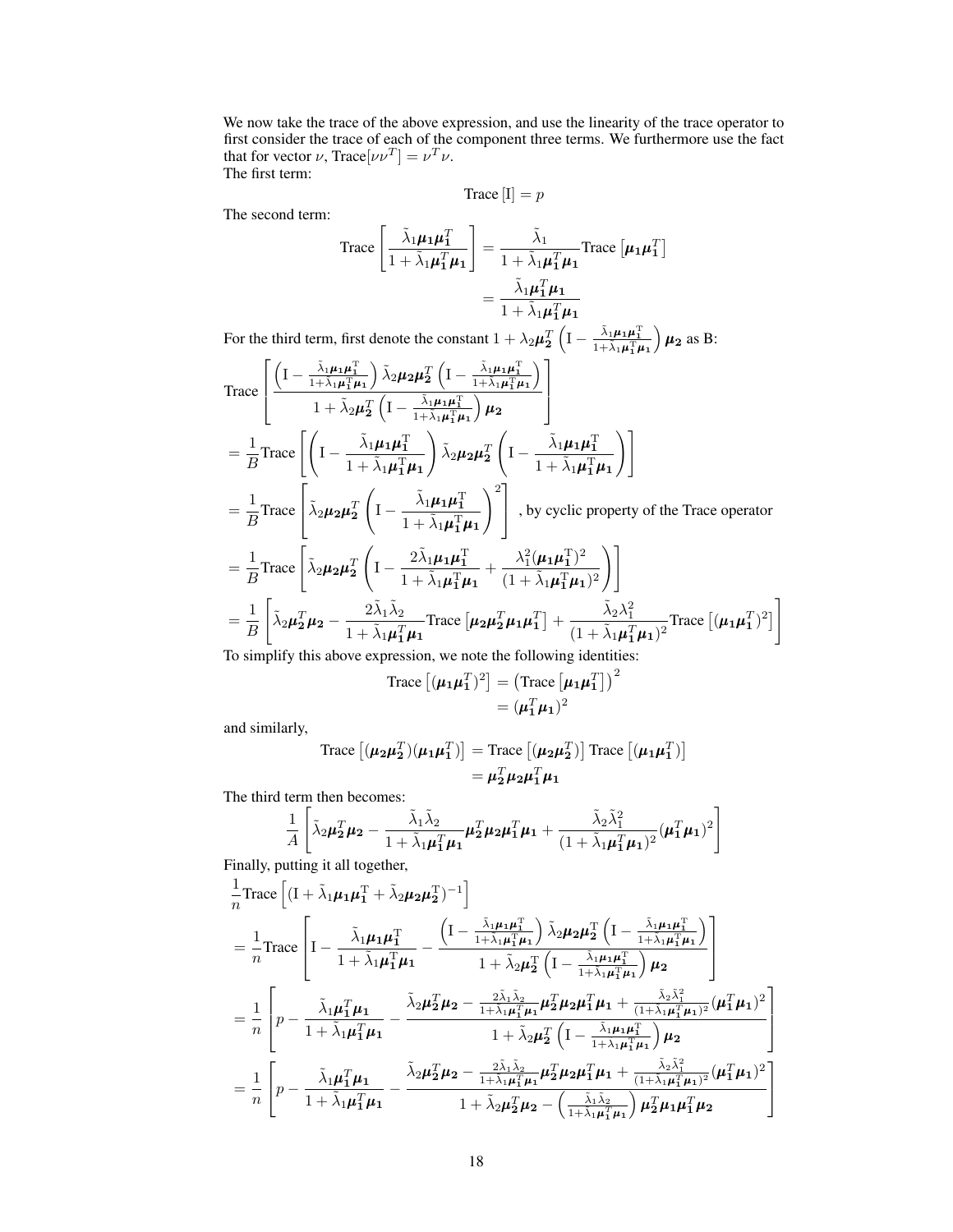#### A.5 Proof of Theorem 2

*Proof.* We consider the case in which  $K = 2$  and  $\|\mu_1\| = \|\mu_2\| = 1$  (that is,  $\mu_1^T \mu_1 = \mu_2^T \mu_2 = 1$ ) and  $\tilde{\lambda}_1 = \tilde{\lambda}_2 = 1/2$ , and simplify the quantities in Lemma [5.](#page-15-0)

(i) 
$$
n \text{Var}\left[\hat{Y}_{w,\text{opt}}(\mathbf{x}_{\star}) | \mathbf{x}_{\star}\right]
$$
 is asymptotically becomes:  
\n
$$
p - 1 + \frac{(p-1)[1 + \tilde{\lambda}_1 + \tilde{\lambda}_2] + 1}{4(p-1) + 1 + \tilde{\lambda}_1 + \tilde{\lambda}_2} = p - 1 + \frac{2(p-1) + 1}{4(p-1) + 2}
$$
\n
$$
= p - \frac{1}{2}
$$

(ii)  $n \text{Var}\left[\hat{Y}_M(\mathbf{x}_\star)|\mathbf{x}_\star\right]$  is asymptotically becomes:

$$
p-\frac{\tilde{\lambda}_1}{1+\tilde{\lambda}_1}-\frac{\tilde{\lambda}_2-\frac{2\tilde{\lambda}_1\lambda_2}{1+\tilde{\lambda}_1}+\frac{\tilde{\lambda}_1^2\tilde{\lambda}_2}{(1+\tilde{\lambda}_1)^2}}{1-\tilde{\lambda}_2-\frac{\tilde{\lambda}_1\tilde{\lambda}_2}{1+\tilde{\lambda}_1}}=p-\frac{1+2\tilde{\lambda}_1\tilde{\lambda}_2-\frac{3\tilde{\lambda}_1^2\tilde{\lambda}_2+2\tilde{\lambda}_1\tilde{\lambda}_2}{1+\tilde{\lambda}_1}+\frac{\tilde{\lambda}_1^2\tilde{\lambda}_2+\tilde{\lambda}_1^3\tilde{\lambda}_2}{(1+\tilde{\lambda}_1)^2}}{2+\frac{\tilde{\lambda}_1^2\tilde{\lambda}_2-\tilde{\lambda}_1\tilde{\lambda}_2}{1+\tilde{\lambda}_1}+\tilde{\lambda}_1\tilde{\lambda}_2}.
$$

Now, we show that second term above is larger than  $\frac{1}{2}$ , and therefore that the expected variance of the *Merged* is lower than that of the *Ensemble*. Let  $a = 1 + 2\tilde{\lambda}_1 \tilde{\lambda}_2 - \frac{3\tilde{\lambda}_1^2 \tilde{\lambda}_2 + 2\tilde{\lambda}_1 \tilde{\lambda}_2}{1 + \tilde{\lambda}_2}$  $\frac{\tilde{\lambda}_2+2\tilde{\lambda}_1\tilde{\lambda}_2}{1+\tilde{\lambda}_1}+\frac{\tilde{\lambda}_1^2\tilde{\lambda}_2+\tilde{\lambda}_1^3\tilde{\lambda}_2}{(1+\tilde{\lambda}_1)^2}$  $\frac{1^{\lambda_2 + \lambda_1 \lambda_2}}{(1 + \tilde{\lambda}_1)^2}$  (the numerator), and  $b = 2 + \frac{\tilde{\lambda}_1^2 \tilde{\lambda}_2 - \tilde{\lambda}_1 \tilde{\lambda}_2}{1 + \tilde{\lambda}_1^2}$  $\frac{\lambda_2 - \lambda_1 \lambda_2}{1 + \tilde{\lambda}_1} + \tilde{\lambda}_1 \tilde{\lambda}_2$  (the denominator). Showing that  $\frac{a}{b} > \frac{1}{2}$  is equivalent to showing that  $b - 2a < 0$ .

$$
b - 2a = \frac{7\tilde{\lambda}_1^2 \tilde{\lambda}_2 + 3\tilde{\lambda}_1 \tilde{\lambda}_2}{1 + \tilde{\lambda}_1} - 3\tilde{\lambda}_1 \tilde{\lambda}_2 - 2\left[\frac{\tilde{\lambda}_1^2 \tilde{\lambda}_2 + \tilde{\lambda}_1^3 \tilde{\lambda}_2}{(1 + \tilde{\lambda}_1)^2}\right]
$$
  
= 
$$
\frac{(7\tilde{\lambda}_1^2 \tilde{\lambda}_2 + 3\tilde{\lambda}_1 \tilde{\lambda}_2)(1 + \tilde{\lambda}_1) - 3\tilde{\lambda}_1 \tilde{\lambda}_2 (1 + \tilde{\lambda}_1)^2 - 2[\tilde{\lambda}_1^2 \tilde{\lambda}_2 + \tilde{\lambda}_1^3 \tilde{\lambda}_2]}{(1 + \tilde{\lambda}_1)^2}
$$
  
= 
$$
\frac{-4\tilde{\lambda}_1^2 \tilde{\lambda}_2 + 2\tilde{\lambda}_1^3 \lambda_2 - 6\tilde{\lambda}_1 \tilde{\lambda}_2}{(1 + \tilde{\lambda}_1)^2}
$$
  
< 0

Therefore,

$$
p-\frac{1+2\tilde{\lambda}_{1}\tilde{\lambda}_{2}-\frac{3\tilde{\lambda}_{1}^{2}\tilde{\lambda}_{2}+2\tilde{\lambda}_{1}\tilde{\lambda}_{2}}{1+\tilde{\lambda}_{1}}+\frac{\tilde{\lambda}_{1}^{2}\tilde{\lambda}_{2}+\tilde{\lambda}_{1}^{3}\tilde{\lambda}_{2}}{(1+\tilde{\lambda}_{1})^{2}}}{2+\frac{\tilde{\lambda}_{1}^{2}\tilde{\lambda}_{2}-\tilde{\lambda}_{1}\tilde{\lambda}_{2}}{1+\tilde{\lambda}_{1}}+\tilde{\lambda}_{1}\tilde{\lambda}_{2}}
$$

and thereby proving the desired conclusion.

#### <span id="page-18-0"></span>A.6 Expressions for the *Ensemble* and *Merged* predictions

We provide expressions for the respective predictions of the *Ensemble* and *Merged* on new point  $x<sub>*</sub>$ . For any vector x, we denote by  $x_S \in \mathbb{R}^S$  the covariates corresponding to only the S strong features within x.

(i) The predictions of the two cluster-level forests within the *Ensemble* learner on new point  $x<sub>*</sub>$ can be expressed as

$$
\hat{Y}_1(\mathbf{x}_\star; \theta, \mathcal{D}_n) = \sum_{i=1}^n Y_i \mathbb{E}_{\theta} \left[ W_{i1}(\mathbf{x}_\star, \theta) \right]
$$

$$
\hat{Y}_2(\mathbf{x}_\star; \theta, \mathcal{D}_n) = \sum_{i=1}^n Y_i \mathbb{E}_{\theta} \left[ W_{i2}(\mathbf{x}_\star, \theta) \right]
$$

 $\Box$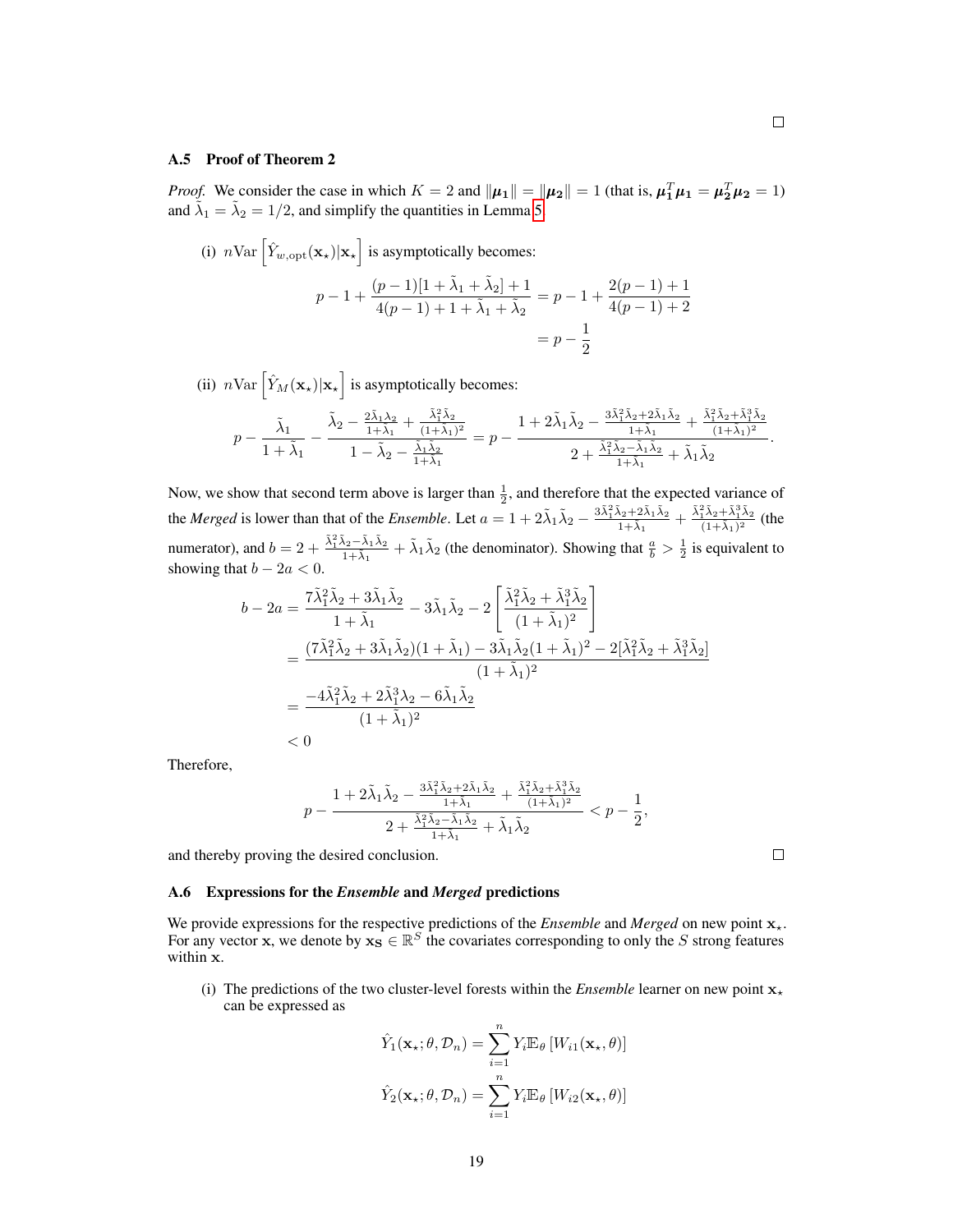where

$$
W_{i1}(\mathbf{x}_{\star},\theta) = \frac{\mathbb{1}_{\{\mathbf{x}_{i} \in A_{n}(\mathbf{x}_{\star},\theta)\}} \mathbb{1}_{\{\mathbf{x}_{i} \in [0,\frac{1}{2}]^{S}\}} \mathbb{1}_{\{\mathbf{x}_{\star} \in [0,\frac{1}{2}]^{S}\}}}{N_{1}(\mathbf{x}_{\star}\mathbf{S},\theta)} \mathbb{1}_{\{\epsilon_{n1}(\mathbf{x}_{\star}\mathbf{S},\theta)\}}
$$

$$
W_{i2}(\mathbf{x}_{\star},\theta) = \frac{\mathbb{1}_{\{\mathbf{x}_{i} \in A_{n}(\mathbf{x}_{\star},\theta)\}} \mathbb{1}_{\{\mathbf{x}_{i} \in [1,\frac{3}{2}]^{S}\}} \mathbb{1}_{\{\mathbf{x}_{\star} \in [0,\frac{1}{2}]^{S}\}}}{N_{2}(\mathbf{x}_{\star}\mathbf{S},\theta)} \mathbb{1}_{\{\epsilon_{n2}(\mathbf{x}_{\star}\mathbf{S},\theta)\}}
$$

 $\epsilon_{n1}(\mathbf{x}_{\star} \mathbf{s},\theta)$  is the event that  $\sum_{i=1}^{n} \mathbb{1}_{\{\mathbf{x}_i \in A_n(\mathbf{x}_{\star},\theta)\}} \mathbb{1}_{\{\mathbf{x}_i \in [0,\frac{1}{2}]^S\}} \mathbb{1}_{\{\mathbf{x}_{\star} \mathbf{s} \in [0,\frac{1}{2}]^S\}} > 0$  and  $\epsilon_{n2}(\mathbf{x}_{\star} \mathbf{s},\theta)$  is the event that  $\sum_{i=1}^{n} \mathbb{1}_{\{\mathbf{x}_i \in A_n(\mathbf{x}_{\star},\theta)\}} \mathbb{1}_{\{\mathbf{x}_i \in [1,\frac{3}{2}]^{S}\}} \mathbb{1}_{\{\mathbf{x}_{\star} \mathbf{s} \in [0,\frac{1}{2}]^{S}\}} > 0$ . We additionally specify that  $N_1(\mathbf{x}_\star \mathbf{s}, \theta) = \sum_{i=1}^n (\mathbb{1}_{\{\mathbf{x}_i \in A_n(\mathbf{x}_\star, \theta)\}} \mathbb{1}_{\mathbf{x}_i \mathbf{s} \in [0, \frac{1}{2}]^S} \mathbb{1}_{\mathbf{x}_\star \mathbf{s} \in [1, \frac{3}{2}]^S}$ , the number of total training points from  $\overline{X_1}$  that fall into the same partition of the test point  $\mathbf{x}_{\star}$ s given that  $\mathbf{x}_{\star}$ s  $\in [1, \frac{3}{2}]^S$ . A similar definition follows for  $N_2(\mathbf{x}_{\star}$ s,  $\theta)$  with  $\mathbb{X}_2$  and test points falling in the interval  $[1, \frac{3}{2}]^S$ .

We can thus represent the predictions of the overall *Ensemble* as

$$
\hat{Y}_E(\mathbf{x}_\star; \theta, \mathcal{D}_n) = \sum_{i=1}^n Y_i \mathbb{E}_{\theta} \left[ W_{i1}(\mathbf{x}_\star, \theta) \right] + Y_i \mathbb{E}_{\theta} \left[ W_{i2}(\mathbf{x}_\star, \theta) \right]
$$

$$
= \sum_{i=1}^n Y_i \mathbb{E}_{\theta} \left[ W_i(\mathbf{x}_\star, \theta) \right]
$$

where  $W_i(\mathbf{x}_\star, \theta) = W_{i1}(\mathbf{x}_\star, \theta) + W_{i2}(\mathbf{x}_\star, \theta).$ 

(ii) The predictions of the *Merged* learner on new point  $x<sub>+</sub>$  can be expressed as

$$
\hat{Y}_M(\mathbf{x}_\star;\theta,\mathcal{D}_n) = \sum_{i=1}^n Y_i \mathbb{E}_{\theta} \left[ H_i(\mathbf{x}_\star \mathbf{s}, \theta) \right]
$$

where

$$
H_i(X,\theta) = \frac{1\!\!1_{\{\mathbf{x}_i \in A_n(\mathbf{x}_\star,\theta)\}}}{N_n(\mathbf{x}_\star\mathbf{s},\theta)} 1\!\!1_{\{\epsilon_n(\mathbf{x}_\star\mathbf{s},\theta)\}}
$$

and  $N_n(\mathbf{x}_{\star S}, \theta) = \sum_{i=1}^n \mathbb{1}_{\{\mathbf{x}_i \in A_n(\mathbf{x}_{\star}, \theta)\}}$ , the number of total training samples falling into the same box as  $x_{\star S}$ . Finally,  $\epsilon_n(x_{\star S}, \theta)$  is the event that  $N_n(x_{\star S}, \theta) > 0$ .

## A.7 Proof of Theorem 3

In this section, we provide a a derivation for the upper bounds for the squared bias of the *Ensemble* and *Merged*. In order to compare the theoretical biases of individual random forest based SCLs and Merged random forest based on the whole data, we build upon the work in [[\[15\]](#page-9-12), version 6]. In particular, one can generally show that the leading term of the squared bias  $\mathbb{E}[\mathbb{E}[\hat{Y}(\mathbf{x}_{\star})|\mathbf{x}_{\star}]^2 - f(\mathbf{x}_{\star})]^2$ for predictor  $\overline{Y}(\mathbf{x}_{*})$  is equal to

$$
n(n-1)\mathbb{E}_{\mathbf{x}_{\star},\mathcal{D}_{n},\beta}\left[\mathbb{E}_{\theta}\left[W_{1}\right](\hat{Y}_{1}(\mathbf{x}_{\star})-f(\mathbf{x}_{\star}))\mathbb{E}_{\theta}\left[W_{2}\right](\hat{Y}_{2}(\mathbf{x}_{\star})-f(\mathbf{x}_{\star}))\right]
$$
(13)

for specified weights  $W_1$  and  $W_2$  unique to the approach used to build the corresponding predictor. The functional forms of these weights for both the *Merged* and *Ensemble* are delineated above in section [A.6.](#page-18-0) We additionally note that the  $j^{th}$  coordinate of  $\mathbf{x}_{\star}$ , denoted as  $\mathbf{x}_{\star}^{(j)}$  is either distributed as U  $(0, \frac{1}{2})$  or U $(1, \frac{3}{2})$ ; therefore, for a particular value of A, it has a binary expansion

$$
\mathbf{x}_{\star}^{(j)} = \sum_{k \ge 1} B_{kj} 2^{-k-1} + \frac{A(A+1)}{2}
$$

where  ${B_{kj}}_{k=1}^{\infty}$  are i.i.d Bernoulli  $(\frac{1}{2})$ . Throughout, we also use the following result regarding the leaf node containing test point  $x_{\star}$ .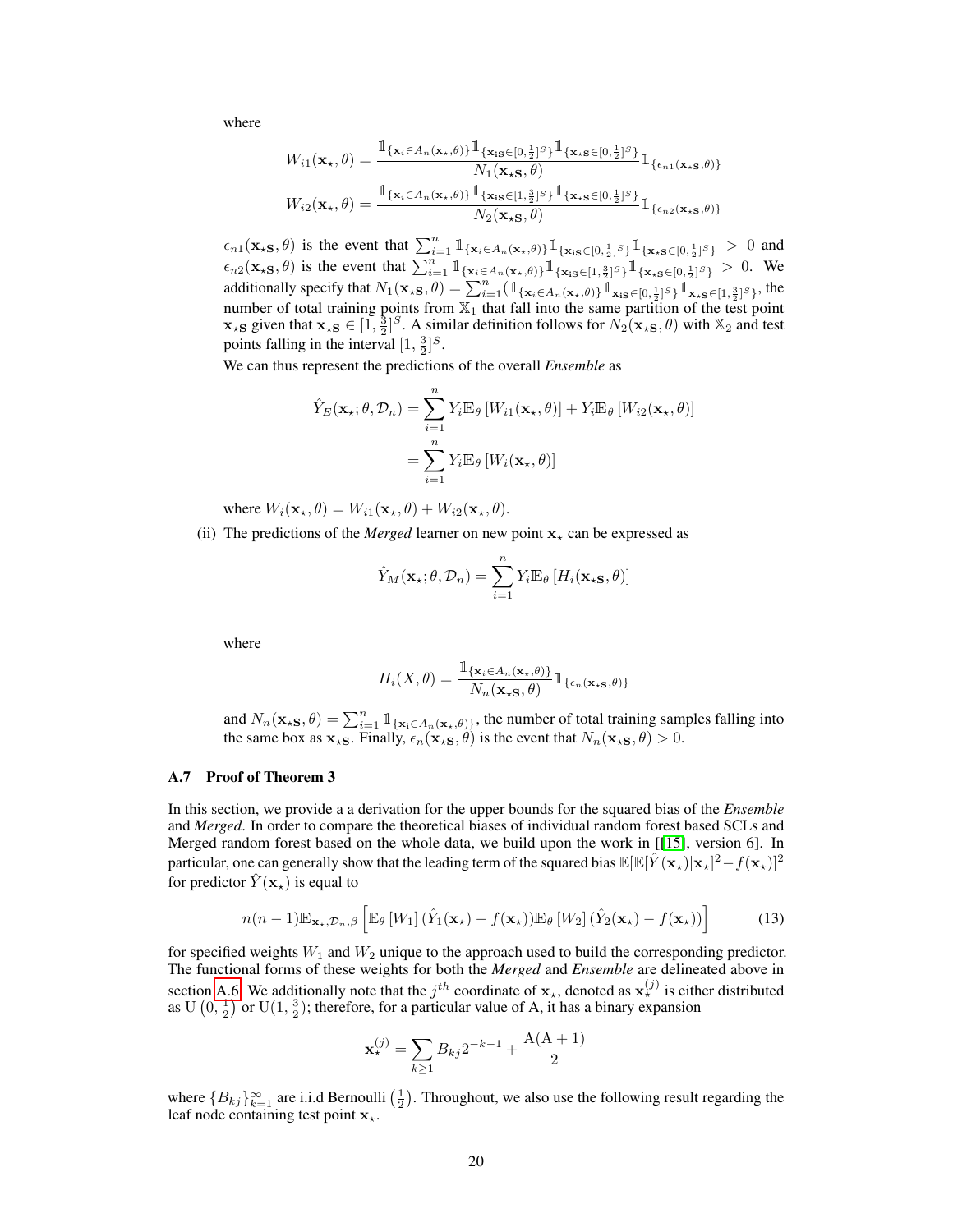**Remark 4.** *Let*  $a_{nj}(\mathbf{x}_*, \theta)$  *and*  $b_{nj}(\mathbf{x}_*, \theta)$  *be the left and right endpoints of*  $A_{nj}(\mathbf{x}_*, \theta)$ *, the j<sup>th</sup> side of the box containing*  $\mathbf{x}_*$ *. For ease of notation, we will henceforth refer to*  $a_{nj}(\mathbf{x}_*, \theta)$  *as*  $a_{nj}$  *and*  $b_{nj}(\mathbf{x}_*,\theta)$  *as*  $b_{nj}$ *.*  $K_{nj}(\mathbf{x}_*,\theta)$  *represents the number of times that the j<sup>th</sup> coordinate is split, with the total number of splits across all coordinates set to equal*  $\log_2 k_n$  *for some constant*  $k_n > 2$ *. For ease of notation, we will henceforth suppress the dependencies of*  $a_{nj}, b_{nj}$ *, and*  $K_{nj}$  *on*  $(\mathbf{x}_{\star}, \theta)$ *. Recall* that  $A = 0$  if  $x_ \star$  falls within the interval  $[0, \frac{1}{2}]^p$  and  $A = I$  if  $x_ \star \in [1, \frac{3}{2}]^p$ . We then observe that each *endpoint of*  $A_{nj}(\mathbf{x}_{\star}, \theta)$  *is a randomly stopped binary expansion of*  $\mathbf{x}_{\star}^{(j)}$ :

$$
a_{nj} \stackrel{D}{=} \sum_{k=1}^{K_{nj}} B_{kj} 2^{-k-1} + \frac{A(A+1)}{2}
$$
  

$$
b_{nj} \stackrel{D}{=} \sum_{k=1}^{K_{nj}} B_{kj} 2^{-k-1} + 2^{-K_{nj}-1} + \frac{A(A+1)}{2}
$$

*No matter the value of A, the length of the j<sup>th</sup> side of the box is given by:* 

$$
\lambda(A_{nj}) = b_{nj} - a_{nj} = 2^{-K_{nj}-1}
$$

*Therefore, the measure of the box*  $A_n$  *is equal to* 

$$
\lambda(A_n) = \prod_{j \in [d]} \lambda(A_{nj})
$$

$$
= \prod_{j \in [d]} 2^{-K_{nj}-1}
$$

$$
= 2^{-\lceil \log_2 k_n \rceil - 1}
$$

*since by construction,*  $\sum_j K_{nj} = \lceil \log_2 k_n \rceil$ .

In order to compare the theoretical biases of individual random forest based SCL based on cluster t and Merged random forest based on the whole data, we build upon the work in  $[15]$ , version 6]. In particular, following the arguments [[\[15\]](#page-9-12), version 6], one can show that the leading term of the squared bias  $\mathbb{E}[\mathbb{E}[\hat{Y}_E(\mathbf{x}_\star)|\mathbf{x}_\star]^2 - f(\mathbf{x}_\star)]^2$  is equal to

$$
n(n-1)\mathbb{E}_{\mathbf{x}_{\star},\mathcal{D}_{n},\beta}\left[\mathbb{E}_{\theta}\left[W_{1}\right](\hat{Y}_{1}(\mathbf{x}_{\star})-f(\mathbf{x}_{\star}))\mathbb{E}_{\theta}\left[W_{2}\right](\hat{Y}_{2}(\mathbf{x}_{\star})-f(\mathbf{x}_{\star}))\right]
$$
(14)

for specified weights  $W_1$  and  $W_2$  unique to the approach used to build the corresponding predictor. The functional forms of these weights for both the *Merged* and *Ensemble* are delineated in Appendix section [A.6.](#page-18-0) The notation  $\mathbb{1}_{\{U(0,\frac{1}{2})\in A_{nj}\}}$  will indicate the event that a random variable distributed as

a U  $(0, \frac{1}{2})$  falls within the interval  $A_{nj}$ . Given this result, we proceed

*Proof.* (i) The leading term of the squared bias for the *Ensemble* can be represented as

$$
n(n-1)\mathbb{E}_{\mathbf{x}_{\star},\mathcal{D}_n,\beta}\left[\mathbb{E}_{\theta}\left[W_1\right](f(\mathbf{x}_1)-f(\mathbf{x}_{\star}))\mathbb{E}_{\theta}\left[W_2\right](f(\mathbf{x}_2)-f(\mathbf{x}_{\star}))\right]
$$

where  $W_i = W_{i1}(\mathbf{x}_*, \theta) + W_{i2}(\mathbf{x}_*, \theta)$  for  $i = 1, 2$ , as defined in Section [A.6](#page-18-0) (i). We first take expectations w.r.t  $\beta$  of the expression inside the outer expectation. We use the fact that for a quadratic form,

$$
E[\epsilon^T \Lambda \epsilon] = \text{Trace}(\Lambda \Sigma) + \mu^T \Lambda \mu
$$

where  $\mu = E[\epsilon]$  and  $\Sigma = Var[\epsilon]$ 

$$
\mathbb{E}_{\beta} [\mathbb{E}_{\theta} [W_1] (f(\mathbf{x}_{1S}) - f(\mathbf{x}_{*S})) \mathbb{E}_{\theta} [W_2] (f(\mathbf{x}_{2S}) - f(\mathbf{x}_{*S}))]
$$
\n
$$
= \mathbb{E}_{\theta} [W_1] \mathbb{E}_{\theta} [W_2] \mathbb{E}_{\beta} [\beta^T (\mathbf{x}_{1S} - \mathbf{x}_{*S}) (\mathbf{x}_{2S} - \mathbf{x}_{*S})^T \beta]
$$
\n
$$
= \mathbb{E}_{\theta} [W_1] \mathbb{E}_{\theta} [W_2] \text{Trace} [(\mathbf{x}_{1S} - \mathbf{x}_{*S}) (\mathbf{x}_{2S} - \mathbf{x}_{*S})^T]
$$

Therefore,

$$
\mathbb{E}_{\mathbf{x}_{\star}, \mathcal{D}_{n}, \beta} [\mathbb{E}_{\theta} [W_{1}] (f(\mathbf{x}_{1S}) - f(\mathbf{x}_{\star S})) \mathbb{E}_{\theta} [W_{2}] (f(\mathbf{x}_{2S}) - f(\mathbf{x}_{\star S}))]
$$
\n
$$
= \mathbb{E}_{\mathbf{x}_{\star}, \mathcal{D}_{n}} [\mathbb{E}_{\theta} [W_{1}] \mathbb{E}_{\theta} [W_{2}] \text{Trace}[(\mathbf{x}_{1S} - \mathbf{x}_{\star S})(\mathbf{x}_{2S} - \mathbf{x}_{\star S})^{T}]
$$
\n
$$
= \mathbb{E}_{\mathbf{x}_{\star}, \mathcal{D}_{n}, \theta, \theta'} [W_{1} W_{2}^{'} \text{Trace}[(\mathbf{x}_{1S} - \mathbf{x}_{\star S})(\mathbf{x}_{2S} - \mathbf{x}_{\star S})^{T}]
$$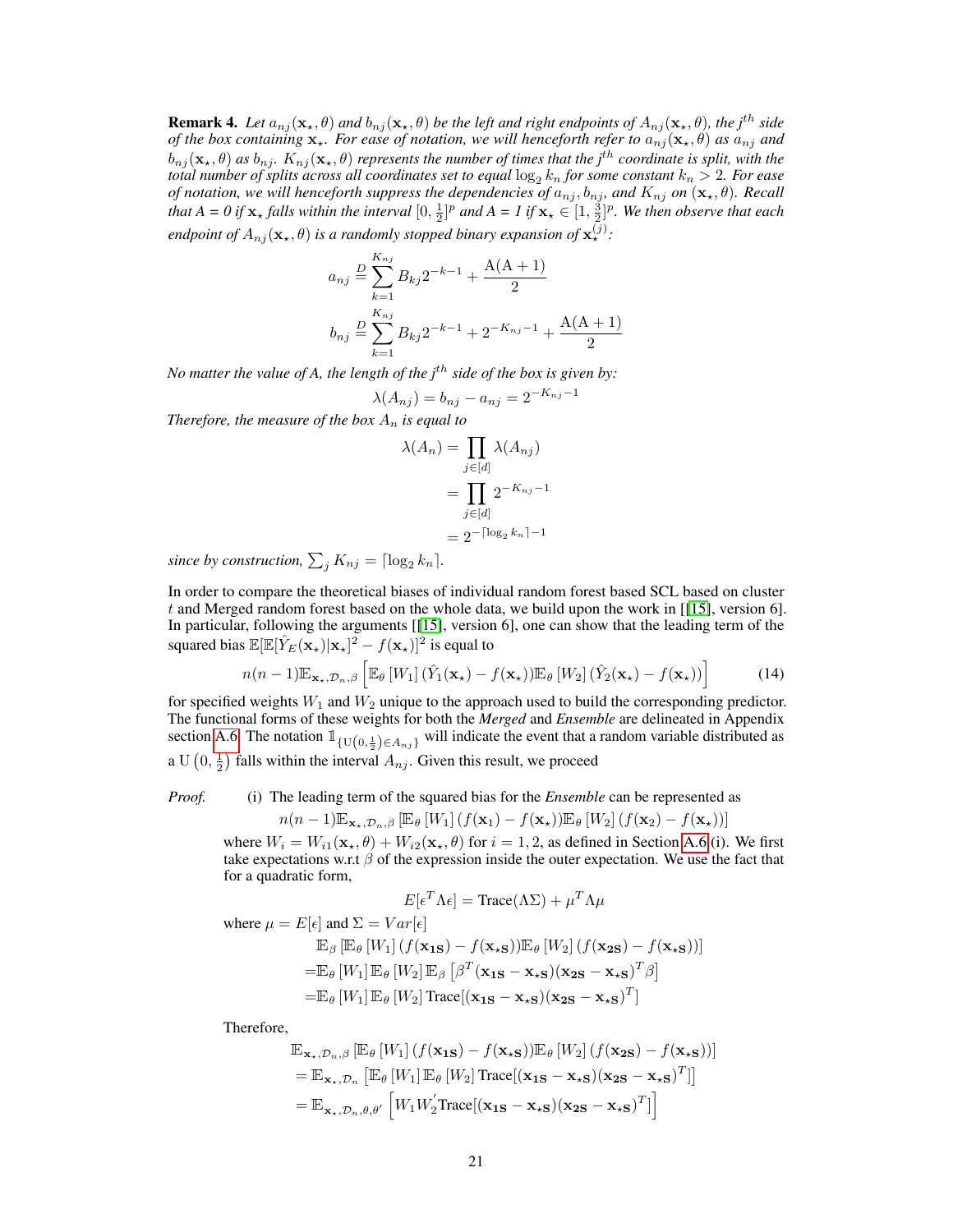where  $\theta'$  is an independent copy of  $\theta$ . Next, we calculate the product  $W_{i1}W_{i2}'$ :

$$
W_{1}W_{2}' = \mathbb{1}_{\{\mathbf{x}_{1}\in A_{n}\}} \mathbb{1}_{\{\mathbf{x}_{2}\in A_{n}'\}}\times \left[ \frac{\mathbb{1}_{\{\mathbf{x}_{1}\in [0, \frac{1}{2}]^{S}\}} \mathbb{1}_{\{\mathbf{x}_{1}\in [0, \frac{1}{2}]^{S}\}} }{N_{1}} \mathbb{1}_{\{\epsilon_{n1}\}} + \frac{\mathbb{1}_{\{\mathbf{x}_{1}\in [1, \frac{3}{2}]^{S}\}} \mathbb{1}_{\{\mathbf{x}_{1}\in [1, \frac{3}{2}]^{S}\}} }{N_{2}} \mathbb{1}_{\{\epsilon_{n2}\}}\times \left[ \frac{\mathbb{1}_{\{\mathbf{x}_{2}\in [0, \frac{1}{2}]^{S}\}} \mathbb{1}_{\{\mathbf{x}_{1}\in [0, \frac{1}{2}]^{S}\}} }{N_{1}'} \mathbb{1}_{\{\epsilon_{n1}'\}} + \frac{\mathbb{1}_{\{\mathbf{x}_{2}\in [1, \frac{3}{2}]^{S}\}} \mathbb{1}_{\{\mathbf{x}_{1}\in [1, \frac{3}{2}]^{S}\}} }{N_{2}'} \mathbb{1}_{\{\epsilon_{n2}'\}}\right] = \mathbb{1}_{\{\mathbf{x}_{1}\in A_{n}\}} \mathbb{1}_{\{\mathbf{x}_{2}\in A_{n}'\}}\times \left[ \frac{\mathbb{1}_{\{\mathbf{x}_{1}\in [0, \frac{1}{2}]^{S}\}} \mathbb{1}_{\{\mathbf{x}_{2}\in [0, \frac{1}{2}]^{S}\}} [\mathbb{1}_{\{\mathbf{x}_{1}\in [0, \frac{1}{2}]^{S}\}} ]^{2} \mathbb{1}_{\{\epsilon_{n1}\}} \mathbb{1}_{\{\epsilon_{n1}'\}}\times \left[ \frac{\mathbb{1}_{\{\mathbf{x}_{1}\in [0, \frac{1}{2}]^{S}\}} \mathbb{1}_{\{\mathbf{x}_{2}\in [0, \frac{1}{2}]^{S}\}} [\mathbb{1}_{\{\mathbf{x}_{1}\in [1, \frac{3}{2}]^{S}\}} ]^{2} \mathbb{1}_{\{\epsilon_{n1}\}} \mathbb{1}_{\{\epsilon_{n2}'\}}+ \frac{\mathbb{1}_{\{\mathbf{x}_{1}\in [1, \frac{3}{2}]^{S}\}} \mathbb{1}_{\{\mathbf{x}_{2}\in [1, \frac{3}{2}]^{S}\}} [\
$$

The cross terms of the product are equal to 0, since  $\mathbb{1}_{\{\mathbf{x}_{\star} \in [0, \frac{1}{2}]^{S}\}} \times \mathbb{1}_{\{\mathbf{x}_{\star} \in [1, \frac{3}{2}]^{S}\}} = 0.$ Define

$$
T_1 = \sum_{i \ge 3} \mathbb{1}_{\{\mathbf{x}_i \in A_n\}} \mathbb{1}_{\{\mathbf{x}_{iS} \in [0, \frac{1}{2}]^S\}} \mathbb{1}_{\{\mathbf{x}_*\mathbf{s} \in [0, \frac{1}{2}]^S\}}
$$
  

$$
T_2 = \sum_{i \ge 3} \mathbb{1}_{\{\mathbf{x}_i \in A_n\}} \mathbb{1}_{\{\mathbf{x}_{iS} \in [1, \frac{3}{2}]^S\}} \mathbb{1}_{\{\mathbf{x}_*\mathbf{s} \in [1, \frac{3}{2}]^S\}}
$$

and let  $T_1'$  and  $T_2'$  be the equivalent expressions based on  $\theta'$ . We then note that

$$
\begin{aligned} W_1 W_2^{'} &\leq \mathbbm{1}_{\{\mathbf{x}_1 \in A_n\}} \mathbbm{1}_{\{\mathbf{x}_2 \in A_n'\}} \\ &\times \left[ \frac{\mathbbm{1}_{\{\mathbf{x}_{1S} \in [0, \frac{1}{2}]^S\}} \mathbbm{1}_{\{\mathbf{x}_{2S} \in [0, \frac{1}{2}]^S\}} [\mathbbm{1}_{\{\mathbf{x}_{*S} \in [0, \frac{1}{2}]^S\}}]^2}{(1+T_1)(1+T_1')} \\ &+\frac{\mathbbm{1}_{\{\mathbf{x}_{1S} \in [1, \frac{3}{2}]^S\}} \mathbbm{1}_{\{\mathbf{x}_{2S} \in [1, \frac{3}{2}]^S\}} [\mathbbm{1}_{\{\mathbf{x}_{*S} \in [1, \frac{3}{2}]^S\}}]^2}{(1+T_2)(1+T_2')} \end{aligned} \right]
$$

By the Cauchy-Schwarz inequality,

$$
\mathbb{E}\left[\frac{1}{(1+T_1)(1+T_1')}\bigg|\mathbf{x}_{\star S},\theta,\theta'\right] \leq \sqrt{\mathbb{E}\left[\left(\frac{1}{1+T_1}\right)^2\bigg|\mathbf{x}_{\star S},\theta,\theta'\right]}\sqrt{\mathbb{E}\left[\left(\frac{1}{1+T_1'}\right)^2\bigg|\mathbf{x}_{\star S},\theta,\theta'\right]}
$$

$$
\leq \left(\frac{2^{\lceil \log_2 k_n \rceil + 2}}{\sqrt{n(n-1)}}\right)^2
$$

$$
= \frac{4^{\lceil \log_2 k_n \rceil + 2}}{n(n-1)}
$$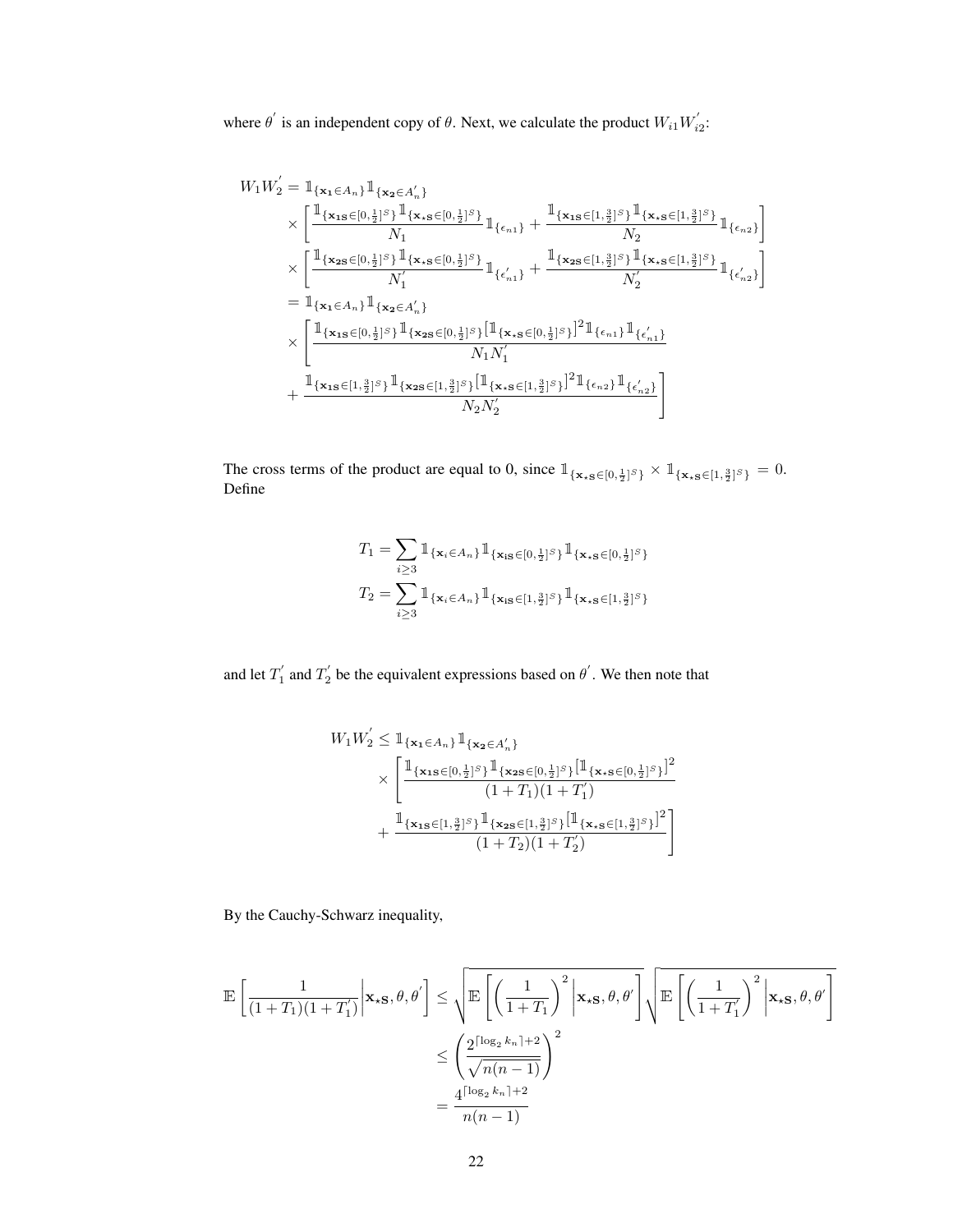since if a variable  $Z \sim \text{Binomial}(m, p)$ ,  $\mathbb{E}\left[\left(\frac{1}{1+Z}\right)^2\right] \leq \frac{1}{(m+1)(m+2)p^2}$ . The binomial probability  $p$  in this case is equal to

$$
\mathbb{E}\left[\mathbb{1}_{\{\mathbf{x}_{i}\in A_{n}\}}\mathbb{1}_{\{\mathbf{x}_{i}\in [0,\frac{1}{2}]^{S}\}}\mathbb{1}_{\{\mathbf{x}_{i}\in [0,\frac{1}{2}]^{S}\}}\right]
$$
\n
$$
= \mathbb{E}\left[\mathbb{1}_{\{\mathbf{x}_{i}\in A_{n}\}}\bigg|\mathbb{1}_{\{\mathbf{x}_{i}\in [0,\frac{1}{2}]^{S}\}}\mathbb{1}_{\{\mathbf{x}_{i}\in [0,\frac{1}{2}]^{S}\}}\right] \times \mathbb{E}\left[\mathbb{1}_{\{\mathbf{x}_{i}\in [0,\frac{1}{2}]^{S}\}}\right] \times \mathbb{E}\left[\mathbb{1}_{\{\mathbf{x}_{i}\in [0,\frac{1}{2}]^{S}\}}\right]
$$
\n
$$
= \frac{1}{4}\mathbb{E}\left[\mathbb{1}_{\{\mathbf{x}_{i}\in A_{n}\}}\bigg|\mathbb{1}_{\{\mathbf{x}_{i}\in [0,\frac{1}{2}]^{S}\}}\mathbb{1}_{\{\mathbf{x}_{i}\in [0,\frac{1}{2}]^{S}\}}\right]
$$
\n
$$
= \frac{1}{4}\prod_{j=1}^{S} 2(b_{nj} - a_{nj})
$$
\n
$$
= \frac{1}{4}\prod_{j=1}^{S} 2 \times 2^{-K_{nj} - 1}
$$
\n
$$
= 2^{-\lceil \log_{2} k_{n} \rceil - 2}
$$

It is simple to see that by a symmetric argument,  $\mathbb{E}\left[\frac{1}{(1+T_0)}\right]$  $\overline{(1+T_2)(1+T_2')}$   $\mathbf{x}_{\star}$  $\mathbf{s}, \theta, \theta'$  has the same upper bound. Then,

$$
\mathbb{E}_{\mathbf{x}_{\star},\mathcal{D}_{n},\theta,\theta'}\left[W_{1}W_{2}^{'}\text{Trace}[(\mathbf{x}_{1S}-\mathbf{x}_{\star S})(\mathbf{x}_{2S}-\mathbf{x}_{\star S})^{T}]\right]
$$
\n
$$
=2\mathbb{E}_{\mathbf{x}_{\star},\mathcal{D}_{n}}\left[\mathbb{E}\left[\frac{1}{(1+T_{1})(1+T_{1}^{'})}|\mathbf{x}_{\star S},\theta,\theta^{'}\right]\right]
$$
\n
$$
\times \mathbb{E}_{\mathbf{x}_{1},\mathbf{x}_{2}}\left[\mathbbm{1}_{\{\mathbf{x}_{1}\in A_{n}\}}\mathbbm{1}_{\{\mathbf{x}_{2}\in A_{n}^{'}\}}\mathbbm{1}_{\{\mathbf{x}_{1S}\in[0,\frac{1}{2}]^{S}\}}\mathbbm{1}_{\{\mathbf{x}_{2S}\in[0,\frac{1}{2}]^{S}\}}\left[\mathbbm{1}_{\{\mathbf{x}_{\star S}\in[0,\frac{1}{2}]^{S}\}}\right]^{2}\text{Trace}\left[(\mathbf{x}_{1S}-\mathbf{x}_{\star S})(\mathbf{x}_{2S}-\mathbf{x}_{\star S})^{T}\right]\right]
$$
\n
$$
=\frac{4^{\left[\log_{2}k_{n}\right]+5/2}}{n(n-1)}
$$
\n
$$
\times \mathbb{E}\left[\mathbb{E}\left[\mathbbm{1}_{\{\mathbf{x}_{1}\in A_{n}\}}\mathbbm{1}_{\{\mathbf{x}_{2}\in A_{n}^{'}\}}\mathbbm{1}_{\{\mathbf{x}_{1S}\in[0,\frac{1}{2}]^{S}\}}\mathbbm{1}_{\{\mathbf{x}_{2S}\in[0,\frac{1}{2}]^{S}\}}\left[\mathbbm{1}_{\{\mathbf{x}_{\star S}\in[0,\frac{1}{2}]^{S}\}}\right]^{2}\text{Trace}\left[(\mathbf{x}_{1S}-\mathbf{x}_{\star S})(\mathbf{x}_{2S}-\mathbf{x}_{\star S})^{T}\right]|\mathbf{x}_{\star S}\right]
$$

#

We now look the inner expectation:

$$
\mathbb{E}\Big[\mathbbm{1}_{\{\mathbf{x}_{1}\in A_{n}\}}\mathbbm{1}_{\{\mathbf{x}_{2}\in A'_{n}\}}\mathbbm{1}_{\{\mathbf{x}_{1}\in [0,\frac{1}{2}]^{S}\}}\mathbbm{1}_{\{\mathbf{x}_{2}\in [0,\frac{1}{2}]^{S}\}}\Big[\mathbbm{1}_{\{\mathbf{x}_{4}\in [0,\frac{1}{2}]^{S}\}}\Big]^2 \text{Trace}[(\mathbf{x}_{1S}-\mathbf{x}_{*S})(\mathbf{x}_{2S}-\mathbf{x}_{*S})^{T}||\mathbf{x}_{*S}\Big]
$$
\n
$$
= \mathbb{E}\Big[\mathbbm{1}_{\{\mathbf{x}_{1}\in A_{n}\}}\mathbbm{1}_{\{\mathbf{x}_{2}\in A'_{n}\}}\mathbbm{1}_{\{\mathbf{x}_{1}\in [0,\frac{1}{2}]^{S}\}}\mathbbm{1}_{\{\mathbf{x}_{2}\in [0,\frac{1}{2}]^{S}\}}\Big[\mathbbm{1}_{\{\mathbf{x}_{*}\in [0,\frac{1}{2}]^{S}\}}\Big]^2 \sum_{j}(\mathbf{x}_{1S}^{(j)}-\mathbf{x}_{*S}^{(j)})(\mathbf{x}_{2S}^{(j)}-\mathbf{x}_{*S}^{(j)})|\mathbf{x}_{*S}\Big]
$$
\n
$$
= \sum_{j=1}^{S} \mathbb{E}\Big[\mathbbm{1}_{\{\mathbf{x}_{1}\in A_{n}\}}\mathbbm{1}_{\{\mathbf{x}_{2}\in A'_{n}\}}\mathbbm{1}_{\{\mathbf{x}_{1}\in [0,\frac{1}{2}]^{S}\}}\mathbbm{1}_{\{\mathbf{x}_{2}\in [0,\frac{1}{2}]^{S}\}}\Big[\mathbbm{1}_{\{\mathbf{x}_{*}\in [0,\frac{1}{2}]^{S}\}}\Big]^2 (\mathbf{x}_{1S}^{(j)}-\mathbf{x}_{*S}^{(j)})(\mathbf{x}_{2S}^{(j)}-\mathbf{x}_{*S}^{(j)})|\mathbf{x}_{*S}\Big]
$$
\n
$$
= \sum_{j=1}^{S} \Big(\mathbb{E}\Big[\mathbbm{1}_{\{\mathbf{x}_{1}\in A_{n}\}}\mathbbm{1}_{\{\mathbf{x}_{2}\in [0,\frac{1}{2}]^{S}\}}\mathbbm{1}_{\{\mathbf{x}_{*}\in [0,\frac{1}{2}]^{S}\}}(\mathbf{x}_{1S}^{(j)}-\mathbf{x}_{*
$$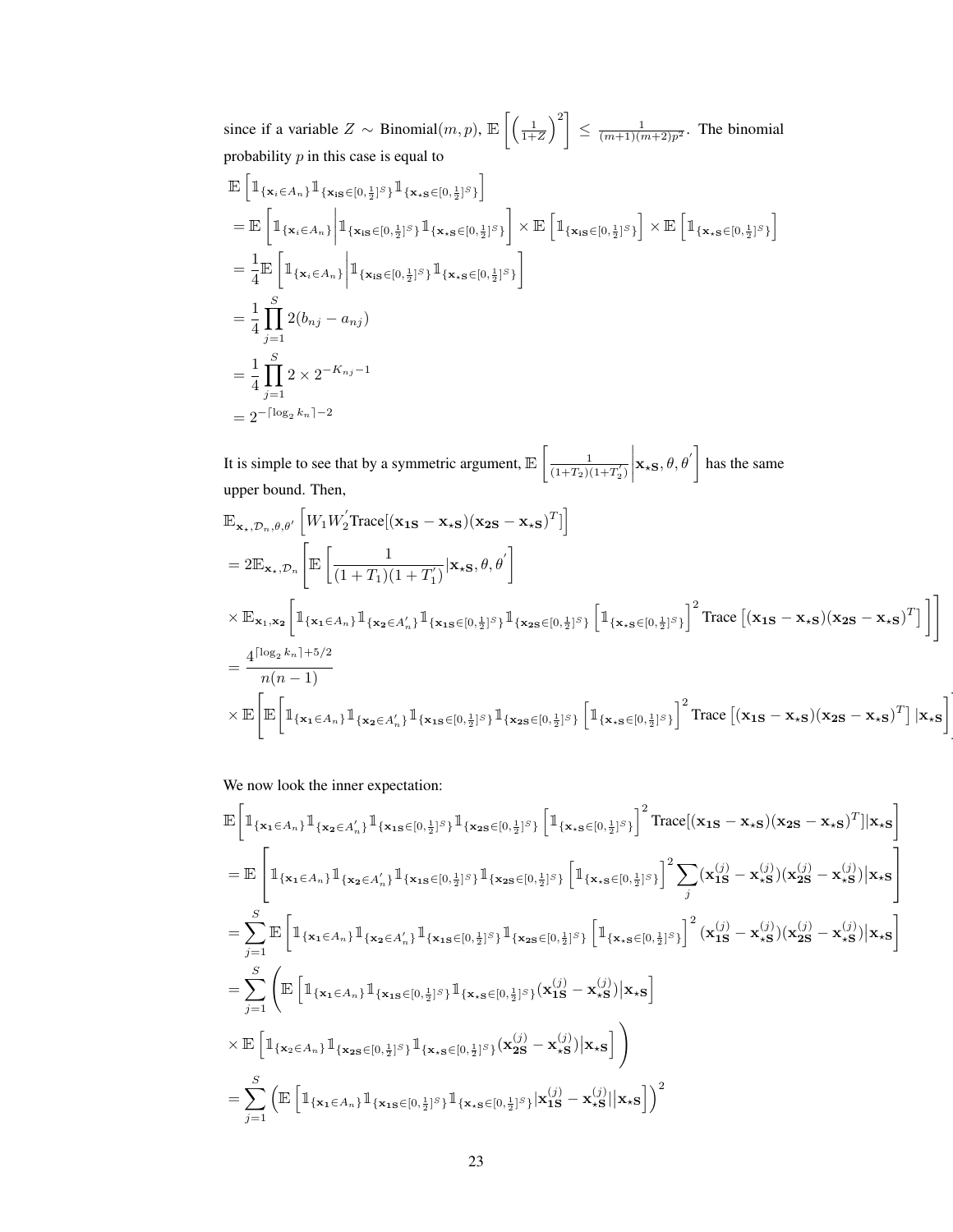Consider the expression within the square:

$$
\mathbb{E}\left[\mathbbm{1}_{\{\mathbf{x}_{1}\in A_{n}\}}\mathbbm{1}_{\{\mathbf{x}_{1}\mathbf{s}\in[0,\frac{1}{2}]^{S}\}}\mathbbm{1}_{\{\mathbf{x}_{\star}\mathbf{s}\in[0,\frac{1}{2}]^{S}\}}|\mathbf{x}_{1\mathbf{S}}^{(j)}-\mathbf{x}_{\star\mathbf{S}}^{(j)}||\mathbf{x}_{\star\mathbf{S}}\right]
$$
\n
$$
= \mathbb{E}\left[\left|\mathbf{x}_{1\mathbf{S}}^{(j)}-\mathbf{x}_{\star\mathbf{S}}^{(j)}\right|\mathbbm{1}_{\{\mathbf{x}_{1\mathbf{S}}\in A_{n,j}\}},\mathbbm{1}_{\{\mathbf{x}_{1\mathbf{S}}\in[0,\frac{1}{2}]^{S}\}},\mathbbm{1}_{\{\mathbf{x}_{\star}\mathbf{s}\in[0,\frac{1}{2}]^{S}\}},\mathbf{x}_{\star\mathbf{S}}\right]
$$
\n
$$
\times \mathbb{E}\left[\mathbbm{1}_{\{\mathbf{x}_{1}\in A_{n}\}}|\mathbbm{1}_{\{\mathbf{x}_{1\mathbf{S}}\in[0,\frac{1}{2}]^{S}\}},\mathbbm{1}_{\{\mathbf{x}_{\star}\mathbf{s}\in[0,\frac{1}{2}]^{S}\}},\mathbf{x}_{\star\mathbf{S}}\right] \times \mathbb{E}\left[\mathbbm{1}_{\{\mathbf{x}_{1\mathbf{S}}\in[0,\frac{1}{2}]^{S}\}}\right] \times \mathbb{E}\left[\mathbbm{1}_{\{\mathbf{x}_{\star}\mathbf{s}\in[0,\frac{1}{2}]^{S}\}}\right]
$$
\n
$$
\leq \frac{1}{2}\lambda(A_{nj}) \times 2\lambda(A_{n}) \times \frac{1}{4}
$$
\n
$$
= \frac{1}{4}\lambda(A_{nj}) \times \lambda(A_{n})
$$

Note that we calculate an upper bound for  $\mathbb{E}\left[|\mathbf{x}_{1\mathbf{S}}^{(j)}-\mathbf{x}_{\star\mathbf{S}}^{(j)}\right]$  $\begin{bmatrix} j) \\ \ast \mathbf{s} \end{bmatrix} \Big| \mathbbm{1}_{\{\mathbf{x}_{\textbf{1S}}(j) \in A_{nj}\}}, \mathbbm{1}_{\{\mathbf{x}_{\textbf{1S}} \in [0, \frac{1}{2}]^S\}}, \mathbbm{1}_{\{\mathbf{x}_{\textbf{1S}} \in [0, \frac{1}{2}]^S\}}, \mathbf{x}_{\textbf{xS}}\Bigg]$  $\vert$ by noting that the most extreme value of  $\mathbf{x}_{\star s}^{(j)}$  $\frac{1}{15}$  is if it is one of the endpoints of the interval. In that case, the difference  $x_{1S}^{(j)} - x_{\star S}^{(j)}$  $\mathcal{L}_{\star S}^{(j)}$  can take on any number between 0 and  $\lambda(A_{nj})$  with equal probability, since  $\mathbf{x}_{1S}^{(j)}|\mathbb{1}_{\{\mathbf{x}_{1S}^{(j)} \in A_{nj}\}}$  is uniformly distributed. Therefore, the expected value of the difference in this case is  $\frac{1}{2}\lambda(A_{nj})$ . Any other value of  $\mathbf{x}_{\star S}^{(j)}$  within the interval will produce a smaller expected value of the difference. Therefore,

$$
\sum_{j} \left( \mathbb{E} \left[ \mathbb{1}_{\{\mathbf{x}_{1} \in A_{n}\}} \mathbb{1}_{\{\mathbf{x}_{1} \in [0, \frac{1}{2}]^{S}\}} \mathbb{1}_{\{\mathbf{x}_{\star} \in [0, \frac{1}{2}]^{S}\}} \left| \mathbf{x}_{1S}^{(j)} - \mathbf{x}_{\star S}^{(j)} \right| \left| \mathbf{x}_{\star S} \right| \right) \right)^{2}
$$
  
\n
$$
= \sum_{j} \left[ \frac{1}{4} \lambda(A_{nj}) \times \lambda(A_{n}) \right]^{2}
$$
  
\n
$$
= 4^{-2} \lambda^{2}(A_{n}) \sum_{j} \lambda^{2}(A_{nj})
$$
  
\n
$$
= 4^{-\lceil \log_{2} k_{n} \rceil - 4} \sum_{j} \left[ 2^{-K_{nj}} \right]^{2}
$$

We now take it's expectation w.r.t.  $\theta$ , yielding

$$
\mathbb{E}\left[4^{-\lceil \log_2 k_n \rceil - 4} \sum_j [2^{-K_{nj}}]^2\right] = 4^{-\lceil \log_2 k_n \rceil - 4} \sum_j \mathbb{E}\left[2^{-K_{nj}}\right]^2
$$

Recall that for any  $j$ ,  $K_{nj} \sim \text{Binomial}(p_{nj}, \lceil \log_2 k_n \rceil)$ . We do a transformation to obtain the distribution of  $y = \left[2^{-K_{nj}}\right]^2$ . Note that  $K_{nj} = -\log_2 y$ . Therefore,

$$
f_Y(y) = f_{k_{nj}}(-\log_2 y)
$$
  
=  $\begin{pmatrix} [\log_2 k_n] \\ -\log_2 y \end{pmatrix} p_{nj}^{-\log_2 y} (1 - p_{nj})^{[\log_2 k_n] + \log_2 y}$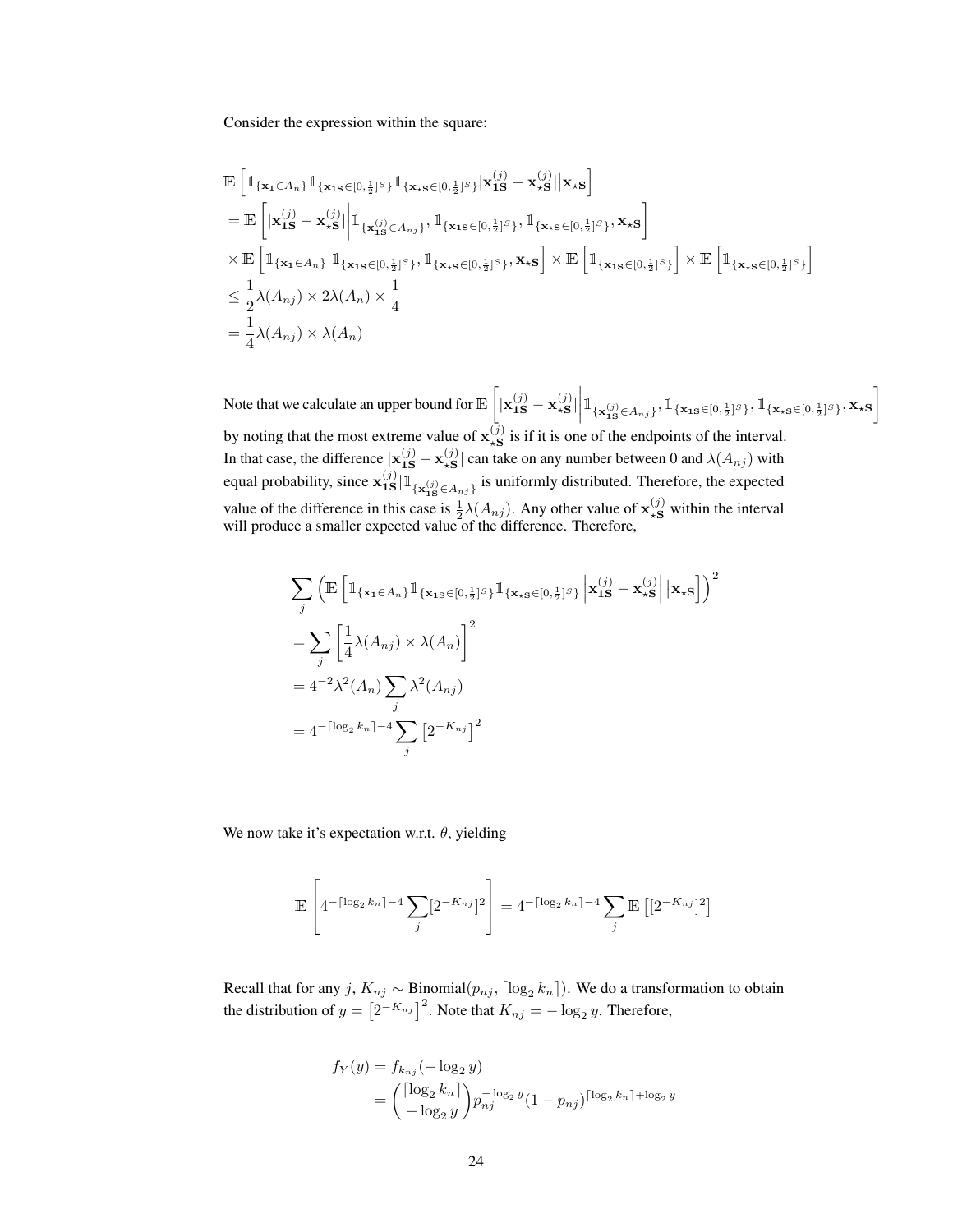and

$$
E[Y^{2}] = \sum_{y \in \{1, \frac{1}{2}, ..., 2^{-\lceil \log_{2} k_{n} \rceil} \}} y^{2} {\binom{\lceil \log_{2} k_{n} \rceil}{-\log_{2} y}} p_{nj}^{-\log_{2} y} (1 - p_{nj})^{\lceil \log_{2} k_{n} \rceil + \log_{2} y}
$$
  
\n
$$
= \sum_{k=0}^{\log_{2} k_{n}} {\binom{\lceil \log_{2} k_{n} \rceil}{k}} 2^{-2k} (p_{nj})^{k} (1 - p_{nj})^{\lceil \log_{2} k_{n} \rceil - k}
$$
  
\n
$$
= 2^{-\lceil \log_{2} k_{n} \rceil} \sum_{k=0}^{\log_{2} k_{n}} {\binom{\lceil \log_{2} k_{n} \rceil}{k}} {\binom{p_{nj}}{2}}^{k} (2 - 2p_{nj})^{\lceil \log_{2} k_{n} \rceil - k}
$$
  
\n
$$
= 2^{-\lceil \log_{2} k_{n} \rceil} {\binom{p_{nj}}{2}} + 2 - 2p_{nj} {\binom{\log_{2} k_{n}}{2}}
$$
  
\n
$$
= \left(1 - \frac{3p_{nj}}{4}\right)^{\lceil \log_{2} k_{n} \rceil}
$$
  
\n
$$
\le k_{n}^{\log_{2} (1 - 3p_{n}/4)}
$$

Empirically, the last bound is tight. Now, using this bound,

$$
4^{-\lceil \log_2 k_n \rceil - 4} \sum_j \mathbb{E} \left[ \left[ 2^{-K_{nj}} \right]^2 \middle| \mathbf{x}_{\star} \mathbf{s} \right] \le 4^{-\lceil \log_2 k_n \rceil - 4} \sum_j k_n^{\log_2(1 - 3p_n/4)}
$$
  
=  $4^{-\lceil \log_2 k_n \rceil - 4} \times \mathbf{S} \times k_n^{\log_2(1 - 3p_n/4)}$ 

Putting it all together,

$$
\frac{4^{\lceil \log_2 k_n \rceil + 5/2}}{n(n-1)} \mathbb{E}\left[\sum_j \left( \mathbb{E}\left[ \mathbb{1}_{\{\mathbf{x}_1 \in A_n\}} \mathbb{1}_{\{\mathbf{x}_1 \leq [0, \frac{1}{2}]^S\}} \mathbb{1}_{\{\mathbf{x}_1 \leq [0, \frac{1}{2}]^S\}} |\mathbf{x}_{1S}^{(j)} - \mathbf{x}_{\star S}^{(j)}| \mathbf{x}_{\star S}\right] \right)^2 \right]
$$
\n
$$
\leq \frac{4^{\lceil \log_2 k_n \rceil + 5/2}}{n(n-1)} 4^{-\lceil \log_2 k_n \rceil - 4} \mathcal{S} k_n^{\log_2(1 - 3p_n/4)}
$$
\n
$$
= \frac{\mathcal{S} k_n^{\log_2(1 - 3p_n/4)}}{8n(n-1)}
$$

(ii) The leading term of the squared bias for the *Merged* is equal to

$$
n(n-1)E_{\mathbf{x}_{\star},\mathcal{D}_n,\beta}\left[\mathbb{E}_{\theta}\left[H_1\right]\left(f(\mathbf{x}_{\mathbf{1S}})-f(\mathbf{x}_{\star\mathbf{S}})\right)\mathbb{E}_{\theta}\left[H_2\right]\left(f(\mathbf{x}_{\mathbf{2S}})-f(\mathbf{x}_{\star\mathbf{S}})\right)\right]
$$

where  $H_1$  and  $H_2$  are defined in Section [A.6](#page-18-0) (ii). As in the previous section, we begin by calculating

$$
\begin{split} &E_{\mathbf{x}_{1}^{(j)}}\left[\mathbbm{1}_{\{\mathbf{x}_{1\mathbf{S}}^{(j)}\in A_{nj}\}}\right] \\ &=E_{\mathbf{x}_{1}^{(j)}}\left[\mathbbm{1}_{\{\mathbf{U}(0,\frac{1}{2})\in A_{nj}\}}\mathbbm{1}\{i\in\mathbb{S}_{1}\}+\mathbbm{1}_{\{\mathbf{U}(1,\frac{3}{2})\in A_{nj}\}}\mathbbm{1}\{i\in\mathbb{S}_{2}\}\right] \\ &=E_{i}\bigg[E_{\mathbf{x}_{1}^{(j)}\mid i}\left[\mathbbm{1}_{\{\mathbf{U}(0,\frac{1}{2})\in A_{nj}\}}\bigg|i\in\mathbb{S}_{1}\right]\mathbbm{1}\{i\in\mathbb{S}_{1}\}+E_{\mathbf{x}_{1}^{(j)}\mid i}\left[\mathbbm{1}_{\{\mathbf{U}(1,\frac{3}{2})\in A_{nj}\}}\bigg|i\in\mathbb{S}_{2}\right]\mathbbm{1}\{i\in\mathbb{S}_{2}\}\bigg] \\ &=E_{\mathbf{x}_{1}^{(j)}\mid i}\left[\mathbbm{1}_{\{\mathbf{U}(0,\frac{1}{2})\in A_{nj}\}}\bigg|i\in\mathbb{S}_{1}\right] \\ &=P\left(\mathbf{U}\left(0,\frac{1}{2}\right)\in A_{nj}\right) \end{split}
$$

To find this last quantity, note that for test point  $\mathbf{x}_\star \sim [\mathbf{U}(0, \frac{1}{2})]^S$  or  $[\mathbf{U}(1, \frac{3}{2})]^S$ , there are two possible scenarios as to the values of  $a_{nj}$  and  $b_{nj}$ :

(a) 
$$
a_{nj} < \frac{1}{2}, b_{nj} \leq \frac{1}{2}
$$

(b) 
$$
a_{nj} \ge 1, b_{nj} > 1
$$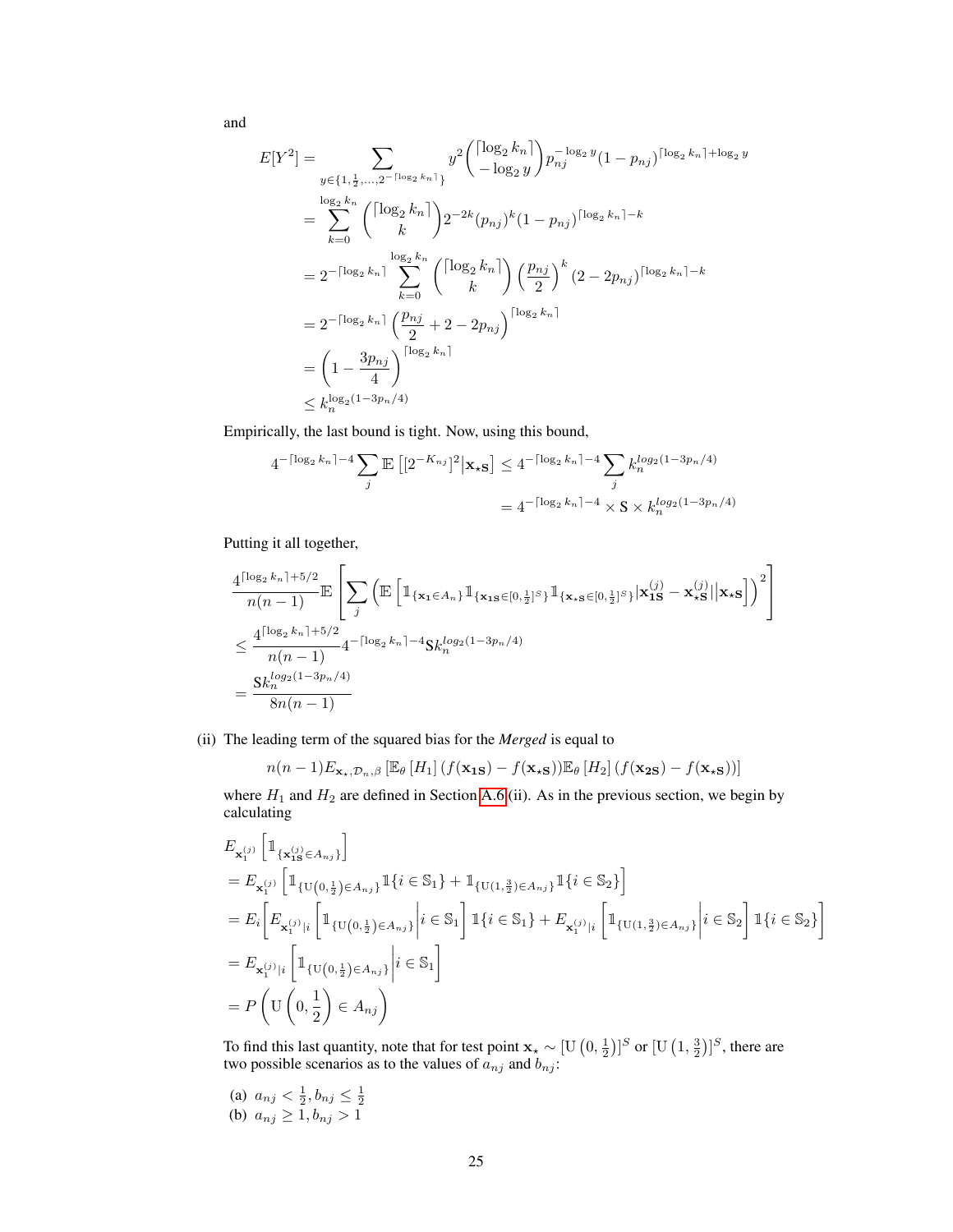Note that  $P(a_{nj} \ge 1) = P(B_{1j}(\mathbf{x}_*) = 1) = P(\text{Bernoulli}(\frac{1}{2}) = 1) = \frac{1}{2}$ . Then, taking the second scenario as an example:

$$
P(a_{nj} \ge 1, b_{nj} > 1) = P(b_{nj} > 1 | a_{nj} \ge 1) P(a_{nj} \ge 1)
$$

$$
= 1 \times \frac{1}{2} = \frac{1}{2}
$$

We see then that the probability of either of the scenarios above is equal to  $\frac{1}{2}$ . We can then calculate that:

$$
P\left(\mathbf{U}\left(0,\frac{1}{2}\right)\in A_{nj}\right) = P\left(\mathbf{U}\left(0,\frac{1}{2}\right)\in A_{nj}\middle|a_{nj}<\frac{1}{2},b_{nj}\le\frac{1}{2}\right)P(a_{nj}<\frac{1}{2},b_{nj}\le\frac{1}{2})
$$

$$
+ P\left(\mathbf{U}\left(0,\frac{1}{2}\right)\in A_{nj}\middle|a_{nj}\ge1,b_{nj}>1\right)P(a_{nj}\ge1,b_{nj}>1)
$$

$$
= \frac{1}{2}\left[\frac{b_{nj}-a_{nj}}{\frac{1}{2}}+0\right]
$$

$$
= b_{nj}-a_{nj}
$$

We now define  $U = \sum_{i \geq 3} \mathbb{1}_{\{\mathbf{x_i} \in A_n\}} \sim \text{Binomial}(n-2, p)$  where  $p = E_{\mathbf{x_1}} \left[ \mathbb{1}_{\{\mathbf{x_{1S}} \in A_n\}} \right] =$  $2^{-\lceil \log_2 k_n \rceil - 1}$ . Next, note that

$$
H_1 H_2' \le \frac{\mathbbm{1}_{\{\mathbf{x}_1 \in A_n\}} \mathbbm{1}_{\{\mathbf{x}_2 \in A_n'\}}}{(1+U)(1+U')}
$$

By the Cauchy-Schwarz inequality,

$$
\mathbb{E}\left[\frac{1}{(1+U)(1+U')}|\mathbf{x}_{\star},\theta,\theta'\right] \leq \sqrt{\mathbb{E}\left[\left(\frac{1}{1+U}\right)^2|\mathbf{x}_{\star},\theta,\theta'\right]}\sqrt{\mathbb{E}\left[\left(\frac{1}{1+U'}\right)^2|\mathbf{x}_{\star},\theta,\theta'\right]}
$$

$$
\leq \left(\frac{2^{\lceil \log_2 k_n \rceil + 1}}{\sqrt{n(n-1)}}\right)^2
$$

$$
= \frac{4^{\lceil \log_2 k_n \rceil + 1}}{n(n-1)}
$$

Following similar arguments to the calculation of the ensemble bound, the leading term can then be written as:

$$
E_{\mathbf{x}_{\star},\mathcal{D}_{n}}[E_{\theta}[H_{1}(X,\theta)] E_{\theta}[H_{2}(X,\theta)] \text{Trace}[(\mathbf{x}_{1S} - \mathbf{x}_{\star S})(\mathbf{x}_{2S} - \mathbf{x}_{\star S})^{T}]]
$$
  
\n
$$
= E[H_{1}H_{2}^{'}\text{Trace}[(\mathbf{x}_{1S} - \mathbf{x}_{\star S})(\mathbf{x}_{2S} - \mathbf{x}_{\star S})^{T}]]
$$
  
\n
$$
\leq E\left[E\left[\frac{1}{(1+U)(1+U^{'})}\bigg|\mathbf{x}_{\star S}, \theta, \theta^{'}\right]\mathbb{E}\left[\mathbb{1}_{\{\mathbf{x}_{1} \in A_{n}\}}\mathbb{1}_{\{\mathbf{x}_{2} \in A_{n}^{'}\}}\text{Trace}[(\mathbf{x}_{1S} - \mathbf{x}_{\star S})(\mathbf{x}_{2S} - \mathbf{x}_{\star S})^{T}]\right]\right]
$$
  
\n
$$
\leq \frac{4^{\lceil \log_{2}k_{n} \rceil + 1}}{n(n-1)} E\left[\mathbb{1}_{\{\mathbf{x}_{1} \in A_{n}\}}\mathbb{1}_{\{\mathbf{x}_{2} \in A_{n}^{'}\}}\text{Trace}[(\mathbf{x}_{1S} - \mathbf{x}_{\star S})(\mathbf{x}_{2S} - \mathbf{x}_{\star S})^{T}]\right]
$$
  
\n
$$
= \frac{4^{\lceil \log_{2}k_{n} \rceil + 1}}{n(n-1)} E\left[\mathbb{E}\left[\mathbb{1}_{\{\mathbf{x}_{1} \in A_{n}\}}\mathbb{1}_{\{\mathbf{x}_{2} \in A_{n}^{'}\}}\text{Trace}[(\mathbf{x}_{1S} - \mathbf{x}_{\star S})(\mathbf{x}_{2S} - \mathbf{x}_{\star S})^{T}]\big|\mathbf{x}_{\star S}\right]\right]
$$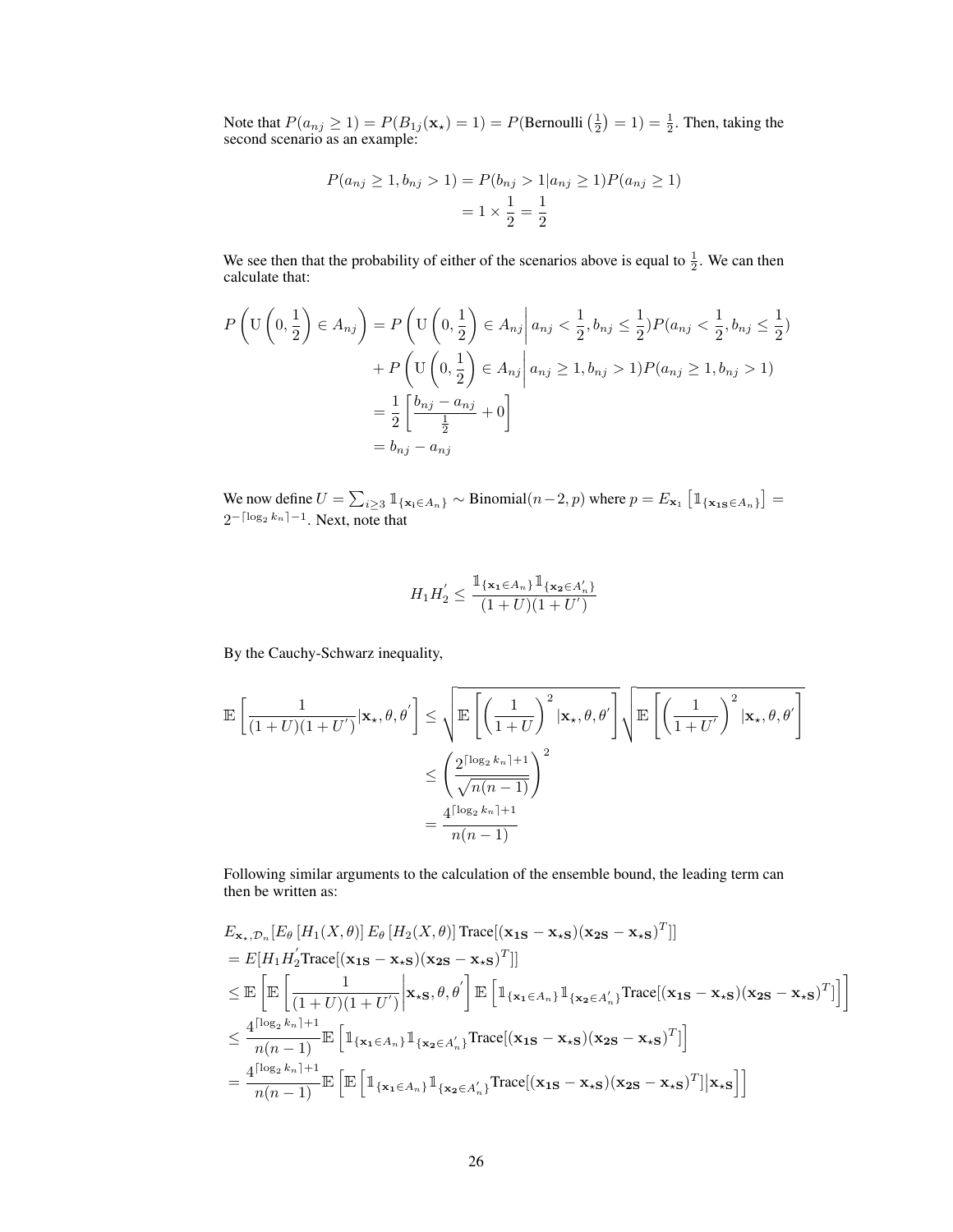We now look the inner expectation:

$$
\mathbb{E}\left[\mathbbm{1}_{\{\mathbf{x}_{1}\in A_{n}\}}\mathbbm{1}_{\{\mathbf{x}_{2}\in A'_{n}\}}\text{Trace}[(\mathbf{x}_{1S}-\mathbf{x}_{\star S})(\mathbf{x}_{2S}-\mathbf{x}_{\star S})^{T}||\mathbf{x}_{\star S}\right]
$$
\n
$$
= \mathbb{E}\left[\mathbbm{1}_{\{\mathbf{x}_{1}\in A_{n}\}}\mathbbm{1}_{\{\mathbf{x}_{2}\in A'_{n}\}}\sum_{j}(\mathbf{x}_{1S}^{(j)}-\mathbf{x}_{\star S}^{(j)})(\mathbf{x}_{2S}^{(j)}-\mathbf{x}_{\star S}^{(j)})|\mathbf{x}_{\star S}\right]
$$
\n
$$
= \sum_{j=1}^{S}\mathbb{E}\left[\mathbbm{1}_{\{\mathbf{x}_{1}\in A_{n}\}}\mathbbm{1}_{\{\mathbf{x}_{2}\in A'_{n}\}}(\mathbf{x}_{1S}^{(j)}-\mathbf{x}_{\star S}^{(j)})(\mathbf{x}_{2S}^{(j)}-\mathbf{x}_{\star S}^{(j)})|\mathbf{x}_{\star S}\right]
$$
\n
$$
= \sum_{j}\mathbb{E}\left[\mathbbm{1}_{\{\mathbf{x}_{1}\in A_{n}\}}(\mathbf{x}_{1S}^{(j)}-\mathbf{x}_{\star S}^{(j)})|\mathbf{x}_{\star S}\right] \times \mathbb{E}\left[\mathbbm{1}_{\{\mathbf{x}_{2}\in A_{n}\}}(\mathbf{x}_{2S}^{(j)}-\mathbf{x}_{\star S}^{(j)})|\mathbf{x}_{\star S}\right]
$$
\n
$$
= \sum_{j}\left(\mathbb{E}\left[\mathbbm{1}_{\{\mathbf{x}_{1}\in A_{n}\}}\left|\mathbf{x}_{1S}^{(j)}-\mathbf{x}_{\star S}^{(j)}\right||\mathbf{x}_{\star S}\right]\right)^{2}
$$

where

$$
\mathbb{E}\left[\mathbb{1}_{\{\mathbf{x}_{1}\in A_{n}\}}\left|\mathbf{x}_{1\mathbf{S}}^{(j)}-\mathbf{x}_{\star\mathbf{S}}^{(j)}\right|\mathbf{x}_{\star\mathbf{S}}\right]=\mathbb{E}\left[\left|\mathbf{x}_{1\mathbf{S}}^{(j)}-\mathbf{x}_{\star\mathbf{S}}^{(j)}\right|\right]\mathbb{1}_{\{\mathbf{x}_{1\mathbf{S}}^{(j)}\in A_{n,j}\}},X\right]\mathbb{E}\left[\mathbb{1}_{\{\mathbf{x}_{1\mathbf{S}}\in A_{n}\}}\left|\mathbf{x}_{\star\mathbf{S}}\right.\right]
$$

$$
=\frac{1}{2}\lambda(A_{nj})\times 2\lambda(A_{n})
$$

$$
=\lambda(A_{nj})\times \lambda(A_{n})
$$

We calculate the quantity  $\mathbb{E} \left[ \mathbb{1}_{\{\mathbf{x}_1 \in A_n\}} | \mathbf{x}_\star \mathbf{s} \right]$  by noting that

$$
\mathbb{E}\left[\mathbb{1}_{\{\mathbf{x}_{1}\in A_{n}\}}|\mathbf{x}_{\star}\mathbf{s}\right] = \mathbb{E}\left[\mathbb{1}_{\{\mathbf{x}_{1}\in A_{n}\}}|\mathbf{x}_{\star}\mathbf{s}\in\left[0,\frac{1}{2}\right]^{S}\right] + \mathbb{E}\left[\mathbb{1}_{\{\mathbf{x}_{1}\in A_{n}\}}|\mathbf{x}_{\star}\mathbf{s}\in\left[1,\frac{3}{2}\right]^{S}\right]
$$

$$
=\frac{\lambda(A_{n})}{\frac{1}{2}}
$$

Therefore,

$$
\sum_{j} \left( \mathbb{E} \left[ \mathbb{1}_{\{\mathbf{x}_{1} \in A_{n}\}} \left| \mathbf{x}_{1S}^{(j)} - \mathbf{x}_{\star S}^{(j)} \right| \middle| \mathbf{x}_{\star S} \right] \right)^{2} = \sum_{j} \left[ \lambda(A_{nj}) \times \lambda(A_{n}) \right]^{2}
$$

$$
= \lambda^{2}(A_{n}) \sum_{j} \lambda^{2}(A_{nj})
$$

$$
= 4^{-\lceil \log_{2} k_{n} \rceil - 2} \sum_{j} \left[ 2^{-K_{nj}} \right]^{2}
$$

Finally,

$$
\frac{4^{\lceil \log_2 k_n \rceil + 1}}{n(n-1)} \mathbb{E}\left[\sum_j \left( \mathbb{E}\left[ \mathbb{1}_{\{\mathbf{x}_1 \in A_n\}} \left| \mathbf{x}_{1S}^{(j)} - \mathbf{x}_{\star S}^{(j)} \right| \Big| \mathbf{x}_{\star S} \right] \right)^2 \right]
$$
\n
$$
\leq \frac{4^{\lceil \log_2 k_n \rceil + 1}}{n(n-1)} 4^{-\lceil \log_2 k_n \rceil - 2} \text{Sk}_n^{\log_2(1 - 3p_n/4)}
$$
\n
$$
= \frac{\text{Sk}_n^{\log_2(1 - 3p_n/4)}}{4n(n-1)}
$$

 $\Box$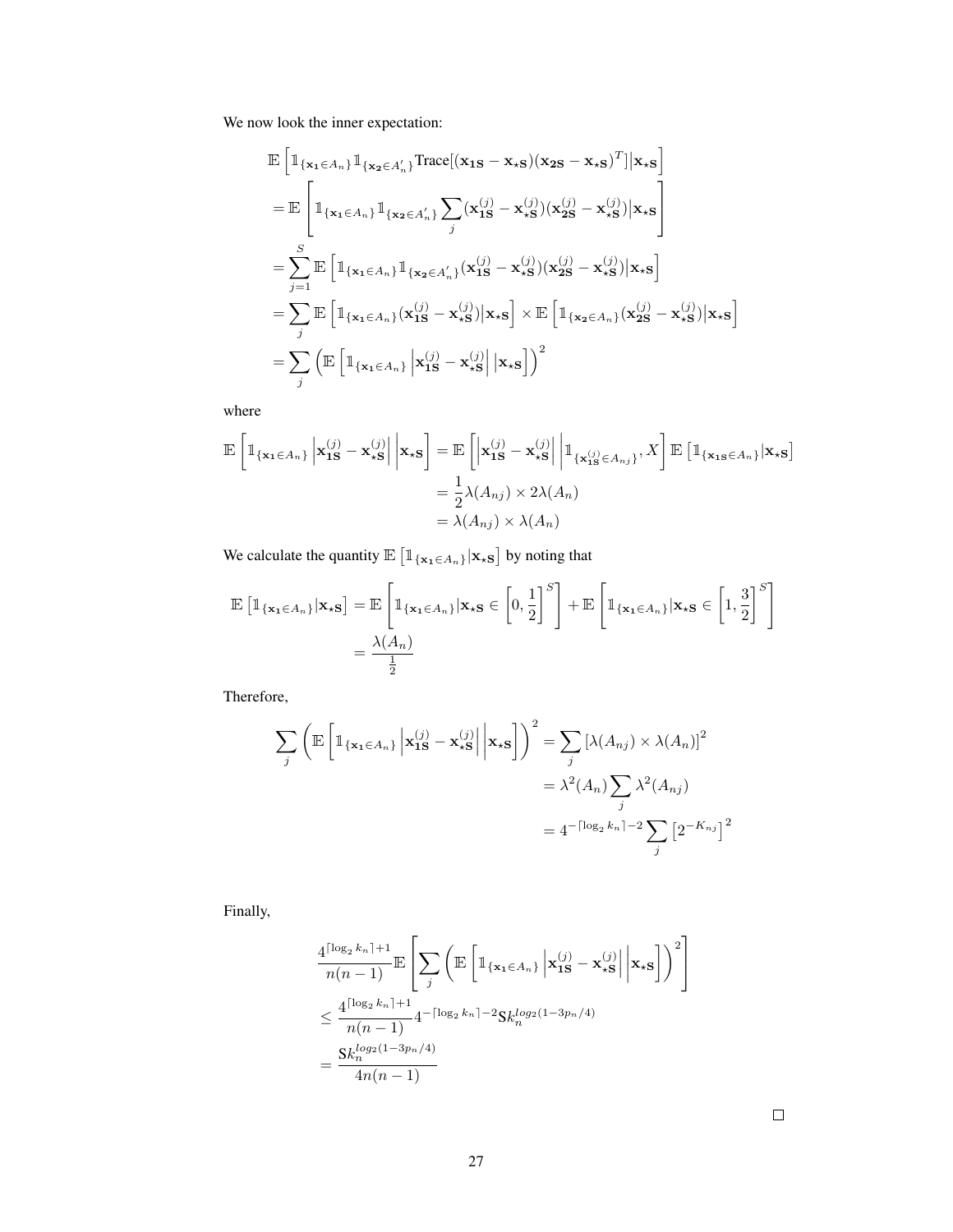#### A.8 Training sets with multiple uniformly-distributed clusters

We finally generalize the results from Theorem 3 to training sets with  $K \geq 2$  such that  $K = 2<sup>r</sup>$ for some  $r \geq 1$ . We continue to specify that all clusters be uniformly distributed with equal width such that all clusters represent a mean shift from one another. That is,  $\mathbb{X}_t \stackrel{\text{i.i.d.}}{\sim} \text{Unif}(\mathbf{a}_t, \mathbf{b}_t)$  with  $b_t - a_t = \omega$  for all  $t = 1, \dots K$  and some constant  $\omega > 0$ . The test point can now be written as  $\mathbf{x}_{\star}$ s ∼  $\sum_{t=1}^{K}$ Unif $(a_t, b_t)1\!\!1_{\{B=t\}}$  where  $B \sim$  discrete unif $\{1, K\}$  is a discrete uniform variable encoding the test point's cluster membership.

We show in the following theorem that given these conditions, the upper bound for the *Merged* is always larger than that of the *Ensemble*, regardless of the width of each distribution ω or the number of clusters within the training set. For simplicity and comparability, we again assume that each learner predicts only on test points arising from the same distribution as in training, even though clusters may have overlapping ranges.

<span id="page-27-0"></span>**Theorem 5.** Let  $K = 2^r$  for some  $r > 1$ ; assume that  $\mathbb{X}_t \stackrel{\text{i.i.d.}}{\sim}$  Unif $(a_t, b_t)$  with  $b_t - a_t = \omega$  for all  $t = 1, \ldots K$ . The Ensemble is comprised of learners in which each  $\overline{SCL}$  predicts only on test points *arising from the same distribution as its training cluster. Then,*

*(i) The upper bound for the squared bias of the Ensemble is*

$$
\frac{K}{4}\omega^2 Sk_n^{log_2(1-3p_n/4)}
$$

*(ii) The upper bound for the squared bias of the Merged is*

$$
4^{\log_2 k - 1} \omega^2 Sk_n^{\log_2(1 - 3p_n/4)}
$$

It can be easily verified that Theorem 3 arises as special cases of the above result with  $K = 2$  and  $\omega = \frac{1}{2}$ . We observe that as the number of clusters K increases, so does the separation between the  $\omega$  – <sub>2</sub>. We observe that as the nanneer of erasters *A* interests, *s*<br>*Ensemble* and *Merged* bounds. In fact, the *Merged* bound is  $\frac{4^{\log_2 K}}{K}$  $\frac{g_2}{K}$  times that of the *Ensemble* bound, indicating an exponential relationship between the number of clusters and the level of improvement of the *Ensemble* over the *Merged*. Interestingly, the *Merged* has the same bound as would be achieved by a single forest trained on observations arising from a Unif(a,  $a + K\omega$ ) distribution for some constant a; that is, the *Merged* ignores the cluster-structure of the data and instead treats the data as arising from the average of its' component distributions.

For the proof, we follow the same framework as in the above two sections in order to first present upper bounds for the *Ensemble* and the *Merged* learners for data with two clusters generalized to any distributional width  $\omega > 0$ , and then show that this approach can be extended to any K that can be expressed as a power of 2. For  $K = 2$ , we remark on the generalized representation regarding the measure of the leaf node containing the test point.

**Remark 6.** *For*  $K = 2$ , *let*  $F_1 = \text{Unif}(a_1, b_1)$  *and*  $F_2 = \text{Unif}(a_2, b_2)$ *. The test point*  $\mathbf{x}_{\star S} \sim F_{\mathbf{x}_{\star S}}$ *, where*  $F_{\mathbf{x}_{\star S}} = AF_1 + (1 - A)F_2$  *and*  $A \sim Bernoulli(\frac{1}{2})$ *.*  $F_{\mathbf{x}_{\star S}}^{(j)}$  *similarly denotes the marginal* distribution of  $\mathbf{x}_{\star S}^{(j)}$  $\mathcal{L}_{\mathbf{s}}^{(j)}$ . To calculate expressions for the endpoints of the box containing  $\mathbf{x}_{\mathbf{s}}\mathbf{s}$ , first *delineate*

$$
t_{nj} \stackrel{D}{=} \sum_{k=1}^{K_{nj}} B_{kj} 2^{-k}
$$
  

$$
s_{nj} \stackrel{D}{=} \sum_{k=1}^{K_{nj}} B_{kj} 2^{-k} + 2^{-K_{nj}}
$$

*where*  $B_{kj}$  *and*  $K_{nj}$  *follow the same definitions as before. Then, since*  $t_{nj}$  *and*  $s_{nj}$  *converge to standard uniform variables as*  $K_{nj} \to \infty$ *, we can apply the inverse probability transform to express the endpoints*  $a_{nj}$  *and*  $b_{nj}$  *as* 

$$
a_{nj} = F_{\mathbf{x},\mathbf{s}}^{-1}(t_{nj}) = AF_{\mathbf{x}_1^{(j)}}^{-1}(t_{nj}) + (1 - A)F_{\mathbf{x}_2^{(j)}}^{-1}(t_{nj})
$$
  

$$
b_{nj} = F_{\mathbf{x},\mathbf{s}}^{-1}(s_{nj}) = AF_{\mathbf{x}_1^{(j)}}^{-1}(s_{nj}) + (1 - A)F_{\mathbf{x}_2^{(j)}}^{-1}(s_{nj})
$$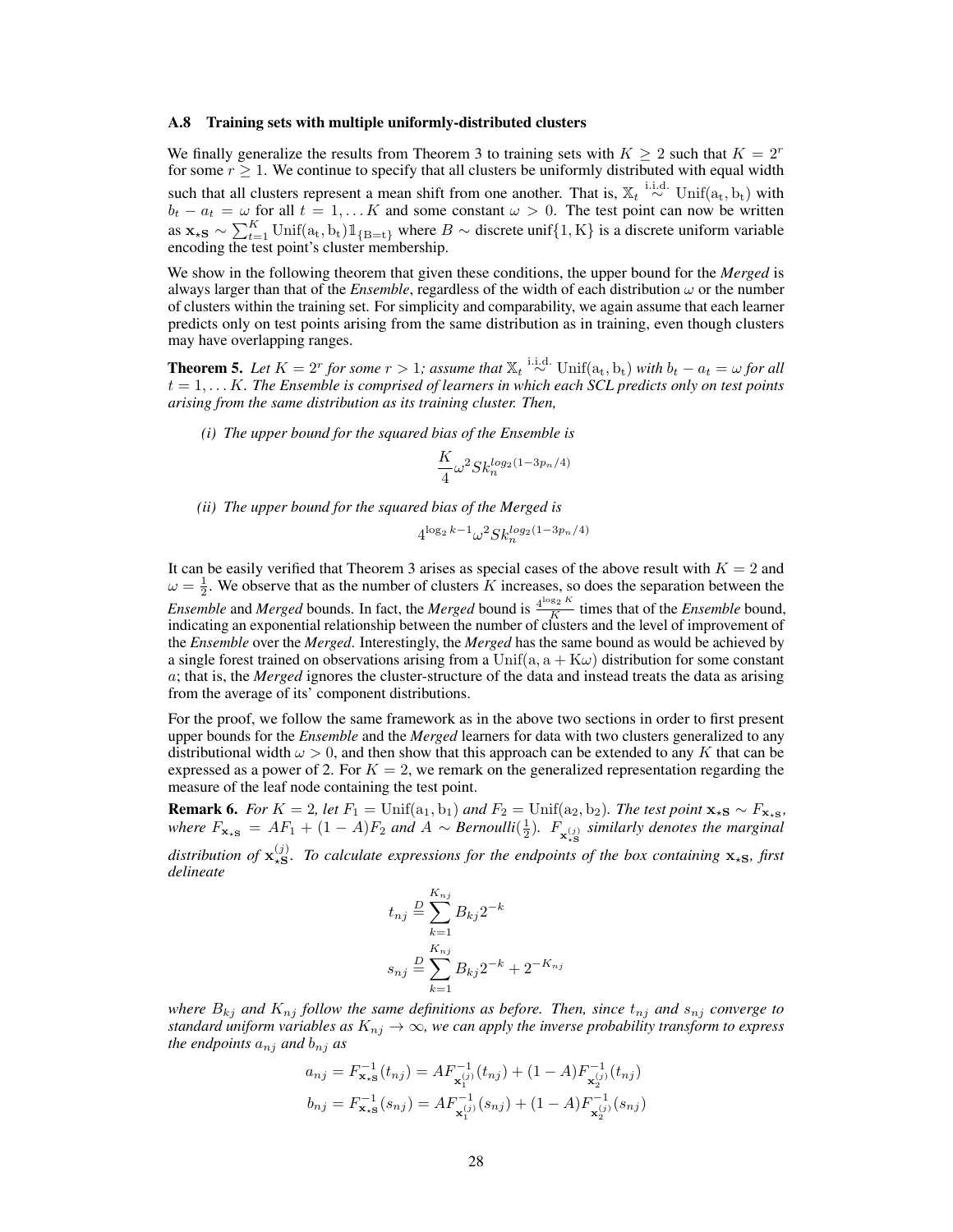*Note that for*  $\mathbf{x} \sim \text{Unif(a, b)}$  *distribution with*  $b - a = \omega$ ,  $F_{\mathbf{x}}^{-1}(u) = \omega u + a$ . *Therefore, the length of each side of the box is now given by*

$$
\lambda(A_{nj}) = b_{nj} - a_{nj}
$$
  
=  $A \left[ F_{\mathbf{x}_1^{(j)}}^{-1} (s_{nj}) - F_{\mathbf{x}_1^{(j)}}^{-1} (t_{nj}) \right] + (1 - A) \left[ F_{\mathbf{x}_2^{(j)}}^{-1} (s_{nj}) - F_{\mathbf{x}_2^{(j)}}^{-1} (t_{nj}) \right]$   
=  $\omega 2^{-K_{nj}}$ 

We can then proceed with the proof of Theorem [5.](#page-27-0)

*Proof.* (i) For the *Ensemble*, we begin by considering training and testing data from the first cluster.

$$
E\left[\mathbb{1}_{\{\mathbf{x}_{i}\in A_{n}\}}\mathbb{1}_{\{i\in\mathbb{S}_{1}\}}\mathbb{1}_{\{A=1\}}\right] = E\left[\mathbb{1}_{\{\mathbf{x}_{i}\in A_{n}\}}\mathbb{1}_{\{i\in\mathbb{S}_{1}\}}\mathbb{1}_{\{A=1\}}\right]P(i \in \mathbb{S}_{1})P(A=1)
$$
  
\n
$$
= \frac{1}{4}\prod_{j=1}^{S} E\left[\mathbb{1}_{\{\mathbf{x}_{i}^{(j)}\in A_{n,j}\}}\mathbb{1}_{\{i\in\mathbb{S}_{1}\}}\mathbb{1}_{\{A=1\}}\right]
$$
  
\n
$$
= \frac{1}{4}\prod_{j=1}^{S}\left[P\left(\mathbf{x}_{i}^{(j)} \le b_{n,j}|i \in \mathbb{S}_{1}, A=1\right) - P\left(\mathbf{x}_{i}^{(j)} \le a_{n,j}|i \in \mathbb{S}_{1}, A=1\right)\right]
$$
  
\n
$$
= \frac{1}{4}\prod_{j=1}^{S} F_{X_{1}^{(j)}}\left(F_{X_{18}^{(j)}}^{-1}(s_{n,j})\right) - F_{X_{1}^{(j)}}\left(F_{X_{18}^{(j)}}^{-1}(t_{n,j})\right)
$$
  
\n
$$
= \frac{1}{4}\prod_{j=1}^{S}[s_{n,j} - t_{n,j}]
$$
  
\n
$$
= 2^{-\lceil \log_{2}k_{n} \rceil - 2}
$$

The quantity  $E\left[\mathbb{1}_{\{\mathbf{x_i} \in A_n\}} \mathbb{1}_{\{i \in \mathbb{S}_2\}} \mathbb{1}_{\{A=0\}}\right]$  calculated with training and testing points from the second cluster, takes on the same value. Therefore, the Cauchy Schwarz bound corresponding to either of these situations is equal to

$$
\frac{4^{\lceil \log_2 k_n \rceil + 2}}{n(n-1)}
$$

Then, using similar arguments as before,

$$
\mathbb{E}_{\mathbf{x}_{\star S}, \mathcal{D}_n, \theta, \theta'} \left[ W_1 W_2' \text{Trace}[(\mathbf{x}_{1S} - \mathbf{x}_{\star S})(\mathbf{x}_{2} - \mathbf{x}_{\star S})^T] \right]
$$
\n
$$
= \frac{4^{\lceil \log_2 k_n \rceil + 2}}{n(n - 1)} \times \left[ \mathbb{E}_{\mathbf{x}_{1}, \mathbf{x}_{2}} \left[ \mathbbm{1}_{\{\mathbf{x}_{1S} \in A_n\}} \mathbbm{1}_{\{\mathbf{x}_{2} \in A_n'\}} \left[ \mathbbm{1}_{\{1 \in \mathbb{S}_1\}} \right] \left[ \mathbbm{1}_{\{2 \in \mathbb{S}_1'\}} \right] \left[ \mathbbm{1}_{\{A = 1\}} \right]^2 \text{Trace}[(\mathbf{x}_{1S} - \mathbf{x}_{\star S})(\mathbf{x}_{2} - \mathbf{x}_{\star S})^T] \right]
$$
\n
$$
+ \mathbb{E}_{\mathbf{x}_{1}, \mathbf{x}_{2}} \left[ \mathbbm{1}_{\{\mathbf{x}_{1S} \in A_n\}} \mathbbm{1}_{\{\mathbf{x}_{2} \in A_n'\}} \left[ \mathbbm{1}_{\{1 \in \mathbb{S}_2\}} \right] \left[ \mathbbm{1}_{\{2 \in \mathbb{S}_2'\}} \right] \left[ \mathbbm{1}_{\{A = 1\}} \right]^2 \text{Trace}[(\mathbf{x}_{1S} - \mathbf{x}_{\star S})(\mathbf{x}_{2} - \mathbf{x}_{\star S})^T] \right]
$$

#### We next need to calculate

$$
E\left[\left|\mathbf{x}_{1S}^{(j)} - \mathbf{x}_{\star S}^{(j)}\right| \mathbbm{1}_{\{\mathbf{x}_{i} \in A_{n}\}} \mathbbm{1}_{\{i \in S_{1}\}} \mathbbm{1}_{\{A=1\}}\right| \mathbf{x}_{\star S}\right]
$$
  
\n
$$
= E\left[\left|\mathbf{x}_{1S}^{(j)} - \mathbf{x}_{\star S}^{(j)}\right| \mathbbm{1}_{\{\mathbf{x}_{i} \in A_{n}\}} \mathbbm{1}_{\{i \in S_{1}\}} \mathbbm{1}_{\{A=1\}}\right] E\left[\mathbbm{1}_{\{\mathbf{x}_{i} \in A_{n}\}} \mathbbm{1}_{\{i \in S_{1}\}} \mathbbm{1}_{\{A=1\}}\right] P(i \in S_{1}) P(A = 1)
$$
  
\n
$$
= \frac{1}{2} \lambda(A_{n}|A = 1) \times 2^{-\lceil \log_{2} k_{n} \rceil - 2}
$$
  
\n
$$
= 2^{-\lceil \log_{2} k_{n} \rceil - 3} \omega 2^{-K_{nj}}
$$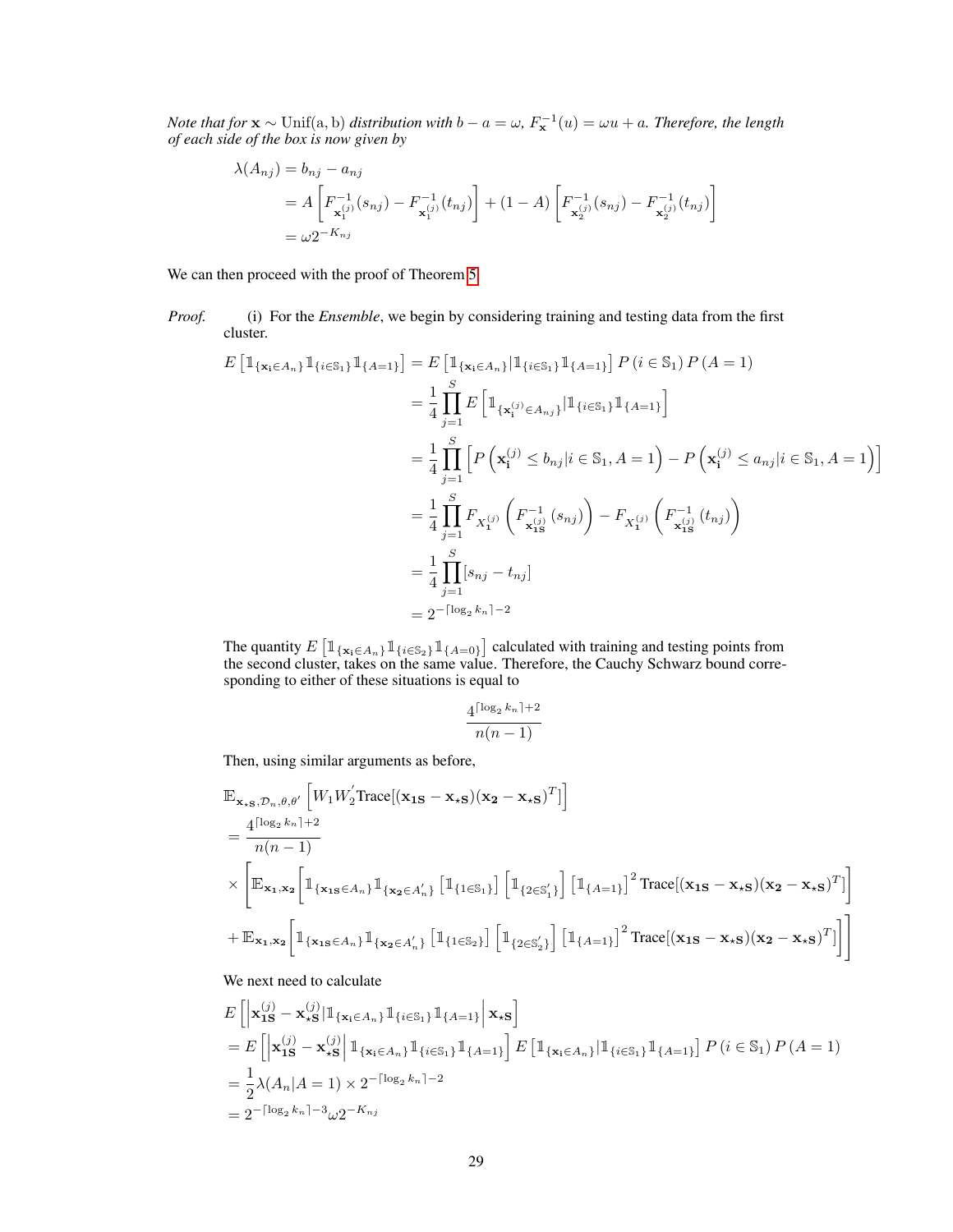We can then simplify the following expressions:

$$
E\left[\sum_{j} \left(\mathbb{E}\left[\left|\mathbf{x}_{1S}^{(j)} - \mathbf{x}_{\star S}^{(j)}\right| \mathbb{1}_{\{\mathbf{x}_{i} \in A_{n}\}} \mathbb{1}_{\{i \in S_{1}\}} \mathbb{1}_{\{A=1\}} \big| \mathbf{x}_{\star S}\right]\right)^{2}\right]
$$
  
=  $4^{-\lceil \log_{2} k_{n} \rceil - 3} \omega^{2} \sum_{j} E\left[\left(2^{-K_{nj}}\right)^{2}\right]$ 

and

$$
E\left[\sum_{j} \left(\mathbb{E}\left[\left|\mathbf{x}_{1S}^{(j)} - \mathbf{x}_{\star S}^{(j)}\right| \mathbb{1}_{\{\mathbf{x}_{i} \in A_{n}\}} \mathbb{1}_{\{i \in S_{2}\}} \mathbb{1}_{\{A=0\}} \middle| \mathbf{x}_{\star S}\right]\right)^{2}\right]
$$
  
=  $4^{-\lceil \log_{2} k_{n} \rceil - 3} \omega^{2} \sum_{j} E\left[\left(2^{-K_{nj}}\right)^{2}\right]$ 

Therefore, the overall upper bound for the ensemble for  $K = 2$  is

$$
n(n-1) \times \frac{4^{\lceil \log_2 k_n \rceil + 2}}{n(n-1)} \times 4^{-\lceil \log_2 k_n \rceil - 3} \times \omega^2 \sum_{j=1}^S 2E\left[ \left( 2^{-K_{nj}} \right)^2 \right]
$$
  
= 
$$
\frac{1}{2} \omega^2 S \sum_{j=1}^S k_n^{\log_2(1 - 3p_n/4)}
$$

We can apply the same arguments to the  $K = 4$  situation, yielding

$$
\frac{1}{4}\omega^2 \sum_{j=1}^{S} 4E \left[ \left( 2^{-K_{nj}} \right)^2 \right]
$$
  
=  $\omega^2 S k_n^{log_2(1-3p_n/4)}$ 

In a similar way, bounds may be calculated for  $K = 8, 16, \dots$ ; we can thus generalize the above bound to  $K \geq 2$ , assuming K is a power of 2.

(ii) For the *Merged*, we again begin with  $K = 2$ . The training data now takes the form

$$
\mathbf{x_i} \sim F_1 \mathbb{1}_{\{i \in \mathbb{S}_1\}} + F_2 \mathbb{1}_{\{i \in \mathbb{S}_2\}}
$$

We first calculate

$$
E\left[\mathbb{1}_{\{\mathbf{x}_{i}^{(j)} \in A_{nj}\}}\right] = P(A = 1)P(i \in \mathbb{S}_{1})E\left[\mathbb{1}_{\{\mathbf{x}_{i}^{(j)} \in A_{nj}\}}|A = 1, i \in \mathbb{S}_{1}\right] + P(A = 0)P(i \in \mathbb{S}_{1})E\left[\mathbb{1}_{\{\mathbf{x}_{i}^{(j)} \in A_{nj}\}}|A = 0, i \in \mathbb{S}_{1}\right] + P(A = 1)P(i \in \mathbb{S}_{1})E\left[\mathbb{1}_{\{\mathbf{x}_{i}^{(j)} \in A_{nj}\}}|A = 1, i \in \mathbb{S}_{1}\right] + P(A = 0)P(i \in \mathbb{S}_{2})E\left[\mathbb{1}_{\{\mathbf{x}_{i}^{(j)} \in A_{nj}\}}|A = 0, i \in \mathbb{S}_{2}\right] \leq \frac{1}{4}\left[4(s_{nj} - t_{nj})\right] = 2^{-K_{nj}}
$$

Therefore,  $E\left[\mathbb{1}_{\{X_i \in A_n\}}\right] \leq 2^{-\lceil \log_2 k_n \rceil}$ . The Cauchy-Schwarz bound is then equal to

$$
\frac{4^{\lceil \log_2 k_n \rceil}}{n(n-1)}
$$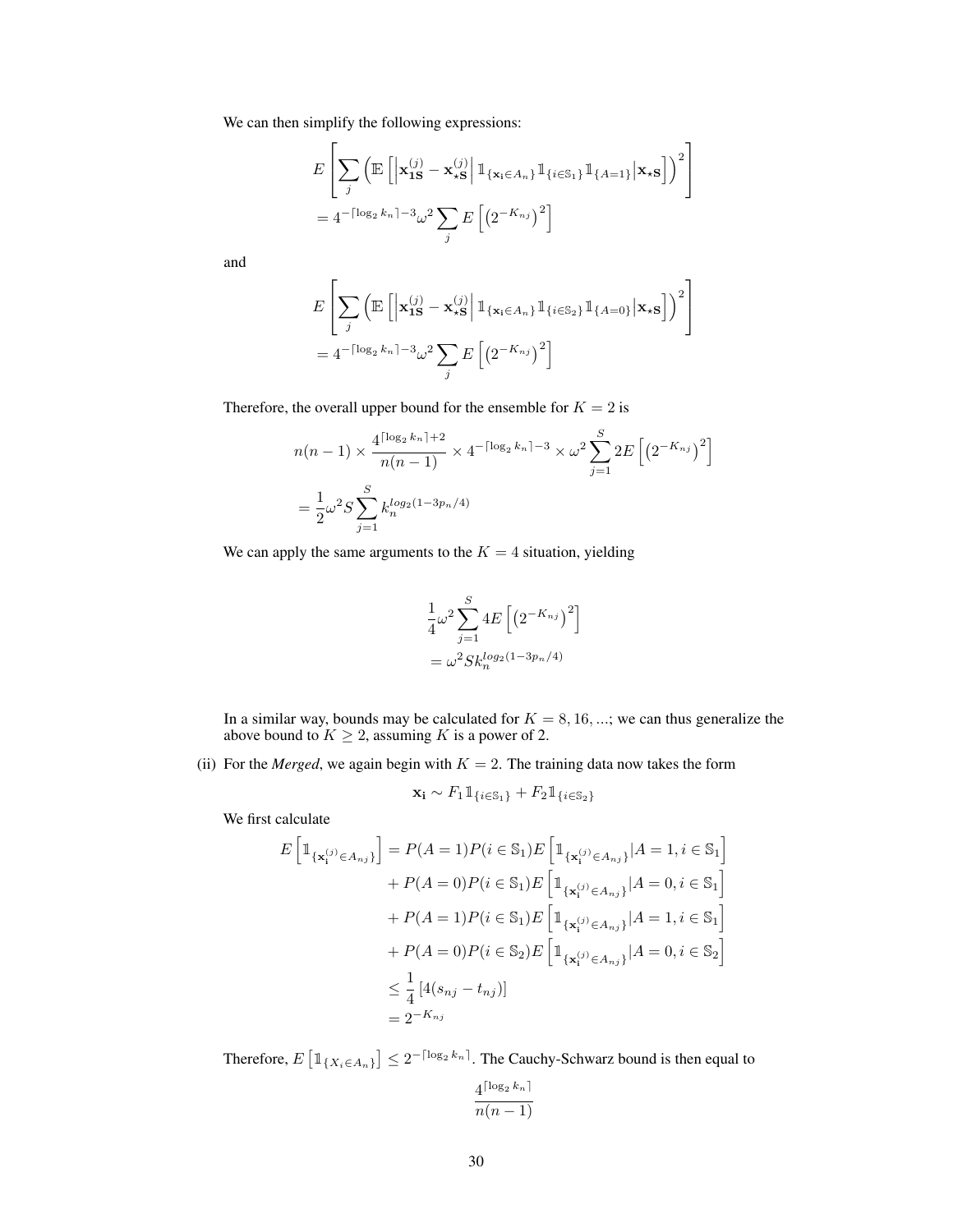The next quantity we calculate is

$$
\mathbb{E}\left[\mathbb{1}_{\{\mathbf{x}_{1S}\in A_{n}\}}\left|\mathbf{x}_{1S}^{(j)}-\mathbf{x}_{\star S}^{(j)}\right|\bigg|\mathbf{x}_{\star S}\right] = \mathbb{E}\left[\left|\mathbf{x}_{1S}^{(j)}-\mathbf{x}_{\star S}^{(j)}\right|\bigg|\mathbb{1}_{\{\mathbf{x}_{1S}^{(j)}\in A_{nj}\}},\mathbf{x}_{\star S}\right] \mathbb{E}\left[\mathbb{1}_{\{\mathbf{x}_{1S}\in A_{n}\}}\big|\mathbf{x}_{\star S}\right]
$$

$$
= \frac{1}{2}\lambda(A_{nj}) \times 2^{-\lceil \log_{2}k_{n}\rceil+1}
$$

Therefore,

$$
\sum_{j} \left( \mathbb{E} \left[ \mathbb{1}_{\{\mathbf{x}_{1S} \in A_{n}\}} \left| \mathbf{x}_{1S}^{(j)} - \mathbf{x}_{\star S}^{(j)} \right| \middle| \mathbf{x}_{\star S} \right] \right)^{2} = \sum_{j} \left[ \lambda(A_{nj}) \times 2^{-\lceil \log_{2} k_{n} \rceil} \right]^{2}
$$

$$
= 4^{-\lceil \log_{2} k_{n} \rceil} \sum_{j} \lambda^{2}(A_{nj})
$$

To move forward, we first need to calculate

$$
\mathbb{E}\left[\lambda^{2}(A_{nj})\right] = \mathbb{E}\left[\left(A\left[F_{\mathbf{x}_{1}^{(j)}}^{-1}(s_{nj}) - F_{\mathbf{x}_{1}^{(j)}}^{-1}(t_{nj})\right] + (1-A)\left[F_{\mathbf{x}_{2}^{(j)}}^{-1}(s_{nj}) - F_{\mathbf{x}_{2}^{(j)}}^{-1}(t_{nj})\right]\right)^{2}\right]
$$
\n
$$
= \mathbb{E}\left[A^{2}\left(F_{\mathbf{x}_{1}^{(j)}}^{-1}(s_{nj}) - F_{\mathbf{x}_{1}^{(j)}}^{-1}(t_{nj})\right)^{2} + (1-A)^{2}\left(F_{\mathbf{x}_{2}^{(j)}}^{-1}(s_{nj}) - F_{\mathbf{x}_{2}^{(j)}}^{-1}(t_{nj})\right)^{2}\right]
$$
\n
$$
= \frac{1}{2}E\left[2\left(\omega^{2-K_{nj}}\right)^{2}\right]
$$

The cross-terms in the quadratic cancel out since  $(1 - A) \times A = 0$  no matter what the value of A. Then,

$$
\mathbb{E}\left[\sum_{j}\left(\mathbb{E}\left[\mathbbm{1}_{\{\mathbf{x}_{1S}\in A_{n}\}}\left|\mathbf{x}_{1S}^{(j)}-\mathbf{x}_{\star S}^{(j)}\right|\Big|\mathbf{x}_{\star S}\right]\right)^{2}\right]
$$
\n
$$
=4^{-\lceil\log_{2}k_{n}\rceil}\times\sum_{j}\mathbb{E}\left[\left(\omega2^{-K_{nj}}\right)^{2}\right]
$$
\n
$$
=4^{-\lceil\log_{2}k_{n}\rceil}\omega^{2}Sk_{n}^{log_{2}(1-3p_{n}/4)}
$$

Finally, the overall bound for  $K = 2$  is

$$
n(n-1) \times \frac{4^{\lceil \log_2 k_n \rceil}}{n(n-1)} \times 4^{-\lceil \log_2 k_n \rceil} \times \sum_{j=1}^{S} E\left[ \left( \omega 2^{-K_{nj}} \right)^2 \right]
$$
  
=  $\omega^2 Sh_n^{\log_2(1-3p_n/4)}$ 

We can analogously calculate the bound for  $K = 4$ :

$$
4\omega^2 \sum_j E\left[\left(2^{-K_{nj}}\right)^2\right]
$$

$$
= 4\omega^2 Sk_n^{\log_2(1-3p_n/4)}
$$

For the *Merged*, note that

$$
\mathbb{E}\left[\mathbb{1}_{\{\mathbf{x}_{1S}\in A_{n}\}}(\mathbf{x}_{1S}^{(j)}-\mathbf{x}_{\star S}^{(j)})\bigg|\mathbf{x}_{\star S}\right] = \mathbb{E}\left[(\mathbf{x}_{1S}^{(j)}-\mathbf{x}_{\star S}^{(j)})\bigg|\mathbb{1}_{\{\mathbf{x}_{1S}^{(j)}\in A_{n,j}\}},\mathbf{x}_{\star S}\right]\mathbb{E}\left[\mathbb{1}_{\{\mathbf{x}_{1S}\in A_{n}\}}\big|\mathbf{x}_{\star S}\right]
$$

$$
\leq \frac{1}{2}\lambda(A_{nj}) \times 2^{-\lceil \log_{2}k_{n}\rceil+1}
$$